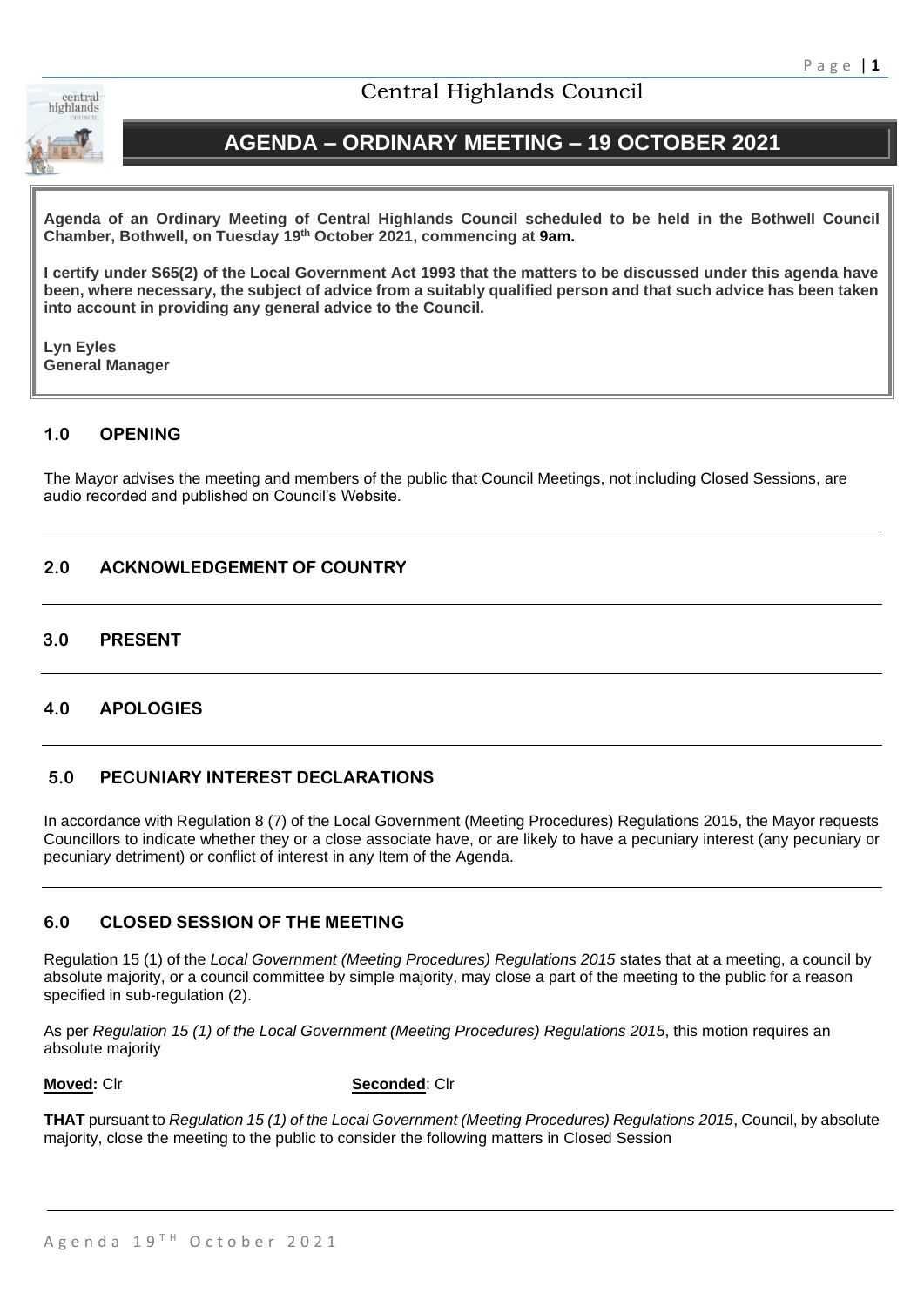| ltem<br><b>Number</b> | <b>Matter</b>                                                                                                        | (Meeting<br>Government<br>Procedures)<br>Local<br><b>Regulations 2015</b>                                                                                                                                                                                                                                                |
|-----------------------|----------------------------------------------------------------------------------------------------------------------|--------------------------------------------------------------------------------------------------------------------------------------------------------------------------------------------------------------------------------------------------------------------------------------------------------------------------|
| 1                     | Confirmation of the Minutes of the<br>Closed Session of the Ordinary Meeting<br>of Council held on 21 September 2021 | Regulation 15 $(2)(g)$ – information of a personal and<br>confidential nature or information provided to Council<br>on the condition it is kept confidential.                                                                                                                                                            |
| $\overline{2}$        | Confirmation of the Minutes of the<br>Closed Session of the Ordinary Meeting<br>of Council held on 5 October 2021    | Regulation 15 $(2)(g)$ – information of a personal and<br>confidential nature or information provided to Council<br>on the condition it is kept confidential.                                                                                                                                                            |
| 3                     | <b>Confidential Matter</b>                                                                                           | Regulation 15 $(2)(g)$ – information of a personal and<br>confidential nature or information provided to Council<br>on the condition it is kept confidential.                                                                                                                                                            |
| 4                     | Consideration of Matters for Disclosure<br>to the Public                                                             | Regulation 15 (8) - While in a closed meeting, the<br>Council, or Council Committee, is to consider whether<br>any discussions, decisions, reports, or documents<br>relating to that closed meeting are to be kept<br>confidential or released to the public, taking into<br>account privacy and confidentiality issues. |

## **6.1 MOTION OUT OF CLOSED SESSION**

**Moved:** Clr **Seconded:** Clr

**THAT** Council move out of Closed Session and resume the Ordinary Meeting.

# **OPEN MEETING TO PUBLIC**

Due to COVID-19 a limit of 4 members of the public, at any one time will be applied.

### **7.0 DEPUTATIONS**

10.00 – 10.15 Stuart Archer, Lake Meadowbank water level 10.15 – 10.30 Eve Lazarus, Derwent Catchment Project

# **7.1 PUBLIC QUESTION TIME**

### **8.0 MAYORAL COMMITMENTS**

| 16 September 2021 | <b>Business of Council</b>                  |
|-------------------|---------------------------------------------|
| 16 September 2021 | Tele Meeting with Minister for Health       |
| 16 September 2021 | Tele Meeting with Leader of the Opposition  |
| 16 September 2021 | Meeting with GP Services                    |
| 20 September 2021 | Tele Meeting with Minister for Health       |
| 20 September 2021 | <b>ABC News Monday</b>                      |
| 20 September 2021 | <b>ABC TV Interview</b>                     |
| 20 September 2021 | Southern Cross Interview                    |
| 20 September 2021 | Derwent Valley Gazette Interview            |
| 20 September 2021 | Meeting with Brian Mitchell and GP Practice |
| 20 September 2021 | Meeting with community members x4           |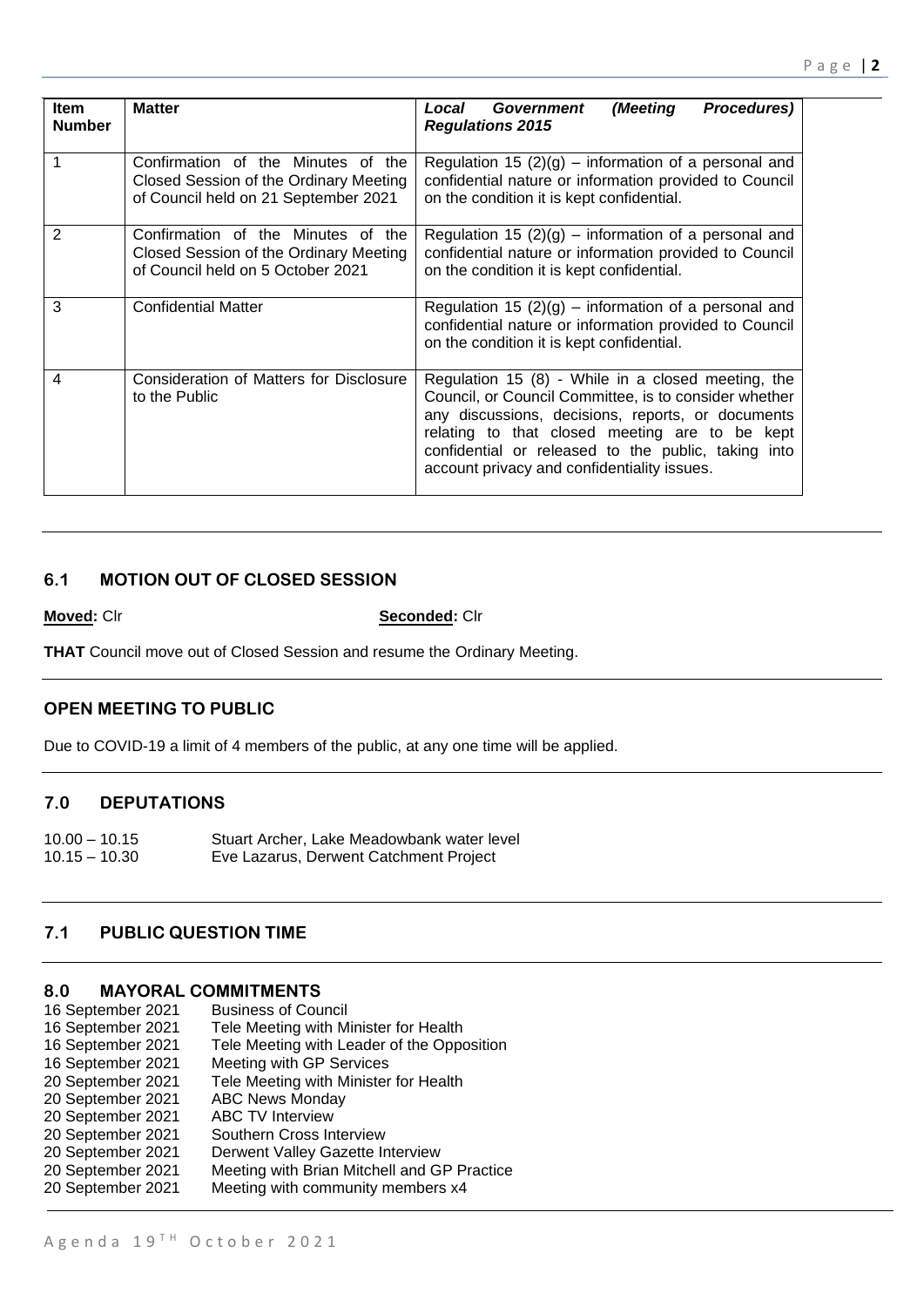| <b>Ordinary Council Meeting, Bothwell</b>                    |
|--------------------------------------------------------------|
| Rate Payer calls x4                                          |
| Meeting with John Tucker MP                                  |
| <b>Business of Council</b>                                   |
| Meeting with Drs and medical group and onsite tour           |
| Tele meeting with newspaper                                  |
| <b>Business of Council</b>                                   |
| Meeting re GP services                                       |
| <b>Business of Council re GP services</b>                    |
| Tele meeting with Deputy Premier                             |
| <b>Business of Council</b>                                   |
| Tele meeting x3 re GP services                               |
| <b>Business of Council</b>                                   |
| National Police Remembrance Day, Rokeby                      |
| <b>Business of Council</b>                                   |
| Meeting with Tas Inspector and Senior Sergeant of Tas Police |
| Tele Meeting with GP                                         |
| Tele Meeting with Elected Member                             |
| Meeting with rate payers x3                                  |
| Tele meeting with GP services                                |
| Tele meeting with Elected Members x4                         |
| Tele meeting re GP Services                                  |
| Special Meeting of Council                                   |
| Council Workshops x2                                         |
| ABC Interview and media interviews                           |
| <b>Business of Council</b>                                   |
| Meeting with Elected Member                                  |
| <b>Teams Meeting Craig Limkin</b>                            |
| Bothwell Bicentenary Workforce Group Meeting - Bothwell      |
|                                                              |

# **8.1 COUNCILLOR COMMITMENTS**

#### *Deputy Mayor J Allwright*

21 September 2021 Ordinary Council Meeting, Hamilton 05 October 2021 Special Closed Council Meeting, Bothwell<br>05 October 2021 Workshop x2 Bothwell Workshop x2 Bothwell

*Clr A Archer* Ordinary Council Meeting, Hamilton 05 October 2021 Special Closed Council Meeting, Bothwell 05 October 2021 Workshop x2 Bothwell

*Clr A Bailey* 21 September 2021 Ordinary Council Meeting, Hamilton<br>05 October 2021 Special Closed Council Meeting, Bor Special Closed Council Meeting, Bothwell 05 October 2021 Workshop x2 Bothwell

#### *Clr S Bowden*

21 September 2021 Ordinary Council Meeting, Hamilton 05 October 2021 Workshop x2 Bothwell

#### *Clr A Campbell*

| 21 September 2021 | <b>Ordinary Council Meeting, Hamilton</b>               |
|-------------------|---------------------------------------------------------|
| 23 September 2021 | Meeting with Doctors at Ouse                            |
| 05 October 2021   | Special Closed Council Meeting, Bothwell                |
| 05 October 2021   | Workshop x2 Bothwell                                    |
| 08 October2021    | Opening of Op Shop at Ash cottage/HATCH, Ouse           |
| 13 October 2021   | Bothwell Bicentennial Workforce Group meeting, Bothwell |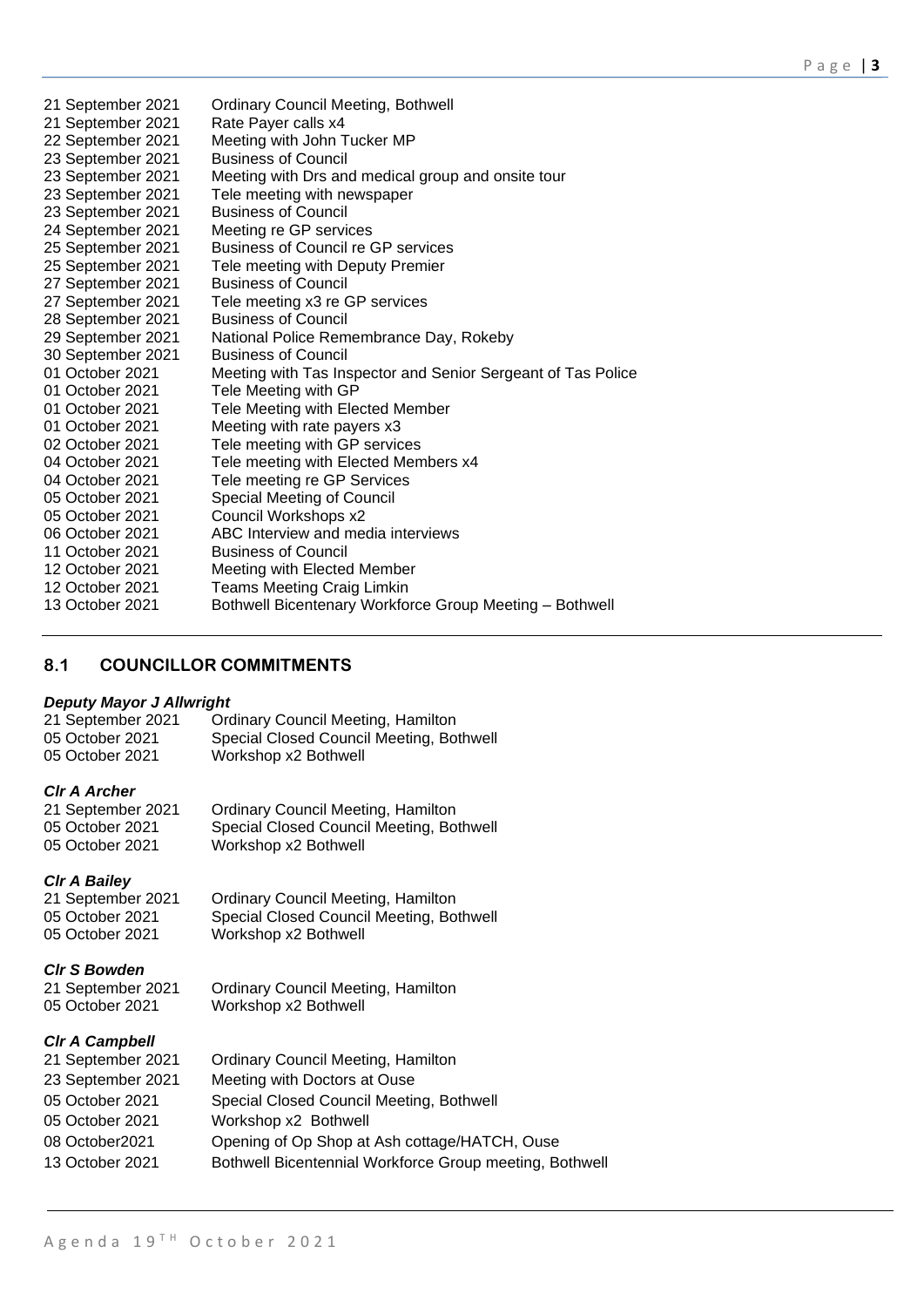| <b>CIr R Cassidy</b><br>21 September 2021<br>05 October 2021<br>05 October 2021 | <b>Ordinary Council Meeting, Hamilton</b><br>Special Closed Council Meeting, Bothwell<br>Workshop x2 Bothwell<br>Letter to LGAT CEO                                       |
|---------------------------------------------------------------------------------|---------------------------------------------------------------------------------------------------------------------------------------------------------------------------|
| <b>CIr J Honner</b><br>21 September<br>05 October<br>05 October<br>13 October   | <b>Ordinary Council Meeting Hamilton</b><br><b>Special Closed Meeting Bothwell</b><br><b>Workshop Bothwell</b><br>Bothwell Bicentennial Workforce Group meeting, Bothwell |
| <b>CIr J Poore</b><br>21 September 2021<br>05 October 2021<br>05 October 2021   | <b>Ordinary Council Meeting, Hamilton</b><br>Special Closed Council Meeting, Bothwell<br>Workshop x2 Bothwell                                                             |

# **STATUS REPORT COUNCILLORS**

# **8.2 GENERAL MANAGER'S COMMITMENTS**

| 21 September 2021 | <b>Council Meeting</b>                    |
|-------------------|-------------------------------------------|
| 22 September 2021 | Meeting Mayor & John Tucker MP            |
| 23 September 2021 | <b>Meeting CH General Practice</b>        |
| 5 October 2021    | Special Closed Session Meeting of Council |
| 5 October 2021    | Council Workshop                          |
| 7 October 2021    | <b>Meeting Tas Police</b>                 |
| 11 October 2021   | <b>FWA Webinar</b>                        |
| 12 October 2021   | <b>Teams Meeting Craig Limkin</b>         |
| 13 October 2021   | <b>Bicentennial Work Group Meeting</b>    |
| 14 October 2021   | Interview Project Co-ordinator            |
|                   |                                           |

# **8.3 DEPUTY GENERAL MANAGER'S COMMITMENTS**

| 21 September 2021 | <b>Ordinary Council Meeting, Hamilton</b> |
|-------------------|-------------------------------------------|
| 12 October 2021   | <b>Municipal Recovery Meeting</b>         |
| 13 October 2021   | Bi-Centennial Workforce Group Meeting     |
| 14 October 2021   | Interviews Bi-Centennial Co-Ordinator     |
| 14 October 2021   | Meeting with OST regarding Nav software   |

# **9.0 NOTIFICATION OF COUNCIL WORKSHOPS HELD**

5 October 2021 – Presentation by Epuron, Future Projects for Funding Long-Term Asset Management Plans and Long-term Financial Management Plan

# **9.1 FUTURE WORKSHOPS**

Outcome of Priorities – Date to be determined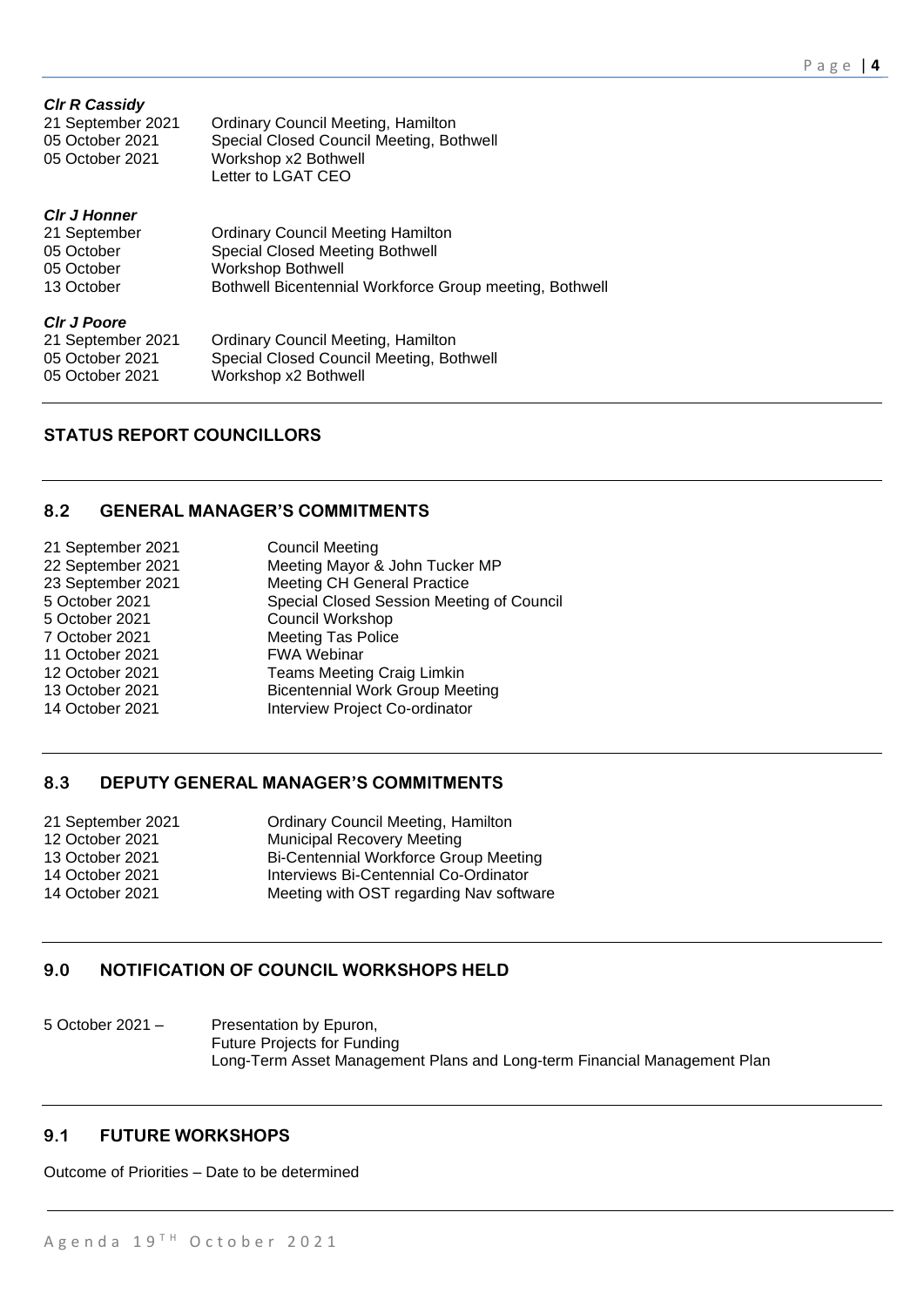## **10.0 MAYORAL ANNOUNCEMENTS**

# **11.0 MINUTES**

#### **11.1 RECEIVAL DRAFT MINUTES ORDINARY MEETING**

**Moved:** Clr **Seconded:** Clr

**THAT** the Draft Minutes of the Open Council Meeting of Council held on Tuesday 21<sup>st</sup> September 2021 be received.

#### **11.2 CONFIRMATION OF MINUTES ORDINARY MEETING**

**Moved:** Clr **Seconded:** Clr

**THAT** the Minutes of the Open Council Meeting of Council held on Tuesday 21<sup>st</sup> September 2021 be confirmed.

### **12.0 BUSINESS ARISING:**

- 15.1 DES Manager submitted road name
- 16.1 Works & Services Manager actioned
- 16.4 DES Manager to prepare report on land transfer
- 17.1 Land advertised
- 17.3 General Manager sent correspondence
- 17.6 Remission processed
- 17.7 Remission processed
- 17.10 iPads ordered
- 17.11 Donation processed
- 17.14 Policy placed on Council website
- 17.15 Policy placed on Council website
- 17.16 Policy placed on Council website
- 17.17 Policy placed on Council website
- 17.18 Policy placed on Council website<br>17.19 Policy placed on Council website
- Policy placed on Council website
- 17.21 Community Relations Officer to order cupboard
- 18.2 DGM arranging a meeting

#### **13.0 DERWENT CATCHMENT PROJECT REPORT**

**Moved:** Clr **Seconded:** Clr

**THAT** the Derwent Catchment Project Monthly Report be received. See Attachment

#### **14.0 FINANCE REPORT**

**Moved:** Clr **Seconded:** Clr

**THAT** the Finance Reports be received.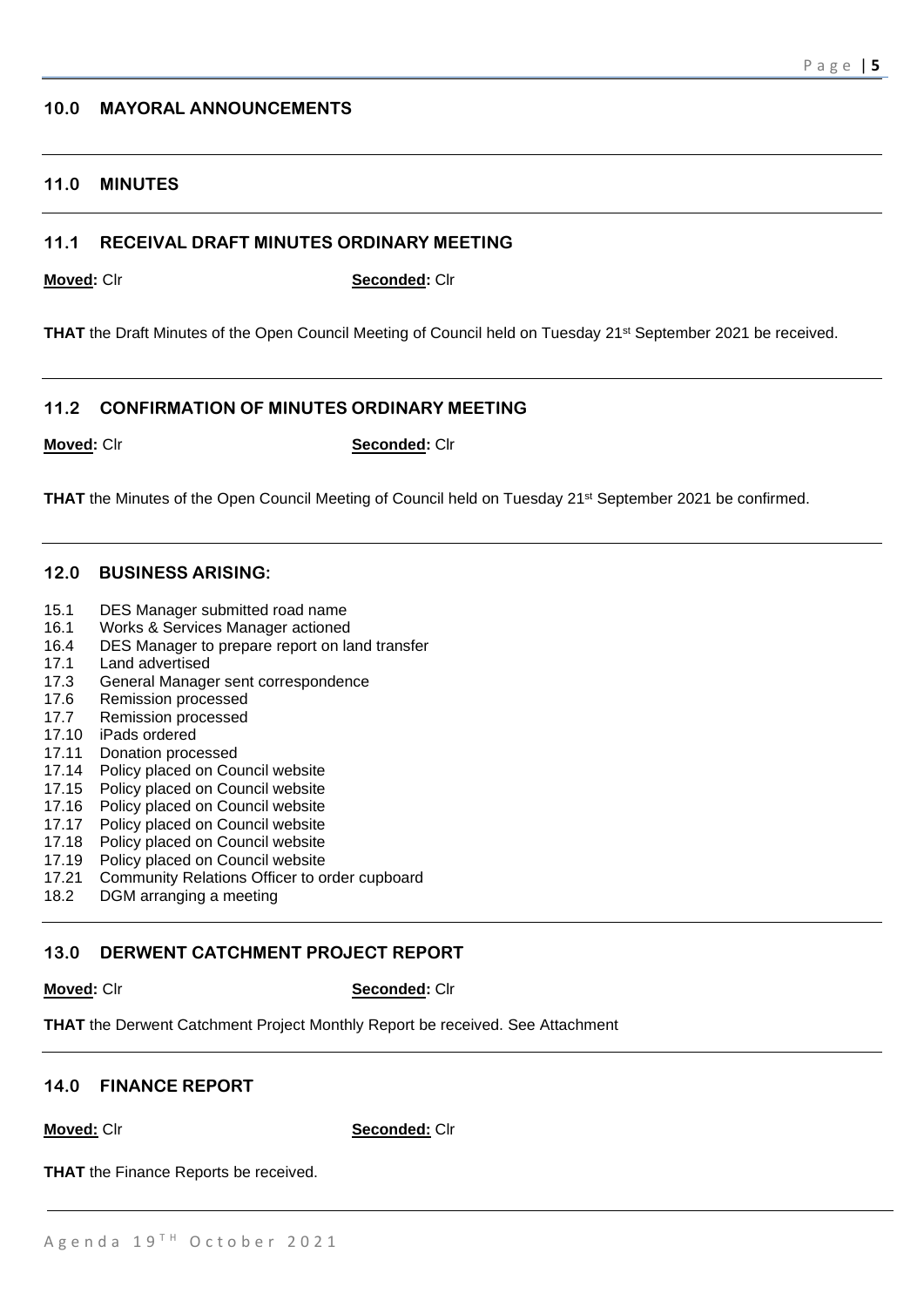# *RATES RECONCILIATION AS AT 30 SEPTEMBER 2021*

|                                   | 2020           | 2021           |
|-----------------------------------|----------------|----------------|
|                                   |                |                |
| <b>Balance 30th June</b>          | \$55,732.39    | \$83.43        |
| <b>Rates Raised</b>               | \$3,751,261.93 | \$3,874,935.09 |
| <b>Penalties Raised</b>           | \$11,456.40    | \$12,066.74    |
| Supplementaries/Debit Adjustments | \$11,776.41    | \$11,344.28    |
| <b>Total Raised</b>               | \$3,830,227.13 | \$3,898,429.54 |
| Less:                             |                |                |
| Receipts to Date                  | \$1,840,386.14 | \$1,907,324.32 |
| <b>Pensioner Rate Remissions</b>  | \$99,622.97    | \$100,002.85   |
| Remissions/Supplementary Credits  | \$9,249.31     | \$4,828.15     |
| <b>Balance</b>                    | \$1,880,968.71 | \$1,886,274.22 |
|                                   |                |                |

|                                        | <b>Bank Reconciliation as at 30 September 2021</b> |                 |  |  |  |
|----------------------------------------|----------------------------------------------------|-----------------|--|--|--|
|                                        |                                                    |                 |  |  |  |
|                                        |                                                    |                 |  |  |  |
|                                        | 2020                                               | 2021            |  |  |  |
|                                        |                                                    |                 |  |  |  |
| <b>Balance Brought Forward</b>         | \$11,928,780.29                                    | \$10,800,696.45 |  |  |  |
| Receipts for month                     | \$1,407,066.54                                     | \$620,295.52    |  |  |  |
| Expenditure for month                  | \$1,551,606.99                                     | \$574,640.43    |  |  |  |
|                                        |                                                    |                 |  |  |  |
| <b>Balance</b>                         | \$11,784,239.84                                    | \$10,846,351.54 |  |  |  |
|                                        |                                                    |                 |  |  |  |
|                                        |                                                    |                 |  |  |  |
| <b>Represented By:</b>                 |                                                    |                 |  |  |  |
| <b>Balance Commonwealth Bank</b>       | \$415,163.51                                       | \$1,610,846.59  |  |  |  |
| <b>Balance Westpac Bank</b>            | \$639,780.85                                       | \$508,497.77    |  |  |  |
| Investments                            | \$10,732,968.36                                    | \$8,730,826.17  |  |  |  |
| Petty Cash & Floats                    |                                                    | \$550.00        |  |  |  |
|                                        | \$11,787,912.72                                    | \$10,850,720.53 |  |  |  |
| <b>Plus Unbanked Money</b>             | \$1,369.63                                         | \$592.00        |  |  |  |
|                                        |                                                    |                 |  |  |  |
|                                        | \$11,789,282.35                                    | \$10,851,312.53 |  |  |  |
| <b>Less Unpresented Cheques</b>        | \$520.33                                           | \$0.00          |  |  |  |
| Unreceipted amounts on bank statements | \$4,522.18                                         |                 |  |  |  |
|                                        | \$11,784,239.84                                    | \$4,960.99      |  |  |  |
|                                        |                                                    | \$10,846,351.54 |  |  |  |
|                                        |                                                    |                 |  |  |  |
|                                        |                                                    |                 |  |  |  |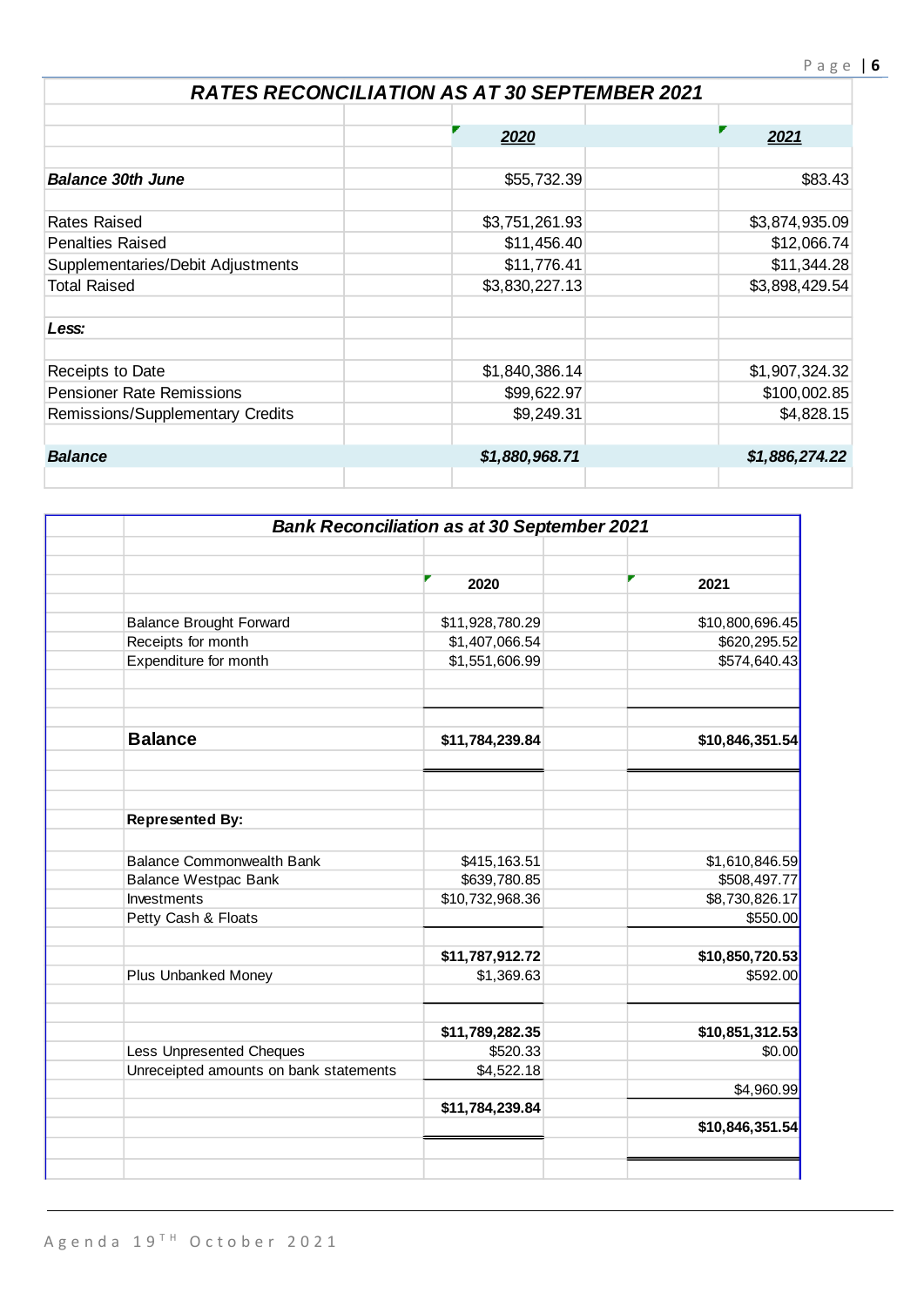|                                                       | <b>BUDGET</b> | <b>ACTUAL TO</b> | <b>ACTUAL TO</b> | % OF BUDGET  | Page   $7$<br><b>BALANCE OF</b> |
|-------------------------------------------------------|---------------|------------------|------------------|--------------|---------------------------------|
|                                                       | 2021/2022     | 30-Sep-20        | 30-Sep-21        | <b>SPENT</b> | <b>BUDGET</b>                   |
| <b>CORPORATE AND FINANCIAL SERVICES</b>               |               |                  |                  |              |                                 |
|                                                       |               |                  |                  |              |                                 |
| ADMIN. STAFF COSTS(ASCH)                              | \$563,015     | \$145,477        | \$140,377        | 24.93%       | \$422,638                       |
| ADMIN BUILDING EXPEND(ABCH)                           | \$42,865      | \$19,709         | \$16,773         | 39.13%       | \$26,092                        |
| OFFICE EXPENSES(AOEH)                                 | \$127,000     | \$49,821         | \$41,700         | 32.83%       | \$85,300                        |
| MEMBERS EXPENSES(AMEH)                                | \$182,481     | \$33,795         | \$36,014         | 19.74%       | \$146,467                       |
| OTHER ADMIN. EXPENDITURE(ASEH + RATES)                | \$357,500     | \$96,232         | \$100,237        | 28.04%       | \$257,263                       |
| MEDICAL CENTRES(MED)                                  | \$143,500     | \$27,260         | \$27,232         | 18.98%       | \$116,268                       |
| STREET LIGHTING(STLIGHT)                              | \$39,600      | \$12,307         | \$6,067          | 15.32%       | \$33,533                        |
| ONCOSTS (ACTUAL) (ONCOSTS)                            | \$559,360     | \$215,448        | \$276,937        | 49.51%       | \$282,423                       |
| <b>ONCOSTS RECOVERED</b>                              | (5487,500)    | ( \$118, 652)    | (5117, 782)      | 24.16%       | ( \$369, 718)                   |
| COMMUNITY & ECONOMIC DEV & RELATIONS(CDR+EDEV)        | \$239,850     | \$27,950         | \$32,073         | 13.37%       | \$207,777                       |
| GOVERNMENT LEVIES (GLEVY)                             | \$256,604     | \$55,999         | \$56,651         | 22.08%       | \$199,953                       |
| COVID-19                                              |               | \$7,241          | \$725            |              |                                 |
| <b>TOTAL CORPORATE &amp; FINANCIAL SERVICES</b>       | \$2,024,275   | \$572,587        | \$617,004        | 30.48%       | \$1,407,996                     |
|                                                       |               |                  |                  |              |                                 |
| <b>DEVELOPMENT AND ENVIRONMENTAL SERVICES</b>         |               |                  |                  |              |                                 |
| ADMIN STAFF COSTS - DES (ASCB)                        | \$167,465     | \$42,096         | \$36,531         | 21.81%       | \$130,934                       |
| ADMIN BUILDING EXPEND - DES(ABCB)                     | \$23,060      | \$7,769          | \$9,805          | 42.52%       | \$13,255                        |
| OFFICE EXPENSES - DES (AOEB)                          | \$46,500      | \$13,697         | \$16,838         | 36.21%       | \$29,662                        |
| <b>ENVIRON HEALTH SERVICES (EHS)</b>                  | \$31,095      | \$7,000          | \$6,164          | 19.82%       | \$24,931                        |
| ANIMAL CONTROL(AC)                                    | \$12,000      | \$511            | \$2,164          | 18.03%       | \$9,836                         |
| PLUMBING/BUILDING CONTROL (BPC)                       | \$130,112     | \$26,761         | \$26,597         | 20.44%       | \$103,515                       |
| SWIMMING POOLS (POOL)                                 | \$39,092      | \$1,380          | \$1,284          | 3.28%        | \$37,808                        |
| DEVELOPMENT CONTROL (DEV)                             | \$102,000     | \$17,086         | \$26,440         | 25.92%       | \$75,560                        |
| DOOR TO DOOR GARBAGE & RECYCLING (DD)                 | \$134,544     | \$33,348         | \$22,476         | 16.71%       | \$112,068                       |
| ROADSIDE BINS COLLECTION (DRB)                        | \$114,000     | \$30,251         | \$14,774         | 12.96%       | \$99,226                        |
| <b>WASTE TRANSFER STATIONS (WTS)</b>                  | \$205,150     | \$38,868         | \$30,902         | 15.06%       | \$174,248                       |
| TIP MAINTENANCE (TIPS)                                | \$60,481      | \$8,764          | \$8,764          | 14.49%       | \$51,717                        |
| <b>ENVIRONMENT PROTECTION (EP)</b>                    | \$4,500       | \$228            | \$188            | 4.18%        | \$4,312                         |
| <b>RECYCLING (RECY)</b>                               | \$35,000      | \$10,883         | \$10,954         | 31.30%       | \$24,046                        |
| <b>TOTAL DEVELOPMENT &amp; ENVIRONMENTAL SERVICES</b> | \$1,104,999   | \$238,641        | \$213,880        | 19.36%       | \$891,119                       |
|                                                       |               |                  |                  |              |                                 |
| <b>WORKS AND SERVICES</b>                             |               |                  |                  |              |                                 |
| PUBLIC CONVENIENCES (PC)                              | \$153,500     | \$46,585         | \$32,528         | 21.19%       | \$120,973                       |
| CEMETERY (CEM)                                        | \$17,000      | \$4,681          | \$3,669          | 21.58%       | \$13,331                        |
| HALLS (HALL)                                          | \$59,512      | \$21,551         | \$27,915         | 46.91%       | \$31,597                        |
| PARKS AND GARDENS(PG)                                 | \$71,000      | \$18,775         | \$16,550         | 23.31%       | \$54,450                        |
| REC. & RESERVES(REC+TENNIS)                           | \$78,316      | \$24,621         | \$19,786         | 25.26%       | \$58,530                        |
| TOWN MOWING/TREES/STREETSCAPES(MOW)                   | \$120,000     | \$27,121         | \$22,729         | 18.94%       | \$97,271                        |
| HOUSING (HOU)                                         | \$61,788      | \$32,305         | \$31,524         | 51.02%       | \$30,264                        |
| CAMPING GROUNDS (CPARK)                               | \$13,500      | \$3,022          | \$3,417          | 25.31%       | \$10,083                        |
| LIBRARY (LIB)                                         | \$617         | \$723            | \$793            | 128.51%      | (5176)                          |
| ROAD MAINTENANCE (ROAD)                               | \$855,911     | \$319,476        | \$332,625        | 38.86%       | \$523,286                       |
| <b>FOOTPATHS/KERBS/GUTTERS (FKG)</b>                  | \$5,850       | \$5,994          | \$139            | 2.38%        | \$5,711                         |
| <b>BRIDGE MAINTENANCE (BRI)</b>                       | \$23,153      | \$4,483          | \$9,463          | 40.87%       | \$13,690                        |
| <b>PRIVATE WORKS (PW)</b>                             | \$85,000      | \$24,989         | \$24,165         | 28.43%       | \$60,835                        |
| SUPER. & I/D OVERHEADS (SUPER)                        | \$315,800     | \$96,609         | \$103,942        | 32.91%       | \$211,858                       |
| QUARRY/GRAVEL (QUARRY)                                | (525,000)     | (546, 207)       | (544, 436)       | 177.74%      | \$19,436                        |
| NATURAL RESOURCE MANAGEMENT(NRM)                      | \$122,841     | \$13,317         | \$17,431         | 14.19%       | \$105,410                       |
| SES (SES)                                             | \$2,000       | \$815            | \$424            | 21.19%       | \$1,576                         |
| PLANT M'TCE & OPERATING COSTS (PLANT)                 | \$501,128     | \$163,481        | \$146,897        | 29.31%       | \$354,231                       |
| <b>PLANT INCOME</b>                                   | ( \$710,000)  | (5250, 897)      | (5202, 694)      | 28.55%       | ( \$507, 306)                   |
| DRAINAGE (DRAIN)                                      | \$19,000      | \$1,911          | \$8,602          | 45.27%       | \$10,398                        |
| OTHER COMMUNITY AMENITIES (OCA)                       | \$25,116      | \$10,860         | \$11,031         | 43.92%       | \$14,085                        |
| WASTE COLLECTION & ASSOC SERVICES (WAS)               | \$37,000      | \$10,773         | \$9,997          | 27.02%       | \$27,004                        |
| Agenda 19 <sup>TH</sup> October 2021                  |               |                  |                  |              |                                 |
| <b>TOTAL WORKS &amp; SERVICES</b>                     | \$1,833,032   | \$534,989        | \$576,498        | 31.45%       | \$1,256,534                     |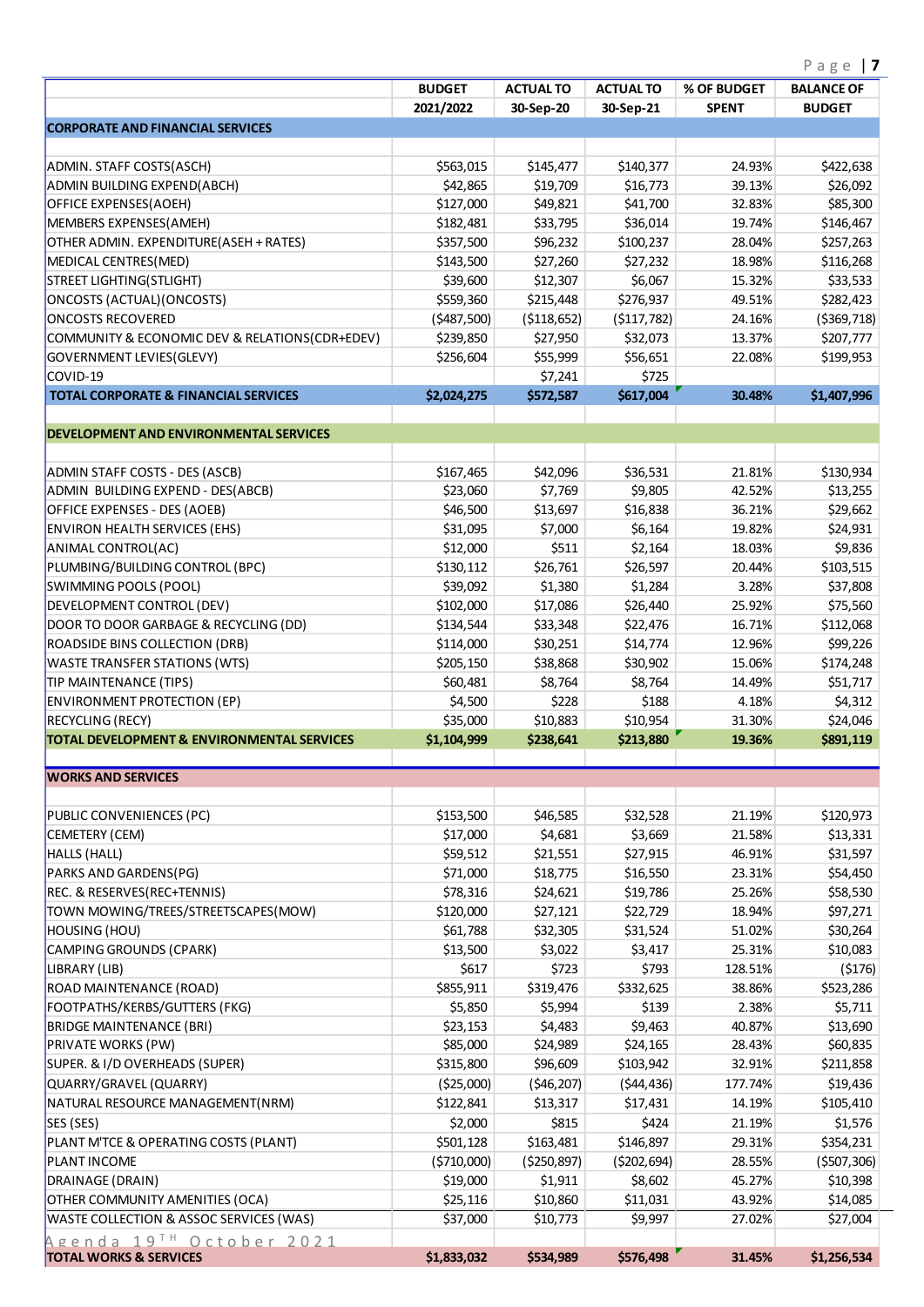| DEPARTMENT TOTALS OPERATING EXPENSES                 |                  |                 |                |        |                  |
|------------------------------------------------------|------------------|-----------------|----------------|--------|------------------|
| Corporate Services                                   | \$2,024,275      | \$572,587       | \$617,004      | 30.48% | \$1,407,996      |
| Dev. & Environmental Services                        | \$1,104,999      | \$238,641       | \$213,880      | 19.36% | \$891,119        |
| <b>Works &amp; Services</b>                          | \$1,833,032      | \$534,989       | \$576,498      | 31.45% | \$1,256,534      |
|                                                      |                  |                 |                |        |                  |
| <b>Total All Operating</b>                           | \$4,962,306      | \$1,346,217     | \$1,407,381    | 28.36% | \$3,555,650      |
| <b>CAPITAL EXPENDITURE</b>                           |                  |                 |                |        |                  |
|                                                      |                  |                 |                |        |                  |
| <b>CORPORATE AND FINANCIAL SERVICES</b>              |                  |                 |                |        |                  |
| Computer Purchases                                   | \$32,000         | \$0             | \$0            | 0.00%  | \$32,000         |
| Equipment                                            | \$6,000          | \$0             | \$3,000        | 0.00%  | \$3,000          |
| Miscellaneous (Municipal Reval etc)                  | \$128,500        | \$0             | \$0            | 0.00%  | \$128,500        |
|                                                      | \$166,500        | \$0             | \$3,000        | 1.80%  | \$163,500        |
| <b>DEVELOPMENT &amp; ENVIRONMENTAL SERVICES</b>      |                  |                 |                |        |                  |
|                                                      |                  |                 |                |        |                  |
| Swimming Pool                                        | \$5,000          | \$11,164        | \$0            | 0.00%  | \$5,000          |
| <b>Waste Transfer Station</b>                        | \$12,000         | \$0             | \$0            | 0.00%  | \$12,000         |
|                                                      | \$17,000         | \$11,164        | \$0            | 0.00%  | \$5,836          |
| <b>WORKS &amp; SERVICES</b>                          |                  |                 |                |        |                  |
|                                                      |                  |                 |                |        |                  |
| <b>Plant Purchases</b>                               | \$780,000<br>\$0 | \$36,960<br>\$0 | \$1,580<br>\$0 | 0.20%  | \$778,420<br>\$0 |
| <b>Camping Grounds</b><br><b>Public Conveniences</b> | \$120,000        | \$42,276        | \$22,292       | 18.58% | \$97,708         |
| <b>Bridges</b>                                       | \$0              | \$16,517        | \$95           |        | (595)            |
| <b>Road Construction &amp; Reseals</b>               | \$2,269,000      | \$332,876       | \$294,651      | 12.99% | \$1,974,349      |
| Drainage                                             | \$50,000         | \$0             | \$5,153        | 0.00%  | \$44,847         |
| Parks & Gardens Capital                              | \$40,000         | \$7,990         | \$11,722       | 29.31% | \$28,278         |
| Infrastructure Capital (Moved to Roads)              | \$170,000        | \$0             | \$0            | 0.00%  | \$170,000        |
| Footpaths, Kerbs & Gutters                           | \$0              | \$0             | \$0            |        | \$0              |
| <b>Rec Grounds</b>                                   | \$20,000         | \$0             | \$0            | 0.00%  | \$20,000         |
| <b>Halls</b>                                         | \$25,000         | \$0             | \$22,031       | 88.12% | \$2,969          |
| <b>Buildings</b>                                     | \$777,500        | \$0             | \$10,636       | 1.37%  | \$766,864        |
|                                                      | \$4,251,500      | \$436,620       | \$368,160      | 8.66%  | \$3,883,340      |
| <b>TOTAL CAPITAL WORKS</b>                           |                  |                 |                |        |                  |
| Corporate Services                                   | \$166,500        | \$0             | \$3,000        | 1.80%  | \$163,500        |
| Dev. & Environmental Services                        | \$17,000         | \$11,164        | \$0            | 0.00%  | \$17,000         |
| Works & Services                                     | \$4,251,500      | \$436,620       | \$368,160      | 8.66%  | \$3,883,340      |
|                                                      |                  |                 |                |        |                  |
|                                                      | \$4,435,000      | \$447,783       | \$371,160      | 8.37%  | \$4,063,840      |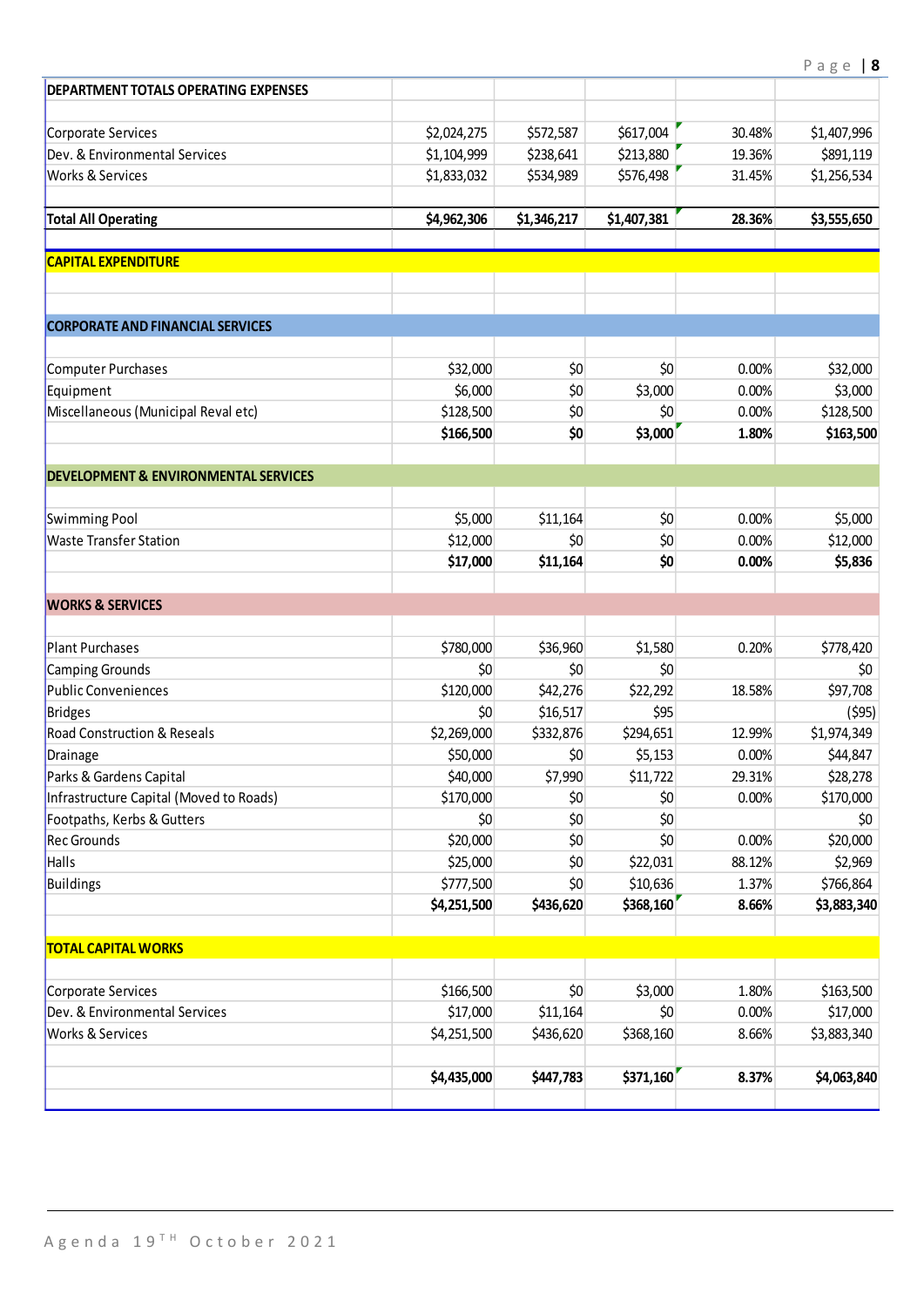|     | <b>BANK ACCOUNT BALANCES AS AT 30 SEPTEMBER 2021</b>   |                   |                         |                 |                |               |
|-----|--------------------------------------------------------|-------------------|-------------------------|-----------------|----------------|---------------|
|     |                                                        |                   |                         |                 | <b>BALANCE</b> |               |
|     |                                                        | <b>Investment</b> | <b>Current Interest</b> |                 |                |               |
| No. | <b>Bank Accounts</b>                                   | <b>Period</b>     | <b>Rate %</b>           | <b>Due Date</b> | 2020           | 2021          |
|     | 11100 Cash at Bank and on Hand                         |                   |                         |                 |                |               |
|     | 11105 Bank 01 - Commonwealth - General Trading Account |                   |                         |                 | 410,940.63     | 1,606,477.60  |
|     | 11106 Bank 02 - Westpac - Direct Deposit Account       |                   |                         |                 | 639,780.85     | 508,497.77    |
|     | 11110 Petty Cash                                       |                   |                         |                 | 350.00         | 350.00        |
|     | 11115 Floats                                           |                   |                         |                 | 200.00         | 200.00        |
|     | 11199 TOTAL CASH AT BANK AND ON HAND                   |                   |                         |                 | 1,051,271.48   | 2,115,525.37  |
|     | 11200 Investments                                      |                   |                         |                 |                |               |
|     | 11206 Bank 04                                          | 30 Days           | 0.17%                   | 1/10/2021       | 1,508,697.81   | 1,000,411.82  |
|     | 11207 Bank 05                                          | 120 Days          | 0.33%                   | 5/10/2021       | 3,639,034.30   | 3,648,993.88  |
|     | 11207 Bank 06                                          | 30 Days           |                         |                 |                |               |
|     | 11212 Bank 12                                          | 30 Days           |                         |                 |                |               |
|     | 11214 Tascorp                                          | 180 Days          | 0.03%                   | 13/12/2021      | 77,938.96      | 78,067.05     |
|     | 11215 Bank 15                                          | 90 Days           |                         |                 |                |               |
|     | 11216 Bank 16                                          | 90 Days           | 0.19%                   | 13/12/2021      | 5,507,297.29   | 4,003,353.42  |
|     | 11299 TOTAL INVESTMENTS                                |                   |                         |                 | 10,732,968.36  | 8,730,826.17  |
|     | TOTAL BANK ACCOUNTS AND CASH ON HAND                   |                   |                         |                 | 11,784,239.84  | 10,846,351.54 |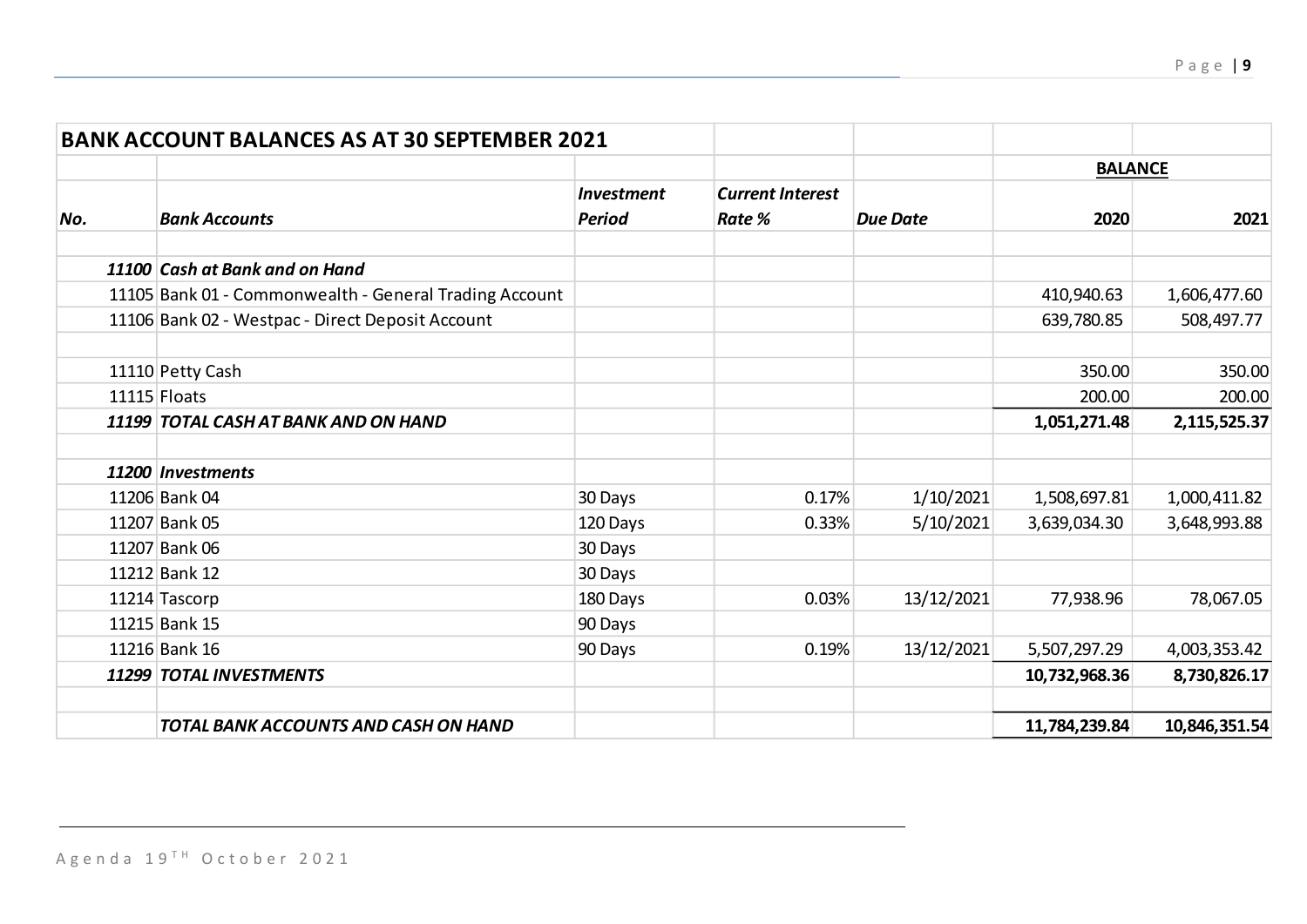# P a g e | **10**

|                                   |                                                                                       |                                                                                                            |                               |                                                    |                                                                       |                                        | Plant &                                                                                                |                                               |                                             |                                          |                                                                       |                                                     |                                             |                                 |                                    |                                          |                                                   |                                  |
|-----------------------------------|---------------------------------------------------------------------------------------|------------------------------------------------------------------------------------------------------------|-------------------------------|----------------------------------------------------|-----------------------------------------------------------------------|----------------------------------------|--------------------------------------------------------------------------------------------------------|-----------------------------------------------|---------------------------------------------|------------------------------------------|-----------------------------------------------------------------------|-----------------------------------------------------|---------------------------------------------|---------------------------------|------------------------------------|------------------------------------------|---------------------------------------------------|----------------------------------|
| No.                               | $\blacktriangleright$ Plant                                                           | $\ \mathbf{v}\ $ Total Expense $\ \mathbf{v}\ $ Sal and Wag $\ \mathbf{v}\ $ Oncosts $\ \mathbf{v}\ $ Hire |                               |                                                    | <b>Internal Plant</b>                                                 | $\blacktriangleright$ Materials        | Equipment<br>$\blacktriangledown$ Maintenance $\blacktriangledown$ Insurance $\blacktriangledown$ Fuel |                                               |                                             | $\vert \cdot \vert$ Tyres                | $\ \cdot\ $ Registration $\ \cdot\ $ Depreciation $\ \cdot\ $ capital |                                                     | Cost of                                     | $\blacktriangleright$ Recovered | $\vert \cdot \vert$ Hours          | Recovery per<br>$\vert \cdot \vert$ Hour | $\mathbf{v}$ Expenditure p( $\mathbf{v}$ per Hour | Recovery/(Loss)<br>$\rightarrow$ |
|                                   | PM0149 Loadrite Weighing System                                                       | - Ś<br>$271.05$ \$                                                                                         |                               | - \$                                               | - Ś<br>$\sim$                                                         | -Ś                                     |                                                                                                        | 25.47                                         | l S<br>$\sim$                               | $\vert$ \$                               | ∣ \$                                                                  | - Ś<br>223.25                                       | 22.33<br>- S                                | $\sim$                          |                                    |                                          |                                                   |                                  |
|                                   | PM0196 Transmig Welder                                                                | \$<br>$74.43 \mid 5$                                                                                       | $\sim$                        | - \$<br>$\sim$                                     | - Ś<br>$\sim$                                                         | $\zeta$                                | Ŝ.<br>$\sim$                                                                                           | $6.93 \mid 5$<br>$\leq$                       | $\vert$ \$<br>$\sim$ $-$                    |                                          | ∣\$<br>$\sim$                                                         | S.<br>60.75                                         | ∣ \$<br>6.75                                | $\sim$                          | $\sim$                             |                                          |                                                   |                                  |
| PM0238 Auger                      |                                                                                       | - Ś<br>$342.94$ \$<br>Ŝ.                                                                                   | $\sim$                        | $\sim$                                             | Ŝ<br>$\sim$<br>-Ś                                                     | $\sim$<br>Ŝ.                           | .S<br>$\sim$ $-$                                                                                       | 32.20                                         | $\sim$ $-$                                  | l \$<br>$\sim$                           | $\sim$ $-$                                                            | 282.22<br>- Ś                                       | 28.51                                       | $\sim$                          | $\sim$                             |                                          |                                                   |                                  |
| PM0255                            | PM0254   Test and Tag Equipment<br>Floor Jack 15 Tonne                                | $68.13$ \$<br>- Ś<br>$90.48$ \$                                                                            | $\sim$<br>$\sim$              | - \$<br>$\overline{\phantom{a}}$<br>- \$<br>$\sim$ | $\sim$<br>-Ś<br>$\sim$                                                | -Ś<br>$\sim$ $-$                       | - Ś<br>- Ś<br>$\sim$ $-$                                                                               | 6.40<br>8.50                                  | $\vert$ \$<br>$\sim$<br>$\sim$ $-$          | $\sim$<br>∣\$<br>$\sim$                  | ∣\$<br>$\sim$ $-$<br>$\sim$                                           | S.<br>56.07<br>74.46<br>-Ś                          | 5.66<br>7.52                                | $\sim$<br>$\sim$ $-$            | $\sim$<br>$\sim$                   |                                          |                                                   |                                  |
| PM613                             | Komatsu Loader Hamilton BO8817                                                        | \$<br>$1,167.92$ \$                                                                                        | $\sim$                        | ∣ \$<br>$\sim$                                     | - Ś<br>$\sim$                                                         | $-$ \$<br>\$                           | $272.73$ \$                                                                                            | $76.07$ \$                                    | - 15<br>$\sim$ $-$                          | $\sim$                                   | $52.45 \mid$ \$<br>∣\$                                                | $666.67$ \$                                         | $100.00$ \$                                 | 100.00                          | $2.5$ \$                           | $40.00$ \$                               | 467.17                                            | (5427.17)                        |
| <b>PM620</b>                      | Herc Superdog - Kelvin (IT2581)                                                       | - Ś<br>$1,337.11$ \$                                                                                       | $\sim$                        | - \$<br>$\sim$                                     | -Ś<br>$\sim$                                                          | - Ś<br>$\sim$                          | ۱Ś.<br>$\sim$                                                                                          | $72.73$ \$<br>∣ <                             | $\sim$ 10 $\pm$                             | ∣\$<br>$\sim$                            | 466.75<br>- \$<br>∣\$                                                 | 637.34                                              | 160.30<br>∣\$                               | 6,043.75                        | $241.8$ \$                         | $25.00$ \$                               | 5.53                                              | \$19.47                          |
| <b>PM621</b><br><b>PM622</b>      | Pig Trailer Hamilton OT0770<br>Fuel Tanker Bothwell PT4204                            | $694.32$ \$<br>-Ś<br>Ŝ.<br>$20.88$ \$                                                                      | $\sim$<br>$\sim$              | - \$<br>$\sim$<br>-S                               | -Ś<br>$\sim$<br>\$.                                                   | Ŝ.<br>$\sim$<br>-Ś<br>$\sim$           | ∣ \$<br>$\sim$ $-$<br>- Ś                                                                              | 22.82<br>∣ <                                  | $\sim$ $-$<br>-Ś<br>$\sim$                  | $\vert$ \$<br>$\sim$<br>∣\$              | 441.50<br>∫ <<br>∫∽<br>20.88<br>-S                                    | 200.00<br>$\sim$                                    | 30.00<br>Ŝ.<br>$\sim$                       | $\sim$ $-$<br>$\sim$            | $\sim$<br>$\overline{\phantom{a}}$ |                                          |                                                   |                                  |
| <b>PM627</b>                      | Small Mowers                                                                          | S.<br>$143.27$ \$                                                                                          | 57.77                         | 34.66<br>l \$                                      | $\sim$ $-$                                                            | -Ś<br>$\sim$                           | .S<br>$\sim$                                                                                           |                                               | 50.84                                       | ۱s<br>$\sim$                             | ∣<<br>$\sim$                                                          |                                                     | $\sim$                                      | 348.00<br>∣\$                   | $116.0$ \$                         |                                          | $3.00 \, \text{S}$<br>1.24                        | \$1.76                           |
| <b>PM628</b>                      | Chainsaws                                                                             | Ŝ.<br>$220.72$ \$                                                                                          | $\sim$                        | -Ś<br>$\sim$                                       | -Ś<br>$\sim$ $-$                                                      | 160.94<br>Ŝ.                           | 5 ا<br>$\sim$ $-$                                                                                      |                                               | Ŝ<br>$59.78$ \$                             | $\sim$                                   | ∣ Ś<br>$\sim$                                                         |                                                     | Ŝ.<br>$\sim$                                | ۱s<br>75.00                     | $15.0 \mid$ \$                     | $5.00$ \$                                | 14.71                                             | (59.71)                          |
| <b>PM629</b>                      | Spray Units                                                                           | - Ś<br>$1,029.17$ \$                                                                                       | $\sim$                        | -S<br>$\sim$                                       | -Ś<br>$\sim 100$                                                      | - Ś<br>333.18                          | ∣\$<br>$ \vert$ S                                                                                      | 62.28                                         | $32.73$ \$<br>l S                           | $\sim$ $-$                               | S<br>$\sim$ $-$                                                       | 545.84<br>- Ś                                       | 55.14                                       | 205.00                          | $41.0 \mid \xi$                    | $5.00 \, \vert \, \text{S}$              | 25.10                                             | ( \$20.10)                       |
| <b>PM630</b>                      | Compressors<br><b>Small Trailers</b>                                                  | - Ś<br>$59.79$ \$<br>- Ś<br>$141.69$ \$                                                                    | $\sim$<br>$\sim$              | - \$<br>- \$<br>$\overline{\phantom{a}}$           | -Ś<br>$\sim$<br>-Ś<br>$\sim$                                          | $\leq$<br>$\sim$<br>Ŝ.<br>$\sim$       | - Ś<br>$\sim$ $-$<br>.S                                                                                | 5.62<br>$\leq$                                | l S<br>$\sim$<br>$\sim$                     | ∣\$<br>$\sim$<br>l S<br>$\sim$           | l \$<br>$\sim$<br>141.69<br>- S                                       | $\leq$<br>49.25                                     | 4.93<br>Ŝ.<br>$\sim$                        | $\sim$<br>95.00<br>IS.          | $\sim$<br>$19.0$ \$                | $5.00$ \$                                | 7.46                                              | (52.46)                          |
| <b>PM636</b><br><b>PM652</b>      | Road Broom UT7744                                                                     | $\zeta$<br>$101.11$ \$                                                                                     | $\sim$                        | ∣ <<br>$\sim$                                      | -Ś<br>$\sim$                                                          | $\leq$<br>$\sim$                       | - Ś<br>$\sim$                                                                                          | 5.82<br>۱Ś.                                   | ∣ <<br>∣\$<br>$\sim$ $-$                    | $\sim$                                   | 34.29<br>$\mathsf{S}$                                                 | 51.00                                               | 10.00<br>- \$                               | $\sim$                          | $\sim$                             |                                          |                                                   |                                  |
| <b>PM654</b>                      | New Holland Tractor Bothwell B08NC                                                    | -Ś<br>$1,037.38$ \$                                                                                        | $\sim$                        | - \$<br>$\sim$                                     | -Ś<br>$\sim$                                                          | $\leq$<br>$\sim$                       | - Ś<br>$\sim$                                                                                          | 81.78<br>∣ <                                  | $46.74$ \$                                  | $\sim$                                   | 84.70<br>∫ <                                                          | 716.67                                              | $107.50$ \$<br>∣\$                          | 245.00                          | $7.0$   \$                         | $35.00$ \$                               | 148.20                                            | ( \$113.20)                      |
| <b>PM662</b>                      | King Tandem Trailer Hamilton YT0630                                                   | \$<br>$44.75$ \$                                                                                           | $\sim$                        | - \$<br>$\sim$                                     | -Ś<br>$\sim$                                                          | Ŝ.<br>$\sim$                           | - Ś                                                                                                    |                                               | ∣ Ś<br><u>is</u><br>$\sim$ $-$              | $\sim$                                   | 44.75<br>∣ S                                                          | $\sim$                                              | - \$<br>$\sim$                              | $\sim$                          | $\sim$                             |                                          |                                                   |                                  |
| <b>PM664</b><br><b>PM665</b>      | Pressure Cleaner 2003<br>Dog Trailer - Neville (YT5100)                               | - Ś<br>$143.87$ \$<br>$\mathsf{S}$<br>$1,145.14$ \$                                                        | $\sim$<br>$\sim$              | - \$<br>- \$<br>$\overline{\phantom{a}}$           | -Ś<br>$\sim$<br>-Ś<br>$\sim$                                          | Ŝ.<br>$\sim$<br>Ŝ.<br>$\sim$           | - Ś<br>$\sim$ $-$<br>- Ś<br>$\sim$                                                                     | 13.51<br>∣\$<br>53.09<br>∣ \$                 | ∣<<br>$\sim$<br>$\sim$ $-$                  | l \$<br>$\sim$<br>$\vert$ \$             | ∣ \$<br>$\sim$<br>466.75<br>-S<br>l S                                 | 118.40<br>-S<br>$465.29$ \$                         | $11.96$ \$<br>- 9<br>$160.01$ \$            | $\sim$<br>$\sim$                | $\sim$<br>$\sim$                   |                                          |                                                   |                                  |
| <b>PM667</b>                      | Work Station Hamilton 2003                                                            | $111.00 \mid 5$                                                                                            | $\sim$                        | - \$<br>$\sim$                                     | -Ś<br>$\sim$                                                          | Ŝ.<br>$\sim$                           | ∣ \$<br>$\sim$                                                                                         | 10.42<br>$\leq$                               | $\vert$ \$<br>$\sim$ $-$                    | $\sim$                                   | ۱s<br>$\sim$                                                          | $91.35$ \$<br>-Ś.                                   | 9.23                                        | $\sim$                          | $\sim$                             |                                          |                                                   |                                  |
| <b>PM668</b>                      | Work Station Bothwell 2003                                                            | -Ś<br>$111.00$ \$                                                                                          | $\sim$                        | - \$<br>$\sim$                                     | -Ś<br>$\sim$ $-$                                                      | $\sim$                                 | .S<br>$\sim$                                                                                           | 10.42                                         | $\sim$ $-$                                  | l \$<br>$\sim$                           | $\sim$                                                                | 91.35                                               | $9.23$ \$<br>∣ S                            | $\sim$                          | $\sim$                             |                                          |                                                   |                                  |
| PM671                             | <b>Water Tanker</b>                                                                   | -Ś<br>$416.43$ \$                                                                                          | 55.70                         | 33.42<br>∣ \$                                      | ۱Ś.<br>$\sim 100$                                                     | - \$<br>$\sim$                         | ∣\$<br>$\sim$                                                                                          | 28.53                                         | $11.28$ \$                                  | $\sim$                                   | ∣\$<br>$\sim$                                                         | 250.00<br>- Ś                                       | $37.50$ \$                                  | 760.00                          | $76.0$ \$                          | $10.00$ \$                               | 5.48                                              | \$4.52                           |
| <b>PM676</b><br><b>PM677</b>      | Kobelco Excavator FA6566                                                              | - Ś<br>$6,104.06$ \$<br>- Ś<br>$144.90$ \$                                                                 | 389.19<br>$\sim$              | 233.52<br>S.<br>∣ \$<br>$\sim$                     | 10.50<br>- S<br>۱Ś<br>$\sim$                                          | 904.54<br>- Ś<br>$\sim$                | 460.00<br>∣ S<br>∣ \$                                                                                  | 236.52<br>13.61                               | $1,226.35$ \$<br>IS.<br>$\sim$              | $\sim$ $-$<br>∣\$<br>$\sim$              | 52.45<br>∣ S<br>∣\$<br>$\sim$                                         | - \$<br>2,072.79<br>-Ś<br>$119.25$ \$               | $518.20$ \$<br>$\overline{S}$<br>$12.05$ \$ | 3,802.50<br>$\sim$ $-$          | $58.5$ \$<br>$\sim$                | $65.00$ \$                               | 104.34                                            | (539.34)                         |
| <b>PM682</b>                      | Compressor/Post Driver<br>Float IT0169                                                | S.<br>$466.75$ \$                                                                                          | $\sim$                        | - \$<br>$\sim$                                     | - \$<br>$\sim$ $-$                                                    | - Ś<br>$\sim$ $-$                      | ∣ \$<br>$\sim$                                                                                         |                                               | $\sim$                                      | ۱s<br>$\sim$                             | 466.75<br>∣ \$                                                        |                                                     | Ŝ.<br>$\sim$                                | 237.50<br>$\mathsf{S}$          | $9.5$ \$                           | $25.00$ \$                               | 49.13                                             | (524.13)                         |
| <b>PM684</b>                      | Komatsu Grader FC7003                                                                 | S.<br>$6,884.76$ \$                                                                                        | $157.21$ \$                   | 60.66                                              | 162.50<br>∣ <                                                         | $ \sqrt{5}$<br>- Ś                     | 742.50                                                                                                 | 336.06<br>S.                                  | $1,692.05$ \$<br>IS.                        | $\sim$                                   | 52.45<br>$\overline{\phantom{a}}$                                     | $2,945.07$ \$<br>- S                                | $736.27$ \$                                 | 7,475.00                        | $115.0$ \$                         | $65.00$ \$                               | 59.87                                             | \$5.13                           |
| <b>PM687</b>                      | Western Star - H. Chivers FB5754                                                      | -Ś<br>$11,563.62$ \$                                                                                       | 378.87                        | 208.30<br>l \$                                     | 239.00                                                                | $323.77$ \$                            | 4,505.49                                                                                               | 255.05                                        | $2,428.35$ \$<br>- S                        | $\sim$ $-$                               | . S<br>430.78                                                         | 2,235.21<br>-S                                      | 558.80<br>∣\$                               | 16,150.00                       | $323.0$ \$                         | $50.00$ \$                               | 35.80                                             | \$14.20                          |
| <b>PM695</b><br><b>PM705</b>      | Quick Cut Saw<br>Mack Truck FP4026 - Andrew Jones                                     | \$<br>$39.62 \mid$ \$<br>- Ś<br>$21,833.35$ \$                                                             | $\sim$<br>$554.21$ \$         | - \$<br>$\sim$<br>$128.13$ \$                      | - \$<br>$\sim 10^{-10}$<br>374.50                                     | - \$<br>$-$ 5<br>$295.26$ \$<br>- \$   | $\sim$ $-$<br>7,254.22 \$                                                                              | 3.72<br>∣\$<br>569.21                         | <u>is</u><br>$\sim$<br>$4,041.02$ \$<br>5.  | $\sim$ $-$<br>$600.00$ \$                | ∣ \$<br>$\sim$<br>$2,524.53$ \$                                       | 32.60<br>-S<br>4,988.39                             | 3.29<br>$503.88$ \$<br>∣\$                  | $\sim 100$<br>15,800.00         | $\sim$<br>$316.0$ \$               | $50.00$ \$                               | 69.09                                             | (519.09)                         |
| <b>PM709</b>                      | CAT 950 Wheel Loader Bothwell (FR3357)                                                | \$<br>$5,318.21$ \$                                                                                        | 13.12                         | 7.87<br>l \$                                       | 3.50<br>l S                                                           | - 5<br>$\sim$ $-$                      | l \$<br>$\sim$                                                                                         | S.<br>435.04                                  | $231.24$ \$<br>l \$                         | $\sim$                                   | 52.45<br>∣ \$                                                         | $3,812.50$ \$<br>- \$                               | 762.50 \$                                   | 420.00                          | $7.5$ \$                           | $56.00$ \$                               | 709.10                                            | ( \$653.10)                      |
| <b>PM717</b>                      | 2008 Dog Trailer (Harold) Z54AB                                                       | - Ś<br>$2,253.08$ \$                                                                                       | 183.11                        | $59.73$ \$<br>l \$                                 | 156.25                                                                | $92.70$ \$<br>- 5                      | 460.00                                                                                                 | 68.07<br>$\leq$                               | l S<br>$\sim$                               | $50.00$ \$<br>$\vert$ \$                 | 466.75<br>- \$                                                        | $596.56$ \$                                         | $119.91$ \$                                 | 3,218.75                        | $128.8$ \$                         | $25.00$ \$                               | 17.50                                             | \$7.50                           |
| <b>PM720</b>                      | S/Hand Tri Axle Dog Trailer Z24BO                                                     | - Ś<br>$1,816.24$ \$                                                                                       | 144.42                        | 86.65<br>∣\$                                       | 50.00                                                                 | $\sim$ $-$                             | - Ś                                                                                                    | 88.86                                         | $\sim$ $-$                                  | l \$                                     | 511.00<br>∫ <                                                         | 778.77                                              | $156.54$ \$<br>∣\$                          | 4,537.50                        | $181.5$ \$                         | $25.00$ \$                               | 10.01                                             | \$14.99                          |
| <b>PM723</b>                      | CAT 943 Traxcavator                                                                   | - Ś<br>$1,202.97$ \$<br>- Ś                                                                                | $\sim$<br>$\sim$              | ∣ \$<br>$\sim$<br>- \$<br>$\sim$                   | ۱s<br>$\sim$<br>- Ś<br>$\sim$ $-$                                     | - \$<br>$\sim$ $-$<br>-Ś<br>$\sim$ $-$ | I \$<br>l S<br>$\sim$ $-$                                                                              | $112.97$ \$<br>S.<br>S.                       | $\vert$ \$<br>$\sim$<br><u>is</u>           | $\sim$<br>$\sim$                         | ∣\$<br>$\sim$<br>132.50<br>∣ \$                                       | - Ś<br>990.00<br>-Ś.                                | $100.00$ \$<br>50.59                        | 300.00<br>$\sim$                | $10.0$ \$<br>$\sim$                | $30.00$ \$                               | 120.30                                            | ( \$90.30)                       |
| <b>PM724</b><br><b>PM726</b>      | Toyota Corolla Ascent - Doctor A48YD<br>John Deere Tractor & Slasher B47EG            | $1,310.39$ \$<br>\$<br>$5,387.07$ \$                                                                       | $112.72 \mid$ \$              | 67.63                                              | l \$<br>180.00                                                        | 683.05 \$<br>- Ś                       | $\sim$ $-$                                                                                             | $115.46$ \$<br>$381.26$ \$                    | $\sim$ $-$<br>198.96 \$                     | $\sim$                                   | 84.70<br>∣\$                                                          | 1,011.84<br>$3,341.25$ \$<br>S.                     | 337.50                                      | 1,462.50                        | $32.5$ \$                          | $45.00$ \$                               | 165.76                                            | ( \$120.76)                      |
| <b>PM729</b>                      | King Box Trailer Hamilton Z92HG                                                       | S.<br>$173.24$ \$                                                                                          | $\sim$                        | - \$<br>$\sim$                                     | - \$<br>$\sim$ $-$                                                    | - Ś<br>$\sim$                          | - Ś<br>$\sim$ $-$                                                                                      | 12.07<br>∣ <                                  | $\sim$                                      | ۱s<br>$\sim$                             | 44.75<br>∣ <                                                          | $\leq$<br>$105.75$ \$                               | 10.68                                       | $\sim$                          | $\sim$                             |                                          |                                                   |                                  |
| <b>PM731</b>                      | Pig Trailer Bothwell VT9746 HC                                                        | S.<br>$742.24$ \$                                                                                          | $\sim$ $-$                    | ∣ \$<br>$\sim$                                     | - Ś<br>$\sim 10^{-10}$                                                | - Ś<br>$\sim$ 10 $\pm$                 | I \$<br>$\sim$ $-$                                                                                     | 28.24<br>∣ <                                  | $\sim$ $-$                                  | ∣\$<br>$\sim$ $-$                        | 441.50<br>∣ <<br>∫∽                                                   | 247.50                                              | 25.00                                       | $\sim$ $-$                      | $\sim$                             |                                          |                                                   |                                  |
| <b>PM733</b>                      | 2010 Komatsu Grader Hamilton-B73TJ                                                    | -Ś<br>$15,230.12$ \$<br>\$                                                                                 | 694.69                        | 324.48<br>5<br>-Ś                                  | ۱Ś<br>322.00<br>- \$<br>$\sim$ $-$                                    | 1,033.07<br>Ŝ.<br>$\sim$               | ۱s<br>2,011.30<br>- Ś                                                                                  | 501.36<br>∣\$                                 | $5,018.27$ \$<br>- Ś                        | $\sim$                                   | 52.45<br>∣ S<br>۱s<br>- \$<br>$\sim$                                  | $4,393.75$ \$<br>I\$.                               | 878.75 \$                                   | 21,180.00                       | $353.0$ \$                         | $60.00$ \$                               | 43.14                                             | \$16.86                          |
| <b>PM739</b><br><b>PM740</b>      | SES Vehicle Ex Huon Valley<br>Hino Tipper C95BL Hamilton 11/11                        | $275.93$ \$<br>- Ś<br>$6,360.18$ \$                                                                        | $\sim$<br>$\sim$              | $\sim$<br>∣ \$<br>$\sim$                           | - Ś<br>$\sim$ $-$                                                     | - Ś<br>$\sim$                          | $\sim$<br>ا \$<br>$\sim$ $-$                                                                           | 25.93<br>440.71<br>S.                         | - 15<br>$\sim$ $-$<br>$1,574.39$ \$<br>I \$ | $\sim$ $-$<br>$\sim$                     | 287.78 \$<br>$\vert$ \$                                               | $227.27$ \$<br>$3,862.24$ \$                        | $22.73$ \$<br>$195.06$ \$                   | $\sim$ $-$<br>8,937.50          | $\sim$<br>$357.5$ \$               | $25.00$ \$                               | 17.79                                             | \$7.21                           |
| <b>PM741</b>                      | Mack Truck 2010 (C90JY)                                                               | \$<br>$13,751.42$ \$                                                                                       | 372.60                        | 147.31<br>S.                                       | 350.00<br>۱Ś.                                                         | S,<br>$\sim$ $-$                       | - Ś<br>$\sim$ $-$                                                                                      | ∣ \$<br>327.98                                | l S<br>$6,580.38$ \$                        | $\sim$                                   | ∣ \$<br>2,523.94                                                      | S.<br>$2,874.34$ \$                                 | $574.87$ \$                                 | 20,462.50                       | $409.3$ \$                         | $50.00$ \$                               | 33.60                                             | \$16.40                          |
| <b>PM743</b>                      | Mulcher Head                                                                          | - Ś<br>$781.93$ \$                                                                                         | $\sim$                        | - \$<br>$\sim$                                     | - \$<br>$\sim$ $-$                                                    | S,<br>$\sim$                           | ∣ \$<br>$\sim$ $-$                                                                                     | 73.43<br>∣ \$                                 | ∣\$<br>∣<<br>$\sim$ $-$                     | $\sim$ $-$                               | ∣ \$<br>$\sim$                                                        | $643.50$ \$<br>- Ś                                  | $65.00$ \$                                  | $\sim$                          | $\sim$                             |                                          |                                                   |                                  |
| <b>PM744</b>                      | Honda Tiller                                                                          | - Ś<br>$360.60$ \$<br>Ŝ.                                                                                   | 64.16                         | 38.50<br>∣ \$<br>∣ \$                              | 14.00<br>۱Ś.                                                          | 190.08<br>- \$                         | $\sim$<br>$\sim$                                                                                       | 5.06                                          | $\sim$                                      | l \$                                     | - S                                                                   | 44.33<br>S.<br>S.                                   | 4.48                                        | $\sim$                          | $\sim$                             |                                          |                                                   |                                  |
| <b>PM745</b><br><b>PM746</b>      | Welder<br>John Deere X304 Ride on Mower (Bothwell)                                    | $50.43 \mid 5$<br>\$<br>$174.29$ \$                                                                        | $\sim$<br>$\sim$              | $\sim$<br>- \$<br>$\sim$                           | ۱s<br>$\sim$<br>- Ś<br>$\sim$                                         | $-$ 5<br>- Ś<br>$\sim$ 100 $\mu$       | l \$<br>$\sim$                                                                                         | $4.74 \,$ \$<br>∣\$<br>16.37<br>-S            | $-$ 5<br>$\sim$ $-$                         | $\sim$<br>∣\$<br>$\sim$                  | ∣\$<br>$\sim$ $-$<br>∣ S<br>$\sim$                                    | $41.51 \mid \zeta$<br>- Ś<br>$143.44$ \$            | 4.19<br>14.49                               | $\sim$<br>$\sim$ $-$            | $\sim$<br>$\sim$                   |                                          | - Ś<br>174.29                                     |                                  |
| <b>PM748</b>                      | Hino Tipper C43LG (Bothwell)                                                          | S.<br>$9,436.58$ \$                                                                                        | 163.81                        | 98.29<br>l \$                                      | ۱Ś<br>80.00                                                           | $ \sqrt{5}$<br>- Ś                     | 1,915.05                                                                                               | $541.15$ \$<br>S.                             | $1,368.57$ \$                               | $\sim$                                   | $287.78$ \$<br>∣\$                                                    | $4,742.42$ \$                                       | $239.52$ \$                                 | 7,387.50                        | $295.5$ \$                         | $25.00$ \$                               | 31.93                                             | (56.93)                          |
| <b>PM751</b>                      | Toro Groundmaster Mower (Bothwell)                                                    | - Ś<br>$1,385.62$ \$                                                                                       | $\sim$                        | - \$                                               | -Ś<br>$\sim$                                                          | Ŝ.<br>$\sim$ 10 $\pm$                  | IS.<br>210.00                                                                                          | 93.25                                         | $153.32 \mid$ \$<br>∣\$                     | $\sim$                                   | ۱s<br>29.32                                                           | 817.19<br>-S                                        | $82.54$ \$<br>-S                            | 1,150.00                        | $57.5$ \$                          | $20.00$ \$                               | 24.10                                             | (54.10)                          |
| <b>PM753</b>                      | Bomag Landfill Compactor                                                              | S.<br>$3,600.70$ \$                                                                                        | $\sim$ $-$                    | S.<br>$\sim$                                       | - Ś<br>$\sim$                                                         | - Ś<br>$\sim$ $-$                      | ∣ \$<br>$\sim$ $ \sim$                                                                                 | $266.41$ \$                                   | $711.33$ \$                                 | $\sim$ $-$                               | $52.45 \mid 5$<br>∣\$.                                                | $2,334.69$ \$                                       | 235.83                                      | 510.00                          | $17.0$ \$                          | $30.00$ \$                               | 211.81                                            | (5181.81)                        |
| <b>PM756</b><br><b>PM757</b>      | Kenworth - Bothwell (Whelan)<br>JBC Backhoe (Hamilton 2013)                           | $4,596.46$ \$<br>- \$<br>$4,716.30$ \$                                                                     | $\sim$ $-$<br>$\sim$          | 5<br>∣\$<br>$\sim$                                 | - Ś<br>- Ś<br>$\sim$ 100 $\mu$                                        | - Ś<br>- \$<br>$\sim$                  | - Ś<br>- Ś<br>$\sim$                                                                                   | 289.98 \$<br>I \$<br>336.90<br>5.             | $699.15$ \$<br>$927.17$ \$<br>۱Ś            | $ \sqrt{5}$<br>$\sim$                    | 52.45<br>l S                                                          | $430.78$ \$ 2,541.24 \$<br>2,952.44<br>- \$         | $635.31$ \$<br>$447.34$ \$<br>I \$          | 200.00<br>8,120.00              | $4.0 \, \vert \,$ \$<br>$203.0$ \$ | $50.00$ \$<br>$40.00$ \$                 | 1,149.11<br>23.23                                 | (51,099.11)<br>\$16.77           |
| <b>PM762</b>                      | Toro Out Front Mower Hamilton                                                         | - Ś<br>$3,283.01$ \$                                                                                       | 144.42                        | 86.65<br>5                                         | I \$<br>$\sim$ 100 $\mu$                                              | $1,228.18$ \$<br>\$                    | 740.45                                                                                                 | $87.01$ \$<br>S.                              | $72.86$ \$                                  | $\sim$                                   | ∣ \$<br>84.70<br>5                                                    | 762.50 \$                                           | 76.25                                       | 260.00                          | $13.0 \mid \xi$                    | $20.00$ \$                               | 252.54                                            | ( \$232.54)                      |
| <b>PM763</b>                      | Toro Mower GM7200 Hamilton                                                            | - Ś<br>$1,260.39$ \$                                                                                       | $\sim$                        | ∣\$<br>$\sim$                                      | - Ś<br>$\sim$ $-$                                                     | - Ś<br>$\sim$                          | 349.55<br>∣ \$                                                                                         | 63.62<br>∣\$                                  | $149.28$ \$<br>۱Ś.                          | $\sim$                                   | 84.70<br>∣ \$<br>- \$                                                 | $557.50$ \$                                         | $55.75$ \$                                  | 970                             | 48.5 \$                            | $20.00$ \$                               | 25.99                                             | (55.99)                          |
| <b>PM765</b>                      | Rover Shredder Vac Hamilton                                                           | s.<br>$101.41$ \$                                                                                          | $\sim$                        | l \$<br>$\sim$                                     | l \$<br>$\sim$ 100 $\mu$<br>- Ś                                       | \$<br>$\sim$                           | ∣\$<br>$\sim$                                                                                          | $9.53 \mid$ \$<br>I \$                        | $ \sqrt{5}$                                 | $\sim$                                   | $\mathsf{S}$<br>$\sim$                                                | \$<br>$83.52$ \$                                    | 8.35                                        | $\sim$                          | $\sim$                             |                                          |                                                   |                                  |
| <b>PM768</b><br><b>PM770</b>      | Trailer - TMD Box 10x6<br>Nissan Tip Tray Ute                                         | - Ś<br>$123.28$ \$<br>S.<br>$2,187.21$ \$                                                                  | $\sim$<br>$53.64 \; \simeq$   | ∣ \$<br>$\sim$<br>32.18                            | $\sim$ $-$<br>l \$<br>$\sim$ $-$                                      | \$<br>$\sim$<br>\$<br>$\sim$           | - Ś<br>$\sim$ $-$<br>∣\$<br>$\sim$ $-$                                                                 | $11.59$ \$<br>- \$<br>$192.99$ \$<br>S.       | $\sim$<br>$\vert$ \$<br>$\sim$ $-$          | l \$<br>$\sim$<br>$\sim$                 | l \$<br>$\sim$<br>132.50<br>∣\$                                       | \$<br>$101.54$ \$<br>\$<br>$1,691.33$ \$            | $10.15$ \$<br>$84.57$ \$                    | $\sim$ $-$<br>987.00            | $\sim$<br>$141.0$ \$               | $7.00$ \$                                | 15.51                                             | (58.51)                          |
| <b>PM771</b>                      | <b>Polivac Suction Polisher</b>                                                       | - Ś<br>$132.02 \mid$ \$                                                                                    | $\sim$ $-$                    | ∣\$<br>$\sim$                                      | - Ś<br>$\sim$                                                         | - Ś<br>$\sim$ $-$                      | ∣\$<br>$\sim$ $-$                                                                                      | 12.94<br>∣\$                                  | $\sim$ $-$                                  | l \$<br>$\sim$                           | ∣ \$<br>$\sim$ $-$                                                    | $113.41 \;$ \$<br>- Ś                               | $5.67 \mid$ \$                              | 7.00                            | $1.0 \,$ \$                        |                                          | $7.00$ \$<br>132.02                               | ( \$125.02)                      |
| <b>PM772</b>                      | Hino Tipper - E96VP                                                                   | s.<br>$3,544.62$ \$                                                                                        | $86.65$ \$                    | 51.99                                              | l \$<br>$\sim$ $-$                                                    | \$<br>$\sim$ 10 $\pm$                  | ∣\$<br>$\sim$ $-$                                                                                      | $112.63$ \$<br>S.                             | $1,821.17$ \$                               | $\sim$                                   | ∣ \$<br>$287.78$ \$                                                   | $987.01$ \$                                         | $197.40$ \$                                 | 8,525.00                        | $341.0$ \$                         | $25.00$ \$                               | 10.39                                             | \$14.61                          |
| <b>PM773</b>                      | Variable Mesaging Board                                                               | $\mathsf{S}$<br>$678.75$ \$                                                                                | $\sim$                        | 5<br>$\sim$                                        | Ŝ.<br>$\sim$                                                          | Ŝ.<br>$\sim$                           | ∣ \$<br>$\sim$                                                                                         | 59.59<br>-Ś.                                  | ∣ \$<br>$\sim$                              | - Ś<br>$\sim$                            | $44.75$ \$<br>-S                                                      | $522.20$ \$                                         | $52.22$ \$                                  | $\sim$                          | $\sim$                             |                                          |                                                   |                                  |
| <b>PM774</b><br><b>PM777</b>      | 140M AWD William Adams CAT Grader Bothwell<br>Mitsubishi ASX AWD                      | \$<br>26,064.19 \$<br>\$<br>$2,001.14$ \$                                                                  | 649.06<br>$\sim$              | l \$<br>388.39<br>I \$<br>$\sim$                   | l \$<br>374.00<br>I \$<br>$\sim$                                      | 5.<br>$1,460.29$ \$<br>- Ś<br>$\sim$   | 272.73<br>∣\$<br>$\sim$                                                                                | $644.71$ \$<br>5.<br>$142.97\degree$ \$<br>S. | $397.51$ \$                                 | $4,533.47$ \$ 10,909.09 \$<br>$\sim$ $-$ | 52.45<br>$132.50 \mid \xi$<br>∣\$                                     | $5,650.00$ \$<br>IS.<br>$1,252.98$ \$               | $1,130.00$ $\sqrt{5}$<br>$75.18$ \$         | 24,120.00<br>$\sim$             | $402.0$ \$<br>$\sim$               | $60.00$ \$                               | 64.84                                             | (54.84)                          |
| <b>PM778</b>                      | 2017 Ranger 2.2l Diesel                                                               | - \$<br>$1,668.82$ \$                                                                                      | 13.12                         | 7.87<br>∣\$                                        | ۱Ś.<br>$\sim$                                                         | -Ś<br>$\sim$                           | .\$<br>$\sim$ $-$                                                                                      | 135.83<br>∣ \$                                | $86.75$ \$<br>l S                           | $\sim$                                   | $163.50 \mid \xi$<br>-S                                               | $1,190.33$ \$                                       | $71.42$ \$                                  | 276.50                          | $39.5$ \$                          | $7.00$ \$                                | 42.25                                             | ( \$35.25)                       |
| <b>PM779</b>                      | Ford Ranger XL 4WD Crew Cab Ute C91LO SES                                             | Ŝ.<br>$800.91$ \$                                                                                          | $\sim$ $-$                    | l \$<br>$\sim$                                     | Ŝ.<br>$\sim$ 100 $\mu$                                                | - Ś<br>$\sim$                          | ∣\$<br>$\sim$ $-$                                                                                      | $59.91$ \$<br>∣ \$                            | $ \sqrt{5}$                                 | $\sim$ $-$                               | $163.50$ \$<br>l \$                                                   | $525.00$ \$                                         | $52.50$ \$                                  | $\sim$                          | $\sim$                             |                                          |                                                   |                                  |
| <b>PM781</b>                      | Portable Barrow Lights x 2<br>Ford Ranger SCab 4WD H78CR - Bwell (Spray ute)          | $\mathsf{S}$<br>$720.57$ \$<br>$\frac{1}{2}$<br>$1,954.99$ \$                                              | $\sim$<br>$\sim$              | ∣ \$<br>$\overline{\phantom{a}}$<br>l \$<br>$\sim$ | - Ś<br>$\sim$<br>- Ś<br>$\sim 100$                                    | - Ś<br>$\sim$<br>\$<br>$-$ \$          | ∣\$<br>$\sim$<br>$\sim$                                                                                | $68.86$ \$<br>-S<br>$173.09$ \$<br>I \$       | $\sim$<br>$ \sqrt{5}$                       | $\vert$ \$<br>$\sim$<br>$\sim$ $-$       | ∣\$<br>$\vert$ \$<br>$174.00 \mid \xi$                                | \$<br>$603.44$ \$<br>$1,516.89$ \$                  | $48.28$ \$<br>$91.01$ \$                    | $\sim$ $-$<br>507.50            | $\sim$<br>$72.5$ \$                | $7.00 \mid \xi$                          | 26.97                                             | ( \$19.97)                       |
| <b>PM783</b><br><b>PM785</b>      | Mits Triton GLX Ext Cab 4WD - Ham (Grader ute)                                        | $\frac{1}{2}$<br>$3,163.38$ \$                                                                             | $\sim$ $-$                    | 5<br>$\sim$                                        | - Ś<br>$\sim$                                                         | \$<br><b>Service</b>                   | $\vert$ \$<br>372.05                                                                                   | $165.79$ \$<br>5.                             | $952.93$ \$                                 | $\sim$ $-$                               | 132.50<br>∣ \$                                                        | $1,452.93$ \$<br>\$                                 | $87.18$ \$                                  | 850.50                          | $121.5$ \$                         | $7.00 \,$ \$                             | 26.04                                             | ( \$19.04)                       |
| <b>PM786</b>                      | Mits Triton GLX Ext Cab 4WD - Bwell (Grader ute)                                      | $\mathsf{S}$<br>$2,368.28$ \$                                                                              | $\sim$ $-$                    | 5<br>$\sim$                                        | - Ś<br>$\sim$                                                         | \$<br>$\sim 100$                       | I \$<br>$\sim$ $-$                                                                                     | $171.95$ \$<br>S.                             | $466.52$ \$                                 | $\sim$ $-$                               | 132.50<br>۱s                                                          | $1,506.89$ \$<br>IS.                                | $90.41$ \$                                  | 560.00                          | $80.0$ \$                          |                                          | $7.00$ \$<br>29.60                                | ( \$22.60)                       |
| <b>PM787</b>                      | Nissan Navara Extra Cab 2WD - Hamilton                                                | \$<br>$2,093.70$ \$                                                                                        | $\sim$                        | - Ś                                                | Ŝ.<br>$\sim$                                                          | - Ś<br>$\sim$ $-$                      | \$<br>$\sim$                                                                                           | $141.20$ \$<br>5.                             | $508.36$ \$                                 | $\sim$                                   | ∣ \$<br>$132.50 \div$                                                 | $1,237.40$ \$                                       | $74.24$ \$                                  | 532.00                          | $76.0$ \$                          |                                          | $7.00 \mid \xi$<br>27.55                          | ( \$20.55)                       |
| <b>PM788</b>                      | Toyota Hilux SCab 2wd H51CM - Hamilton (Sue)                                          | ∣\$.<br>$2,433.79$ \$<br>\$                                                                                | $\sim$ $-$                    | 5<br>$\sim$<br>5<br>$\sim$                         | - Ś<br>$\sim$ $-$<br>Ŝ.                                               | \$<br>$\sim$ $-$<br>\$                 | I \$<br>$473.41 \quad$ \$                                                                              | $120.67$ \$                                   | $586.29$ \$                                 | $\sim$                                   | ا \$<br>$132.50 \mid \xi$                                             | $1,057.47$ \$                                       | $63.45$ \$<br>$100.62$ \$                   | 2,226.00<br>524.93              | $318.0$ \$                         |                                          | $7.00 \mid \xi$<br>7.65<br>59.20                  | (50.65)                          |
| <b>PM789</b><br><b>PM790</b>      | Mitsubishi Outlander Exceed (Lyn)<br>X-Trail 4WD Auto Diesel TS Series 2 (Adam) H92CU | $4,439.47$ \$<br>∣\$.<br>$2,013.16$ \$                                                                     | $\sim$ $-$<br>$\sim$ $-$      | l \$<br>$\sim$                                     | $\sim$<br>- Ś<br>$\sim$ 100 $\mu$                                     | $\sim$ $-$<br>- Ś<br>$\sim$ $-$        | ∣\$<br>$136.36 \mid 5$<br>I \$<br>$\sim$                                                               | $229.63$ \$<br>$177.48$ \$<br>S.              | $70.07$ \$                                  | $700.66$ \$ 1,127.27 \$<br>$\sim$ $-$    | $132.50 \mid \xi$<br>$132.50 \div$<br>-S                              | $2,012.42$ \$<br>$1,555.34$ \$                      | $77.77$ \$                                  | 56.00                           | $75.0$ \$<br>$8.0$ \$              | $7.00 \mid \xi$<br>$7.00 \mid \xi$       | 251.65                                            | (552.20)<br>( \$244.65)          |
| <b>PM792</b>                      | Toyota Tarago - Community Bus                                                         | $1,553.83$ \$<br>\$                                                                                        | $\sim$                        | ∣ \$<br>$\sim$                                     | - Ś<br>$\sim 100$                                                     | - Ś<br>$\sim$                          | 454.55<br>∣\$                                                                                          | $66.09$ \$<br>∣ \$                            | $286.77$ \$                                 | $\sim$ $-$                               | $132.50 \; \S$<br>l \$                                                | $579.17$ \$                                         | $34.75$ \$                                  | 315.00                          | $5.3$ $\sqrt{5}$                   | $60.00$ $\sqrt{5}$                       | 295.97                                            | ( \$235.97)                      |
| <b>PM793</b>                      | Diesel tank for grader ute PM786                                                      | - Ś<br>$67.91$ \$                                                                                          | $\sim$                        | ∣ \$<br>$\sim$                                     | - Ś<br>$\sim$                                                         | Ŝ.<br>$\sim$                           | - Ś                                                                                                    | 6.38                                          | $\mathsf{S}$<br>$\sim$                      | $\sim$                                   | ∣ Ś<br>$\sim$                                                         | $55.94$ \$<br>\$                                    | $5.59$ \$                                   | $\sim$                          | $\sim$                             |                                          |                                                   |                                  |
| <b>PM794</b>                      | JCB 5CX Backhoe Loader H11JP (Bothwell)                                               | s.<br>$5,483.86$ \$<br>\$                                                                                  | $\sim$                        | 5<br>$\sim$                                        | - Ś<br>$\sim$ 100 $\mu$<br>I \$                                       | - Ś<br>$252.45$ \$                     | $1,022.26$ \$<br>$\sim$ $-$                                                                            | $357.48$ \$                                   | $196.46$ \$                                 | $\sim$                                   | ∣ \$<br>$52.45 \quad$ \$<br>l S                                       | $3,132.83$ \$                                       | $469.93$ \$                                 | 2,000                           | $50.0$ \$                          | $40.00$ \$                               | 109.68                                            | (569.68)<br>( \$3.07)            |
| <b>PM798</b><br><b>PM801</b>      | Hustler Fastrak SDX - H27UK<br>John Deere 1570 Mower                                  | $1,799.40$ \$<br>\$<br>$1,168.50$ \$                                                                       | 301.20<br>$\sim$ $-$          | 180.72<br>∣\$<br>5<br>$\sim$                       | 20.00<br>- Ś<br>$\sim$ 100 $\mu$                                      | $726.95$ \$<br>\$<br>\$<br>$ \sqrt{5}$ | $\sim$ $-$                                                                                             | $33.26$ \$<br>-S<br>$94.46$ \$<br>ا \$ا       | $131.95$ \$<br>$94.24$ \$                   | $\sim$<br>$\sim$                         | 84.70<br>$69.24$ \$<br>∣\$                                            | $291.48$ \$<br>-S<br>$827.78$ \$                    | $29.15$ \$<br>$82.78$ \$                    | 1,560<br>1,725                  | $78.0$ \$<br>$57.5$ \$             | $20.00$ \$<br>$30.00$ \$                 | 23.07<br>20.32                                    | \$9.68                           |
| <b>PM803</b>                      | Hustler Fastrak SDX - Gretna                                                          | S.<br>$353.88$ \$                                                                                          | $\sim$                        | 5<br>$\sim$                                        | - Ś<br>$\sim$                                                         | S.<br>$\sim$ $-$                       | ∣\$<br>$\sim$ $-$                                                                                      | $33.26$ \$<br>S.                              | $\sim$ $-$                                  | $\vert$ \$<br>$\sim$                     | l \$<br>$\sim 100$                                                    | 5.<br>$291.48$ \$                                   | $29.15$ \$                                  | $\sim$                          | $\sim$                             |                                          |                                                   |                                  |
| <b>PM805</b>                      | Slasher - McConnel Omega 1.2m forestry head swing $\frac{1}{5}$                       | $410.98$ \$                                                                                                | $\sim$                        | 5<br>$\sim$                                        | - Ś<br>$\sim$                                                         | \$<br>$\sim$                           | ∣\$<br>$\sim$                                                                                          | $38.63$ \$<br>∣ \$                            | $\sim$ $-$                                  | $\vert$ \$<br>$\sim$                     | $\vert$ \$<br><b>Contract Contract</b>                                | 5.<br>338.50 \$                                     | $33.85$ \$                                  | $\sim$                          | $\sim$                             |                                          |                                                   |                                  |
| <b>PM807</b>                      | Lyco Loader for PM752                                                                 | $95.33$ \$<br>- Ś                                                                                          | $\sim$                        | 5<br>$\sim$                                        | - Ś<br>$\sim$ $-$                                                     | - Ś<br>$\sim$                          | I \$<br>$\sim$                                                                                         | ∣ \$<br>$9.11 \,$ \$                          | $\vert$ \$<br>$\sim$                        | $\sim$                                   | $\vert$ \$<br>$\sim$ $-$                                              | \$<br>$79.83$ \$                                    | $6.39$ \$                                   | $\sim$ $-$                      | $\sim$                             |                                          |                                                   |                                  |
| <b>PM809</b><br><b>PM810</b>      | Fire Fighter Goldacres 800Lt<br>Komatsu WA270-8 Loader                                | $\frac{1}{2}$<br>$375.49$ \$<br>s.<br>$4,320.60$ \$                                                        | $\sim$<br>$\sim$ $-$          | ∣ \$<br>$\sim$<br>l \$<br>$\sim$                   | - Ś<br><b>Contract Contract</b><br>ا \$<br>$\mathcal{L}_{\text{max}}$ | \$<br>$145.15$ \$<br>5.<br>$25.45$ \$  | $\sim$ $-$<br>$\sim$ $-$                                                                               | $22.01$ \$<br>∣ \$<br>318.50<br>S.            | $\vert$ \$<br>$\sim$<br>$574.70$ \$<br>I \$ | $\sim$<br>$\sim$                         | $\vert$ \$<br>$\sim$ $-$<br>$52.45 \mid$ \$<br>۱s                     | \$<br>$192.90$ \$<br>$2,791.25$ \$                  | $15.43$ \$<br>$558.25$ \$                   | $\sim$<br>$\sim$ $-$            | $\sim$<br>$\sim$                   |                                          |                                                   |                                  |
| <b>PM811</b>                      | Nissan X-Trail 4WD Auto                                                               | $4,018.44$ \$<br>ے۔                                                                                        |                               |                                                    | - 4                                                                   |                                        |                                                                                                        | 202.48                                        | $1,406.25$ \$<br>I \$                       | 414.01                                   | 132.50<br>∣ \$                                                        | $1,774.47$ \$<br>\$                                 | $88.72$ \$                                  | 3,314                           | $473.5$ \$                         | $7.00 \,$ \$                             | 8.49                                              | (51.49)                          |
| <b>PM812</b>                      | Nissan X-Trail 4WD Auto                                                               | \$<br>7,027.97 \$                                                                                          | $\sim$                        | $\vert$ \$<br>$\sim$                               | l \$<br>$\sim$ $-$                                                    | 5.<br>$\sim$                           | 2,537.89<br>I \$                                                                                       | 202.48<br>5.                                  | $2,291.90$ \$<br>I \$                       | $\sim$ $-$                               | ∣\$                                                                   | $132.50$ \$ 1,774.47 \$                             | $88.72$ \$                                  | 3,150                           | $449.9$ \$                         | $7.00 \,$ \$                             | 15.62                                             | ( \$8.62)                        |
| <b>RM813</b>                      | Water Cartage Tank 10,000 t<br>er 2021                                                | $578.10$ \$<br>\$                                                                                          | $\sim$                        | ∣ \$<br>$\sim$                                     | - Ś<br>$\sim$ $-$                                                     | $69.16$ \$<br>\$                       | $\sim$                                                                                                 | 44.19                                         | l \$<br>- 15<br>$\sim$                      | $\sim$                                   | ∣\$<br>$\sim$                                                         | ∣\$.<br>$387.29$ \$                                 | $77.46$ \$                                  | $\sim$                          | $\sim$                             |                                          |                                                   |                                  |
| PMB <sub>15</sub><br><b>PM816</b> | Mitsubishi Triton 4X4<br>Hilux 4x2 Workmate 2.4 T-Diesel Manual                       | $\mathsf{S}$<br>$3,356.64$ \$<br>\$<br>$3,830.09$ \$                                                       | $70.45 \mid$ \$<br>$\sim$ $-$ | $42.27$ \$<br>l \$<br>$\sim$                       | $100.00$ \$<br>l \$<br>$\sim$                                         | $ \sqrt{5}$<br>\$<br>$-$ \$            | $\sim$<br>256.23                                                                                       | 210.87<br>5.<br>$200.66$ \$<br>∣S.            | $860.14$ \$<br>l \$<br>$1,345.72$ \$        | $\sim$ $-$<br>$\sim$ $-$                 | $132.50 \mid \xi$<br>$\vert$ \$<br>∣\$<br>163.50                      | $1,848.01$ \$<br>\$1,758.48                         | $92.40$ \$<br>$105.51$ \$                   | 5,075<br>4,498                  | $101.5$ \$<br>$642.5$ \$           | $50.00$ \$<br>$7.00 \mid \xi$            | 33.07<br>5.96                                     | \$16.93<br>\$1.04                |
| <b>PM817</b>                      | Hilux 4x2 Workmate 2.4 T-Diesel Manual Double                                         | 5<br>$3,918.41$ \$                                                                                         | $\sim 10^{-10}$               | l \$<br>$\sim$                                     | l \$<br><b>Contract</b>                                               | \$<br>$-$ \$                           | $595.00$ \$                                                                                            | $200.66$ \$                                   | $1,095.27$ \$                               | $\sim$ $-$                               | $\vert$ \$                                                            | $163.50$ \$ 1,758.48 \$                             | $105.51$ \$                                 | 2,100                           | $300.0$ \$                         | $7.00 \mid \xi$                          | 13.06                                             | (56.06)                          |
|                                   | PM818   Hilux 4x2 2.4L Diesel Manual Single Cab                                       | l \$<br>$2,167.84$ \$                                                                                      | $50.40 \,$ \$                 | $21.78$ \$                                         | $32.00$ \$                                                            | $ \sqrt{5}$                            | $60.00$ \$                                                                                             | $172.03$ \$                                   | $116.15$ \$                                 | $ \sqrt{5}$                              |                                                                       | 132.50 $\vert \xi \vert$ 1,507.60 $\vert \xi \vert$ | $75.38$ \$                                  | 165                             | $23.5$ \$                          | $7.00 \mid \xi$                          | 92.25                                             | $($ \$85.25)                     |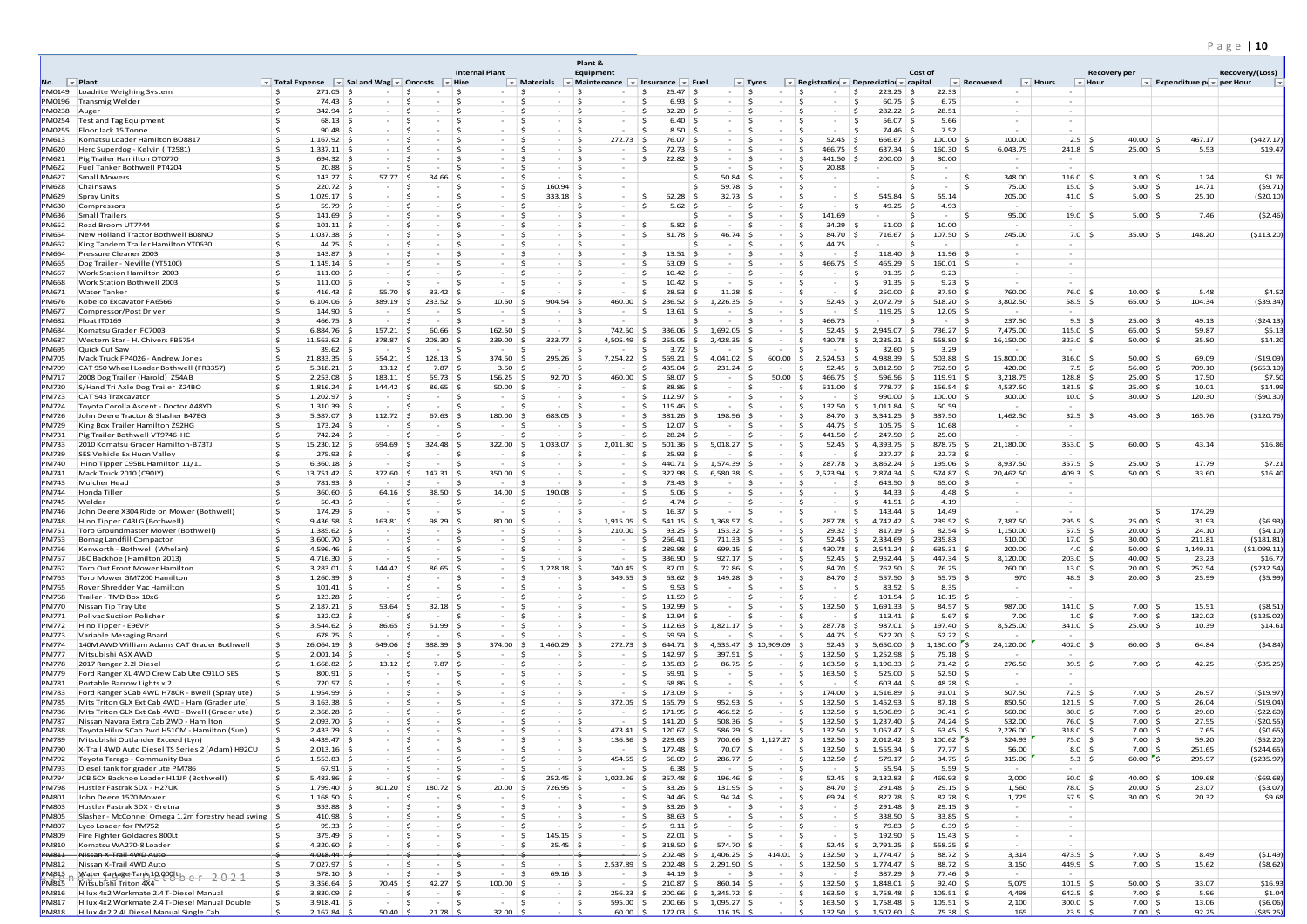| <b>Further</b><br><b>Education</b><br><b>Bursaries and</b><br><b>School</b><br><b>Support</b> |           | General Items Church Grants | Tourism  | <b>TOTAL</b> |
|-----------------------------------------------------------------------------------------------|-----------|-----------------------------|----------|--------------|
|                                                                                               |           |                             |          |              |
|                                                                                               |           |                             |          |              |
|                                                                                               |           |                             |          |              |
|                                                                                               |           |                             |          |              |
|                                                                                               |           |                             |          |              |
|                                                                                               |           |                             |          |              |
|                                                                                               |           |                             |          |              |
|                                                                                               |           |                             |          |              |
|                                                                                               |           |                             |          |              |
|                                                                                               |           |                             |          |              |
|                                                                                               |           |                             |          |              |
|                                                                                               |           |                             |          |              |
|                                                                                               |           |                             |          |              |
|                                                                                               |           |                             |          |              |
|                                                                                               |           |                             |          |              |
|                                                                                               |           |                             |          |              |
|                                                                                               |           |                             |          |              |
|                                                                                               |           |                             |          |              |
|                                                                                               |           |                             |          |              |
|                                                                                               |           |                             |          |              |
|                                                                                               |           |                             |          |              |
| 1,000.00                                                                                      |           |                             |          |              |
| 1,000.00                                                                                      |           |                             |          |              |
| 1,000.00                                                                                      |           |                             |          |              |
| 1,000.00                                                                                      |           |                             |          |              |
|                                                                                               |           |                             |          |              |
| 4,000.00                                                                                      | 0.00      | 0.00                        | 0.00     | 9,500.00     |
|                                                                                               |           |                             |          |              |
| 5,800.00                                                                                      | 34,000.00 | 5,000.00                    | 3,000.00 | 82,300.00    |

|               | DONATIONS AND GRANTS 2021-2022                    |          |                                                         |                                     |                                                     |                             |                                                                          |           |                                    |          |              |
|---------------|---------------------------------------------------|----------|---------------------------------------------------------|-------------------------------------|-----------------------------------------------------|-----------------------------|--------------------------------------------------------------------------|-----------|------------------------------------|----------|--------------|
|               |                                                   |          |                                                         |                                     |                                                     |                             |                                                                          |           |                                    |          |              |
| Date          | Details                                           | Budget   | Australia Day,<br><b>ANZAC Day,</b><br>Hamilton<br>Show | <b>Childrens</b><br><b>Services</b> | <b>Community</b><br>$Grants \setminus$<br>Donations | Event<br>and<br>Sponsorship | Further<br>Education<br>Development   Bursaries and<br>School<br>Support |           | <b>General Items Church Grants</b> | Tourism  | <b>TOTAL</b> |
|               | Community & Economic Development Support          | \$5,000  |                                                         |                                     |                                                     |                             |                                                                          |           |                                    |          |              |
|               | Support/Donations                                 | \$4,500  |                                                         |                                     |                                                     |                             |                                                                          |           |                                    |          |              |
|               | <b>Further Education Bursaries</b>                | \$1,800  |                                                         |                                     |                                                     |                             |                                                                          |           |                                    |          |              |
|               | Central Highlands School Support                  | \$0      |                                                         |                                     |                                                     |                             |                                                                          |           |                                    |          |              |
|               | Anzac Day                                         | \$6,000  |                                                         |                                     |                                                     |                             |                                                                          |           |                                    |          |              |
|               | Hamilton show                                     | \$5,000  |                                                         |                                     |                                                     |                             |                                                                          |           |                                    |          |              |
|               | Australia Day                                     | \$1,500  |                                                         |                                     |                                                     |                             |                                                                          |           |                                    |          |              |
|               | <b>Church Grants</b>                              | \$5,000  |                                                         |                                     |                                                     |                             |                                                                          |           |                                    |          |              |
|               | Suicide Prevention Program                        | \$2,000  |                                                         |                                     |                                                     |                             |                                                                          |           |                                    |          |              |
|               | Anglers Alliance Sponsorship                      | \$3,000  |                                                         |                                     |                                                     |                             |                                                                          |           |                                    |          |              |
|               | Bothw ell Spin-out                                | \$4,000  |                                                         |                                     |                                                     |                             |                                                                          |           |                                    |          |              |
|               | Royal Flying Doctor Service                       | \$1,000  |                                                         |                                     |                                                     |                             |                                                                          |           |                                    |          |              |
|               | Bothw ell Speed Shear                             | \$2,000  |                                                         |                                     |                                                     |                             |                                                                          |           |                                    |          |              |
|               | Youth Activities                                  | \$5,000  |                                                         |                                     |                                                     |                             |                                                                          |           |                                    |          |              |
|               | Australiasian Golf Museum contribution to pow er  | \$5,000  |                                                         |                                     |                                                     |                             |                                                                          |           |                                    |          |              |
|               | South Central Region Projects                     | \$5,000  |                                                         |                                     |                                                     |                             |                                                                          |           |                                    |          |              |
|               | Local Govt Shared Services Project                | \$2,000  |                                                         |                                     |                                                     |                             |                                                                          |           |                                    |          |              |
|               | 200 Years of Bothw ell Celebration                | \$10,000 |                                                         |                                     |                                                     |                             |                                                                          |           |                                    |          |              |
|               | Health & Wellbeing Plan Implementation            | \$5,000  |                                                         |                                     |                                                     |                             |                                                                          |           |                                    |          |              |
|               | 19/07/2021 First aid training donation - HATCH    | \$2,500  |                                                         |                                     | 2,500.00                                            |                             |                                                                          |           |                                    |          |              |
|               | 19/07/2021 Meal delivery progran donation - HATCH | \$2,000  |                                                         |                                     | 2,000.00                                            |                             |                                                                          |           |                                    |          |              |
|               | 20/07/2021 Support for Common Ground program      | \$750    |                                                         |                                     | 750.00                                              |                             |                                                                          |           |                                    |          |              |
|               | 26/08/2021 Bothw ell District School              | \$1,000  |                                                         |                                     |                                                     |                             | 1,000.00                                                                 |           |                                    |          |              |
|               | 26/08/2021 Ouse District High School              | \$1,000  |                                                         |                                     |                                                     |                             | 1,000.00                                                                 |           |                                    |          |              |
|               | 26/08/2021 Westerw ay Primary School              | \$1,000  |                                                         |                                     |                                                     |                             | 1,000.00                                                                 |           |                                    |          |              |
|               | 6/09/2021 Glenora District High School            | \$1,000  |                                                         |                                     |                                                     |                             | 1,000.00                                                                 |           |                                    |          |              |
|               | 29/09/2021 Bothw ell CWA                          | \$250    |                                                         |                                     | 250.00                                              |                             |                                                                          |           |                                    |          |              |
|               | <b>YEAR TO DATE EXPENDITURE</b>                   |          | 0.00                                                    | 0.00                                | 5,500.00                                            | 0.00                        | 4,000.00                                                                 | 0.00      | 0.00                               | 0.00     | 9,500.00     |
| <b>BUDGET</b> |                                                   | \$82,300 | 12,500.00                                               | 5,000.00                            | 10,000.00                                           | 7,000.00                    | 5,800.00                                                                 | 34,000.00 | 5,000.00                           | 3,000.00 | 82,300.00    |
|               |                                                   |          |                                                         |                                     |                                                     |                             |                                                                          |           |                                    |          |              |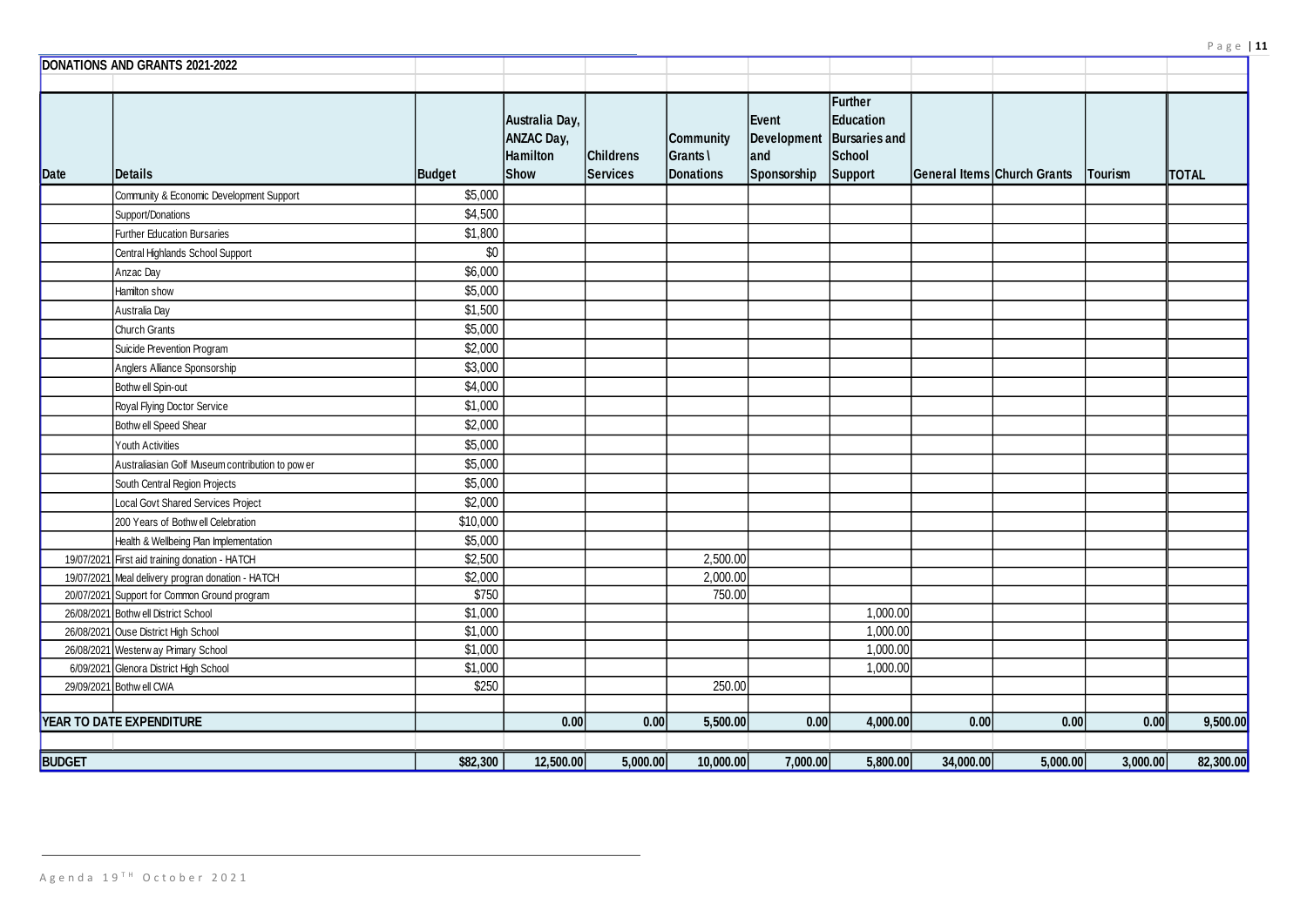# **14.1 LONG TERM ASSET MANAGEMENT PLANS AND LONG TERM FINANCIAL PLAN AND STRATEGY**

Following discussions with Council the following plans have been reviewed and are submitted for adoption by Council:

- Long Term Financial Plan & Strategy
- Roads and Bridges Asset Management plan
- Buildings Asset Management Plan

#### **RECOMMENDATION:**

#### **Moved:** Clr **Seconded:** Clr

**THAT** Council adopt the following updated and reviewed Plans:

- Long Term Financial Plan & Strategy
- Roads and Bridges Asset Management plan
- Buildings Asset Management Plan

# **15.0 DEVELOPMENT & ENVIRONMENTAL SERVICES**

In accordance with Regulation 25(1) of the Local Government (Meeting Procedures) Regulations 2015, the Mayor advises that the Council intends to act as a Planning Authority under the Land Use Planning and Approvals Act 1993, to deal with the following items:

#### **Moved:** Clr **Seconded:** Clr

**THAT** the Development & Environmental Services Report be received.

# **15.1 PROPOSED INDEPENDENT LIVING UNITS - ELLENDALE**

At the August Ordinary Meeting a motion was passed for the Manager DES to engage the services of a land surveyor and obtain a valuation of the land.

Peacock, Darcey & Anderson Land Surveyors have prepared the proposed subdivision plan for consideration (see attachments).

If all parties are content with the proposed plan a purchase price will need to be negotiated and agreed upon prior to an Application for Subdivision being submitted. Council will also need to allocate further funds to cover the cost of the subdivision application, sealing of final plans and lodgement with the Titles Office.

#### **RECOMMENDATION:**

**Moved:** Clr **Seconded:** Clr

**THAT** Council representatives meet with the landowner to review the proposed subdivision plan and negotiate a purchase price for further consideration by Council.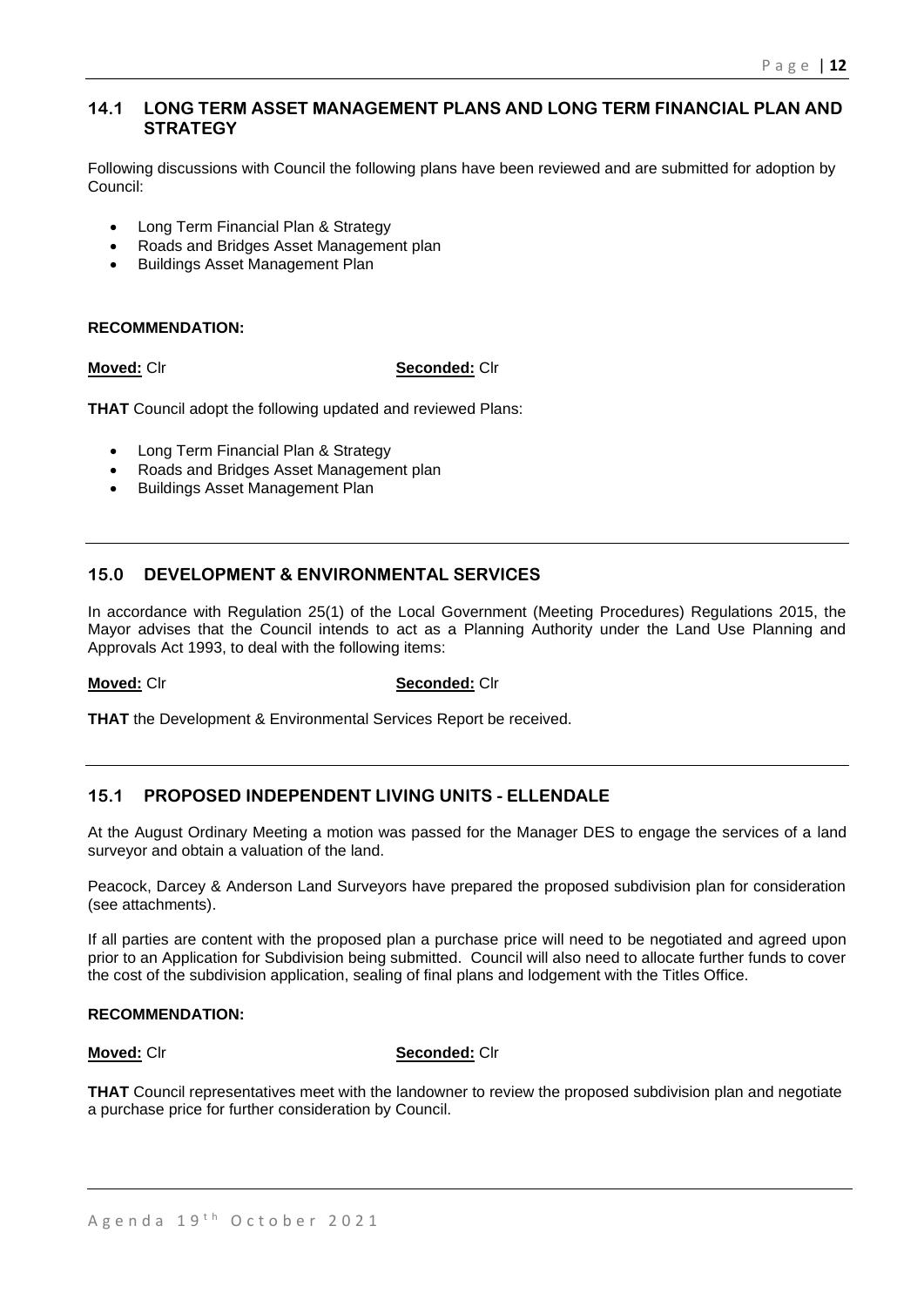# **15.2 HAMILTON SHOWGROUNDS – REPORT ON PROGRESS WITH LAND TRANSFER**

At the September Ordinary Meeting it was resolved that the Manager DES prepare a report for the next Council meeting on progress with negotiations between the landowner and Council in relation to land transfers.

Actions are pending.

# **15.3 POLICY NO. 2015-32 FIRE ABATEMENT POLICY**

The previous Fire Abatement Policy was approved by Council in January 2019.

The purpose of this Policy is to state the Council's position in regard to dealing with fire abatement issues as they relate to nuisance provisions within the Local Government Act.

The Policy has been reviewed and no changes are being proposed.

#### **RECOMMENDATION:**

**Moved:** Clr **Seconded:** Clr

THAT Council adopt Policy No. 2015-32 Fire Abatement Policy.

# **15.4 ROAD NAMING – WILBURVILLE**

At the September Ordinary Meeting Council passed a motion to submit the road name "Tea Tree Bay Road" through Placenames Tasmania for the new road approved as part of a 27 lot subdivision at Wilburville.

Placenames Tasmania have advised that Council's proposal has been confirmed and the place name is now official.

#### *For information*

# **15.5 PROPOSED COMMUNITY ARTS PROJECT – BOTHWELL NOVERBER 2021- "LOOOKING OUT FOR EACH OTHER" – TAKE 2**

Council has received an email from Grietje van Randen regarding the proposed Community Arts Project - Bothwell Nov 2021 - "Looking Out For Each Other" - take 2, the email states the following:

"*The Bothwell SpinIN is proposing to run another mental health focussed community arts project and would like to again ask for support from the Council.*

#### *Project background*

*In March 2019 the Bothwell SpinIN hosted artist Grietje van Randen to run her "Looking Out For Each Other' community arts project as part of the SpinIN 2019 in Bothwell. The project was sponsored and run in conjunction with the Bothwell District School, Rural Alive and Well, the Central Highlands Council as well as private sponsors. The project created a double life size "Beyond Blue Farmer", which now stands, hand above eyes, on the side of the road as you enter Bothwell. The farmer reminds passers by that we look out for each other.*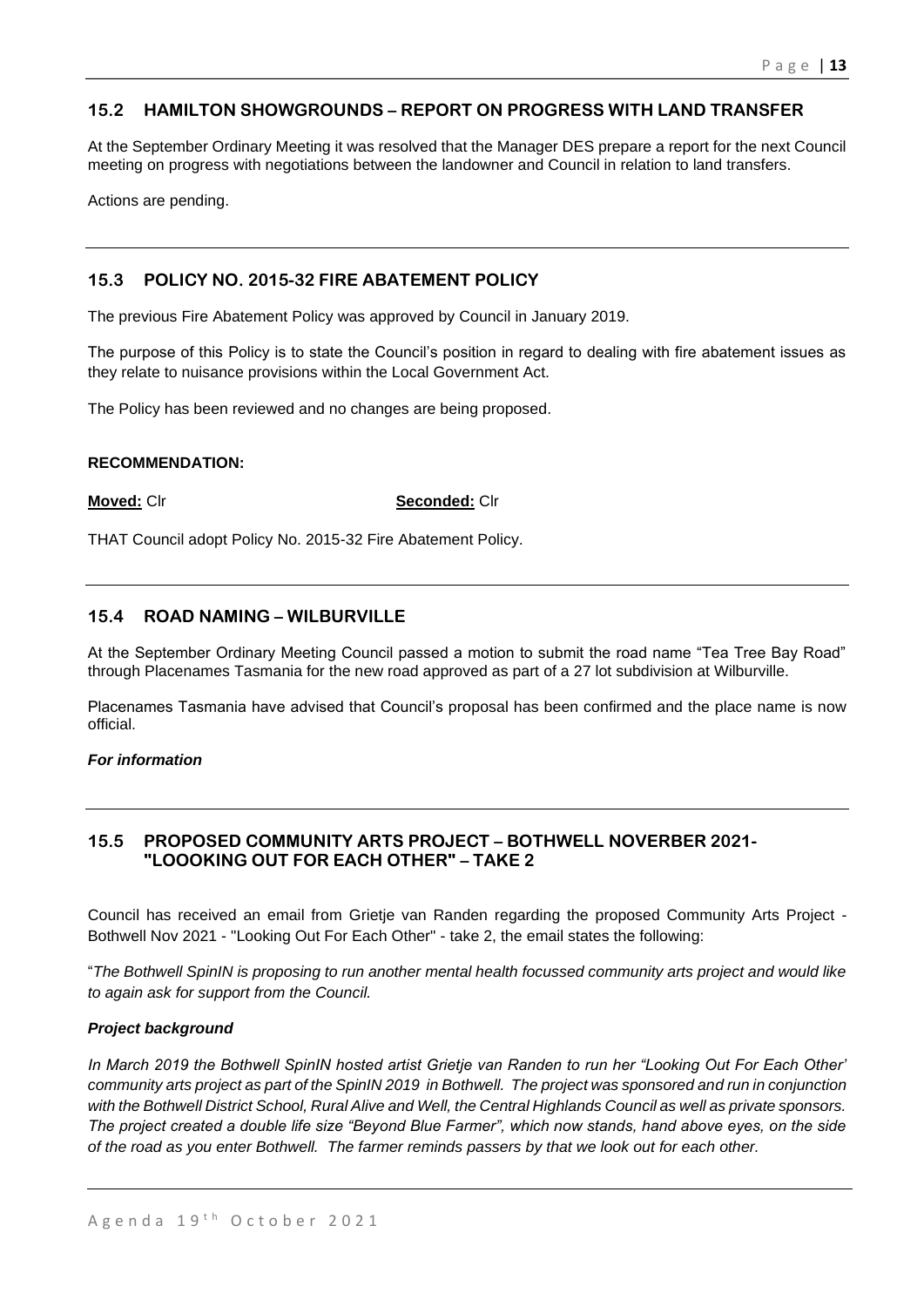*As the clothes of the farmer are deteriorating in the wind, the SpinIN board has asked Grietje to run another project to either create a new set of clothes for the farmer or a different follow up project.*

*As knitting and weaving a new set of clothes is a major project to organise where it is not part of a community event, the decision was made to remove the existing farmer and to run a new project.*

*The Looking Out For Each Other project has been run 4 times around Tasmania. As part of the project on Bruny Island, Jamie Edward created an interpretation sign in cartoon format, telling the story of the creation of the Bruny "Beyond Blue Farmer" (see attached). As Jamie has run a number of cartooning workshops in schools and has painted murals with various communities, Grietje and he have agreed to collaborate on this project in Bothwell.*

#### *Project description*

*To create +/- 27 cartoon signs, each depicting a community member, e.g. a farmer, a child, a shopkeeper etc.. Each community member is depicted with a hand above their eyes, symbolising how we all look out for each other in a community.*

*As part of a mental health program run at the school, the cartoons will be designed and painted by students from the Bothwell District School.*

*Students to work in groups of 3, each group to be made up of students of differing ages.*

*Upon completion students to present their signs, talking about the experience and what they learned.*

*Public viewing of the signs, followed by a public "auction" of the signs.*

*Signs to be erected around Bothwell and Bothwell district by the older students and/or community members/ hosts of the signs.*

*The project is proposed to run early to mid November 2021 and for the school would be a follow up on the Rural Youth Mental Health Day on the 19th of October 2021.*

#### *Project outcomes*

*A creative way of reinforcing the mental health program in the Bothwell District School.*

*Strengthening connections between students of differing ages within the school.*

*Confidence building exercise for students, with tasks designed to minimise opportunity for self-criticism.*

*Engaging the community with the school.*

*+/- 27 signs, 1.2m x 0.6m each, serving as reminders around the district, that there are others who look out for us and for us to look out for others.* 

*Throughout the project various media opportunities to discuss mental health.*

*All of the above will assist with building community resilience.*

#### *Project outcomes Request to Council*

*The SpinIN board would like to ask Council for the following:*

- *Advice if there are any regulatory matters that need to be addressed in relation to installing the signs/cartoons around the district. There may be up to 27, each would be about 1.2m x 0.6m and it is*  envisaged that they be installed on people's sheds, fences, shop walls etc. The signs will be painted *using all weather house paint on marine ply boards. The cartoons will have a white background, with black and mid blue cartoons. As such, they should be quite weather resistant and able to look good for quite a few years.*
- *Would the Council be happy to support/promote an event where the signs would be auctioned?*
- *Would Council be happy to assist with the removal of the existing (Beyond) Blue Farmer at a time to be agreed*
- *Would the council be happy to host a sign?*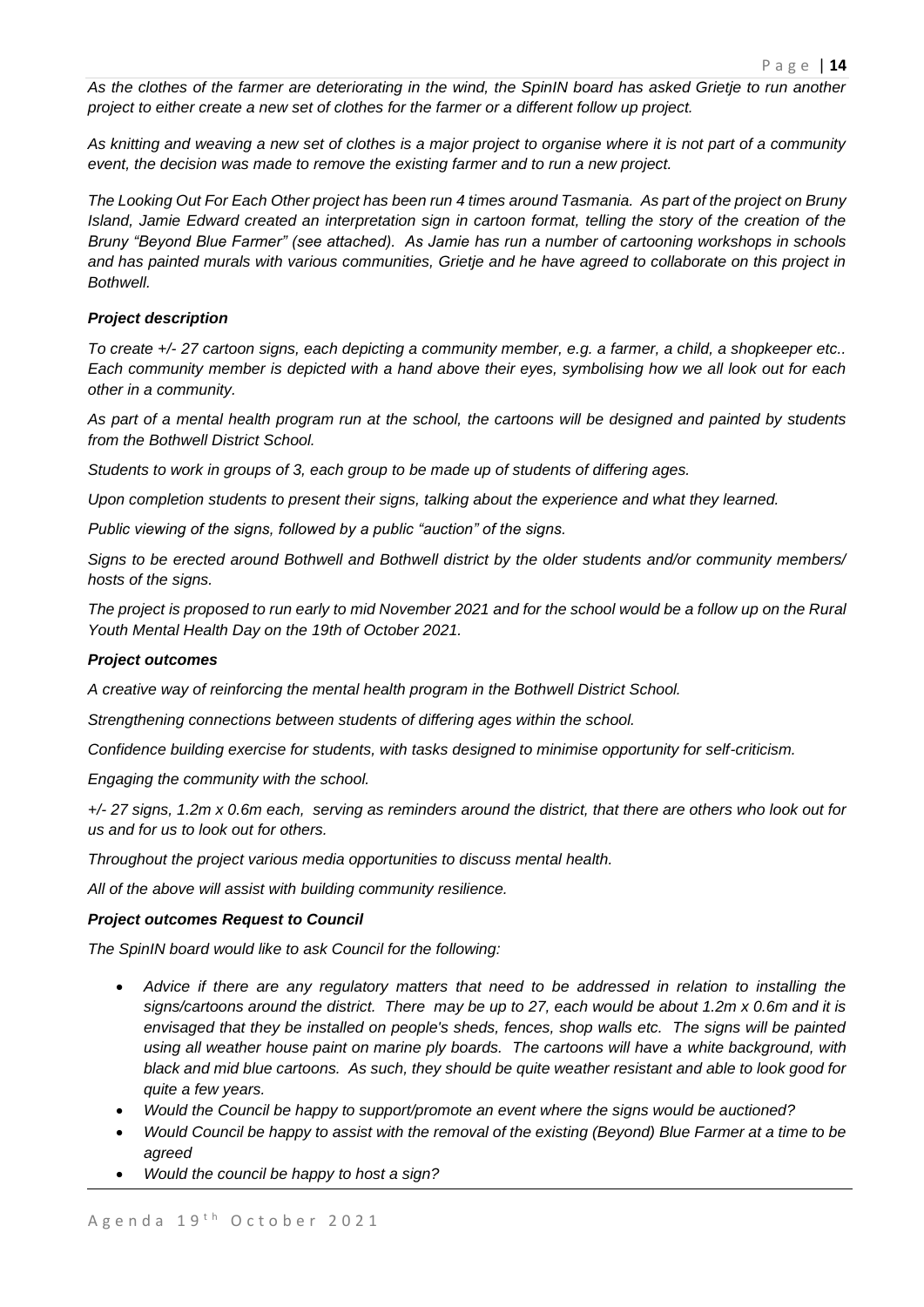*I look forward to discussing this proposal with you,"*

Mrs Grietje van Randen advised the General Manager of the following typo in the email above:

*"The size of the proposed signs is proposed to be a mix of 2 sizes:*

*80cm x 1.2m and 1.2m x 1.2m, could I please ask that my request be amended accordingly?"*



Council's Planning Officer, Mrs Jacqueline Tyson states the following:

*"The need for a DA would be site specific for these signs. In some places they may be exempt but if they involved a heritage property for example then they would likely need a discretionary DA."*

### **FOR DISCUSSION**

# **15.6 DES BRIEFING REPORT**

# **PLANNING PERMITS ISSUED UNDER DELEGATION**

The following planning permits have been issued under delegation during the past month.

#### **NO PERMIT REQUIRED**

| DA NO.       | <b>APPLICANT</b>      | <b>LOCATION</b>                      | <b>PROPOSAL</b>                  |
|--------------|-----------------------|--------------------------------------|----------------------------------|
| 2021 / 00075 | D W Clune             | 15 Trout Crescent, MIENA             | <b>Outbuilding &amp; Carport</b> |
| 2021 / 00079 | P & J Sheds           | 11 Robertson Road, Miena             | Outbuilding                      |
| 2021 / 00080 | <b>Pettit Designs</b> | 235 Bradys Lake Road, Bradys<br>Lake | <b>Deck</b>                      |
| 2021 / 00081 | P & M Cassar-Smith    | Ellendale Road, Ellendale            | Outbuilding                      |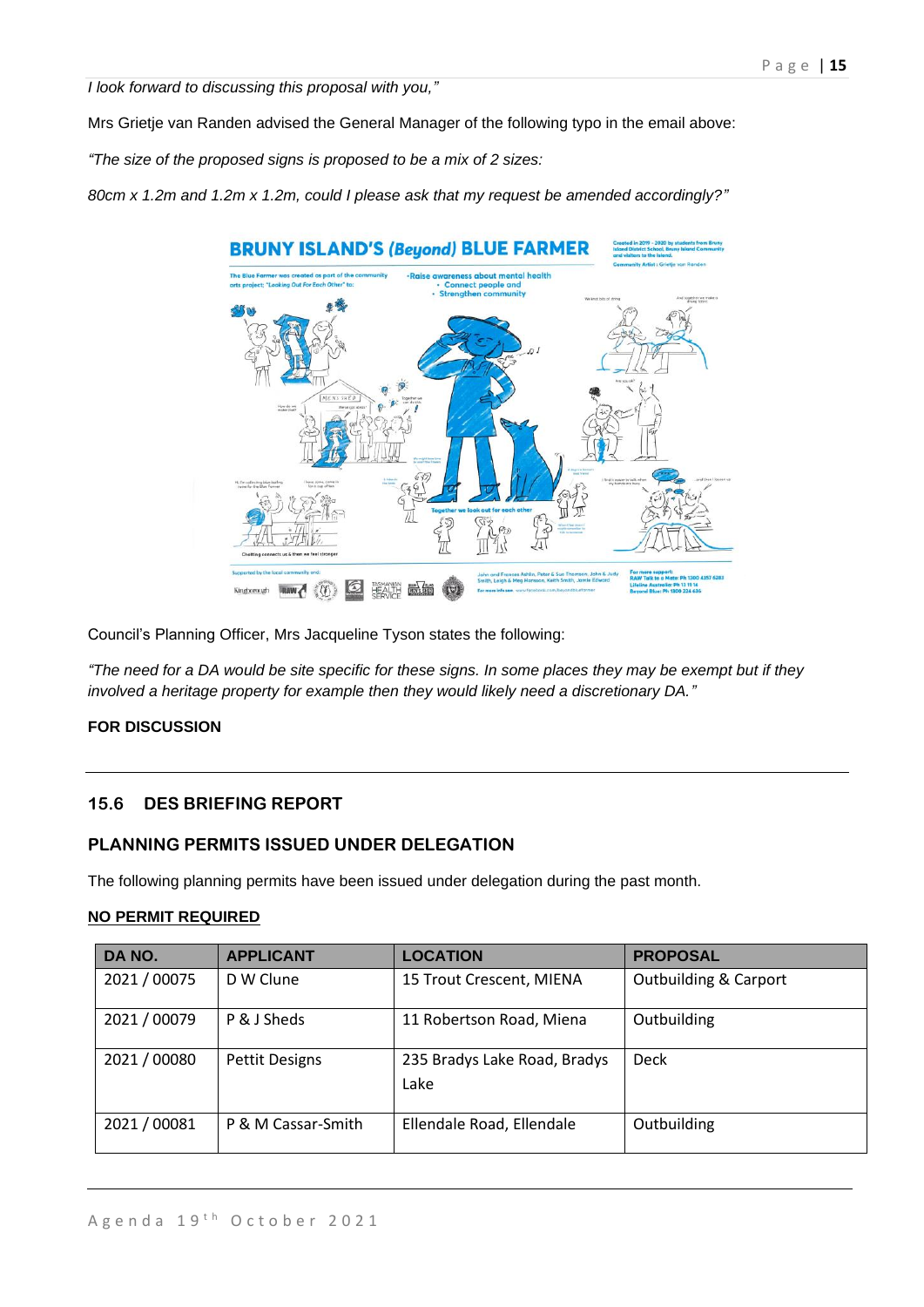| 2021/00087 | P M McGee    | 7 Breona Rise, Breona         | Outbuilding              |
|------------|--------------|-------------------------------|--------------------------|
| 2021/00048 | O Roffenen   | 3 Little Dog Drive, Miena     | Outbuilding              |
| 2021/00086 | J M Faulkner | 5 Bannister Road, Tods Corner | Dwelling Addition (Deck) |

#### **PERMITTED**

| DA NO.       | <b>APPLICANT</b> | <b>LOCATION</b>              | <b>PROPOSAL</b>          |
|--------------|------------------|------------------------------|--------------------------|
| 2021 / 00076 | S C Battaglene   | 751 Tods Corner Road, Tods   | Outbuilding              |
|              |                  | Corner                       |                          |
|              |                  |                              |                          |
| 2021 / 00077 | C J M & V Farmer | 219 Bradys Lake Road, Bradys | Change of Use to Visitor |
|              |                  | Lake                         | Accommodation            |
|              |                  |                              |                          |
| 2021 / 00085 | T D W Hall       | 106 McCallums Road,          | Outbuilding              |
|              |                  | Fentonbury                   |                          |
|              |                  |                              |                          |

#### **DISCRETIONARY**

| DA NO.       | <b>APPLICANT</b>                             | <b>LOCATION</b>                           | <b>PROPOSAL</b> |
|--------------|----------------------------------------------|-------------------------------------------|-----------------|
| 2021 / 00070 | DJ & J M Lowe                                | 14 Alexander Street, Bothwell             | Outbuilding     |
| 2021 / 00063 | <b>Freestone Building</b><br>Surveying       | 69 Leesons Road, Westerway                | Outbuilding     |
| 2021 / 00052 | Darryn White Building<br>Design & Consulting | Pearces Road, Strickland (CT<br>206678/1) | <b>Dwelling</b> |
| 2021 / 00069 | J P Downie                                   | 7561A Highland Lakes Road,<br>Miena       | Storage         |

# **ANIMAL CONTROL**

#### **IMPOUNDED DOGS**

No dogs have been impounded over the past months.

#### **STATISTICS AS OF 13 October 2021**

#### **Registrations**

Total Number of Dogs Registered in 2020/2021 Financial Year – 978

2021/2022 renewal have been issued.

- Number of Dogs Currently Registered 887
- Number of Dogs Pending Re-Registration 52

#### **Kennel Licences**

Total Number of Kennel Licences Issued for 2020/2021 Financial Year – 29

2021/2022 Renewal have been Issued.

- Number of Licenses Issued –30
- Number of Licences Pending 0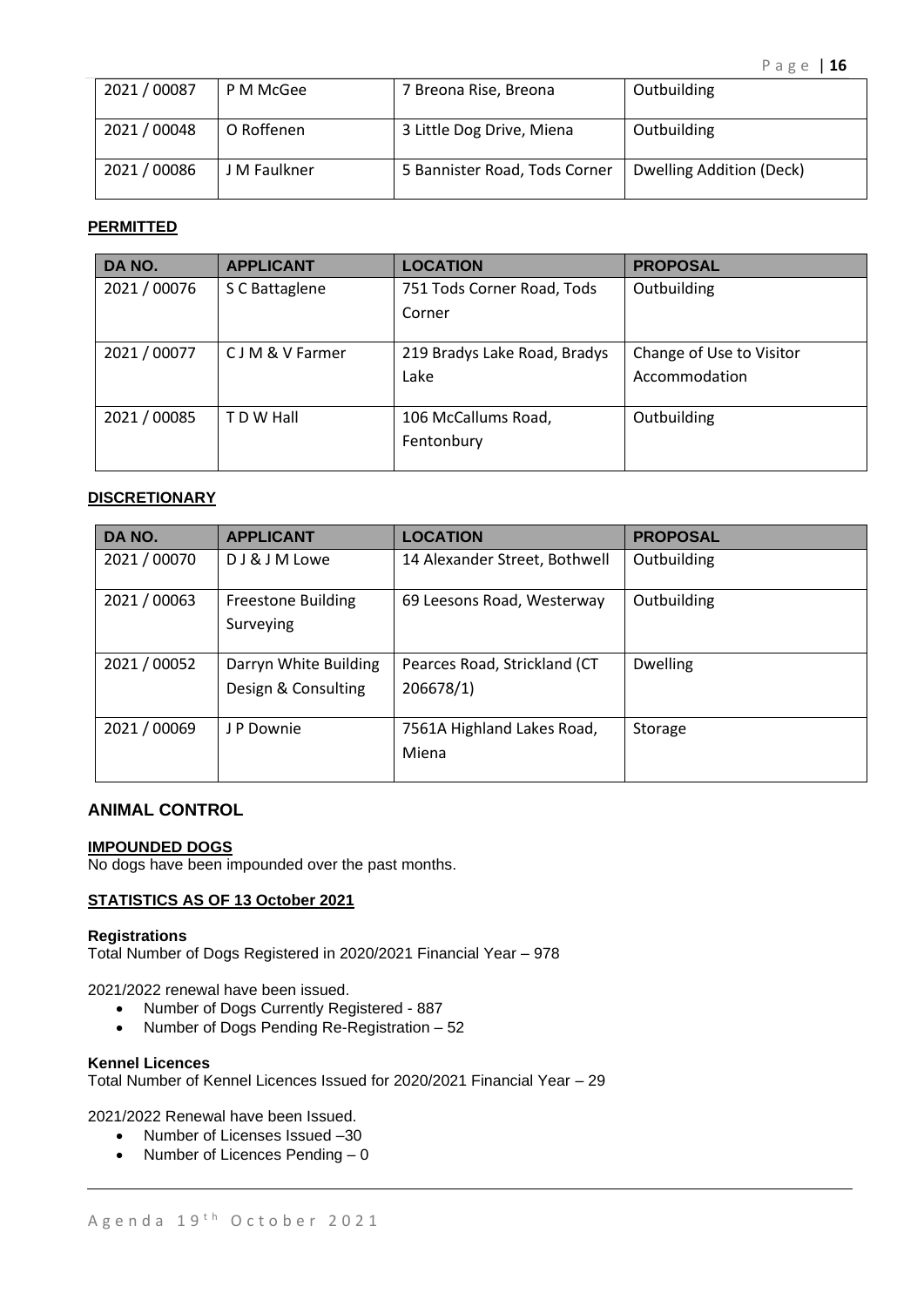# **16.0 WORKS & SERVICES**

**Moved:** Clr **Seconded:** Clr

**THAT** the Works & Services Report be received.

|                                       | <b>WORKS &amp; SERVICES REPORT</b><br>15 <sup>th</sup> September to 14 <sup>th</sup> October                                                                                                                                                                                                                                                                                                                                                                                                                                                                                                        |  |  |  |  |
|---------------------------------------|-----------------------------------------------------------------------------------------------------------------------------------------------------------------------------------------------------------------------------------------------------------------------------------------------------------------------------------------------------------------------------------------------------------------------------------------------------------------------------------------------------------------------------------------------------------------------------------------------------|--|--|--|--|
| <b>Grading &amp; Sheeting</b>         | Tods Corner Road, Bridge Road, Leesons Road,<br>Glovers Road, Hunterston Road                                                                                                                                                                                                                                                                                                                                                                                                                                                                                                                       |  |  |  |  |
| <b>Maintenance Grading</b>            | McCallum's Road, Halls Road, Rockmount Road,<br>Woolpack Road, Church Road, Clarendon Road<br>Meadowbank Road, Interlaken Road, Tunbridge Tier<br>Road                                                                                                                                                                                                                                                                                                                                                                                                                                              |  |  |  |  |
| <b>Potholing / shouldering</b>        | Woodsprings Road, Allisons Road, Tods Corner, Victoria<br>Valley Road, Thousand Acre Lane                                                                                                                                                                                                                                                                                                                                                                                                                                                                                                           |  |  |  |  |
| Spraying:                             | General weed spraying Ouse town ship                                                                                                                                                                                                                                                                                                                                                                                                                                                                                                                                                                |  |  |  |  |
| <b>Culverts / Drainage:</b>           | Culvert cleaning Ransleys Road and Ellendale Road<br>$\bullet$<br>Clean culverts Bashan Road and Waddamana Road<br>$\bullet$<br>Replace culvert Lanes Tier Road<br>$\bullet$<br>Replace culvert Ransleys Road<br>$\bullet$                                                                                                                                                                                                                                                                                                                                                                          |  |  |  |  |
| <b>Occupational Health and safety</b> | <b>Monthly Toolbox Meetings</b><br>$\bullet$<br>Day to day JSA and daily prestart check lists<br>$\bullet$<br>completed<br>Monthly workplace inspections completed<br>$\bullet$<br>Playground inspections<br>$\bullet$<br>17hrs Annual Leave taken<br>$\bullet$<br>42hrs Sick Leave taken<br>$\bullet$<br>Ohrs Long Service Leave<br>$\bullet$                                                                                                                                                                                                                                                      |  |  |  |  |
| <b>Bridges:</b>                       |                                                                                                                                                                                                                                                                                                                                                                                                                                                                                                                                                                                                     |  |  |  |  |
| Refuse / recycling sites:             | Cover Hamilton Tip twice weekly<br>$\bullet$                                                                                                                                                                                                                                                                                                                                                                                                                                                                                                                                                        |  |  |  |  |
| Other:                                | Start works on repairing flood damage to Bashan<br>$\bullet$<br>Road<br>Replace 40km signs Miena<br>Clean rubbish dumped at roadside bins Haulage Hill<br>Stabilization works Dennistoun Road<br>$\bullet$<br><b>Stabilization Works Hollow Tree Road</b><br>Cold mix dangerous holes Lower Marshes<br>Repair spring in Waddamana Road<br>Remove tree Mark tree Road<br>Remove tree Ellendale Road<br>Jet patching Municipal streets<br>Trim hedge Ash Cottage<br>Drainage Allport Road<br>Clean up fuel spill Hollow Tree Road<br>Install sign Bronte Lagoon Road<br>Install signs Strickland Road |  |  |  |  |

**Slashing:**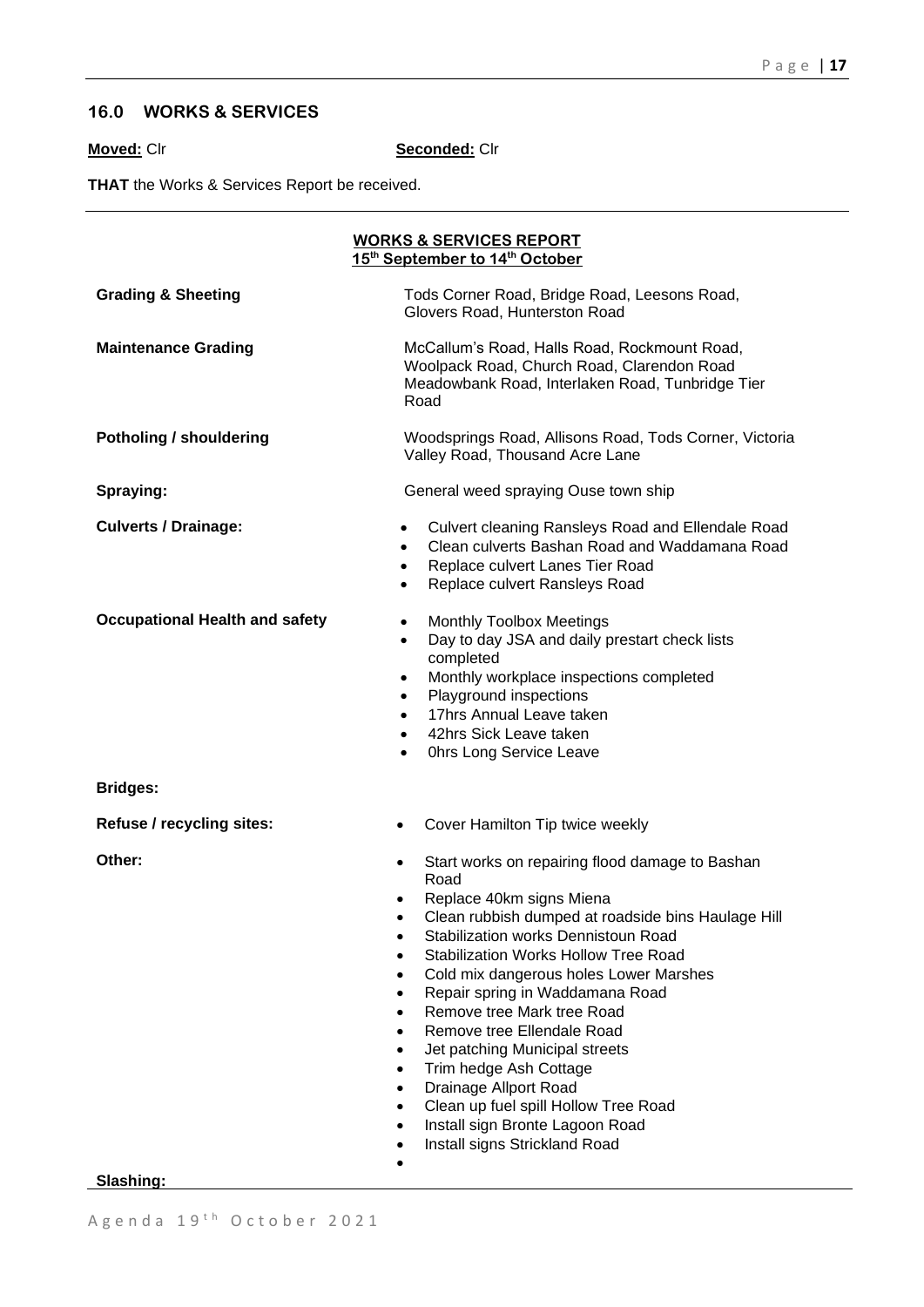| <b>Municipal Town Maintenance:</b> | Collection of town rubbish twice weekly<br>$\bullet$<br>Maintenance of parks, cemetery, recreation ground<br>$\bullet$<br>and caravan park.<br>Cleaning of public toilets, gutters, drains and<br>$\bullet$<br>footpaths.<br>Collection of rubbish twice weekly<br>$\bullet$<br>General maintenance<br>$\bullet$<br>Mowing of towns and parks<br>$\bullet$<br>Town Drainage<br>$\bullet$                                                                                                                                                                                                                                                                                                                                                                               |
|------------------------------------|------------------------------------------------------------------------------------------------------------------------------------------------------------------------------------------------------------------------------------------------------------------------------------------------------------------------------------------------------------------------------------------------------------------------------------------------------------------------------------------------------------------------------------------------------------------------------------------------------------------------------------------------------------------------------------------------------------------------------------------------------------------------|
| <b>Buildings:</b>                  | Repair veranda on Doctors house, Ouse<br>٠<br>Repair flood light Ash Cottage, Ouse<br>$\bullet$                                                                                                                                                                                                                                                                                                                                                                                                                                                                                                                                                                                                                                                                        |
| Plant:                             | PM774 Cat grader serviced new tyres and repair<br>$\bullet$<br>leaking turbo gasket<br>PM687 Western Star rotate drive tyres<br>$\bullet$<br>PM816 Toyota Hilux serviced<br>$\bullet$<br>PM770 1 x new tyre<br>$\bullet$<br>PM733 Komatsu grader serviced<br>$\bullet$                                                                                                                                                                                                                                                                                                                                                                                                                                                                                                 |
| <b>Private Works:</b>              | <b>Gravel delivery Ouse District School</b><br>$\bullet$<br>Gravel supply Lyn Van Amstel<br>$\bullet$<br>Gravel delivery Anthony Radford<br>$\bullet$<br><b>Gravel supply Dave Siggins</b><br>$\bullet$<br>Gravel supply B.A Gleeson<br>$\bullet$<br>Norwood Estate float hire<br>$\bullet$<br>Douglas Jones concrete premix<br>$\bullet$<br>Justin Townsend dry hire of mower<br>$\bullet$<br>Doug Field gravel supply<br>$\bullet$<br>Gravel supply Dale Booth<br>$\bullet$<br>Andrew Daley gravel supply<br>$\bullet$<br>Gravel delivery Simon Game<br>$\bullet$<br><b>Gravel delivery Terry Jones</b><br>$\bullet$<br>Hall Earth Moving gravel supply<br>$\bullet$<br>Lucy Piuselli water delivery<br>$\bullet$<br><b>Gravel delivery Barry Oates</b><br>$\bullet$ |
| <b>Casuals</b>                     | Toilets, rubbish and Hobart<br>$\bullet$<br>Hamilton general duties<br>$\bullet$                                                                                                                                                                                                                                                                                                                                                                                                                                                                                                                                                                                                                                                                                       |
| Program for next 4 weeks           | <b>Croakers Alley Footbridge</b><br>$\bullet$<br>Potholing and grading of Municipal roads<br>$\bullet$<br>Repair flood damage Bashan Road<br>$\bullet$<br>Top up soft fall areas in all parks<br>$\bullet$<br>Drainage works<br>Concrete slabs for park seating<br>$\bullet$                                                                                                                                                                                                                                                                                                                                                                                                                                                                                           |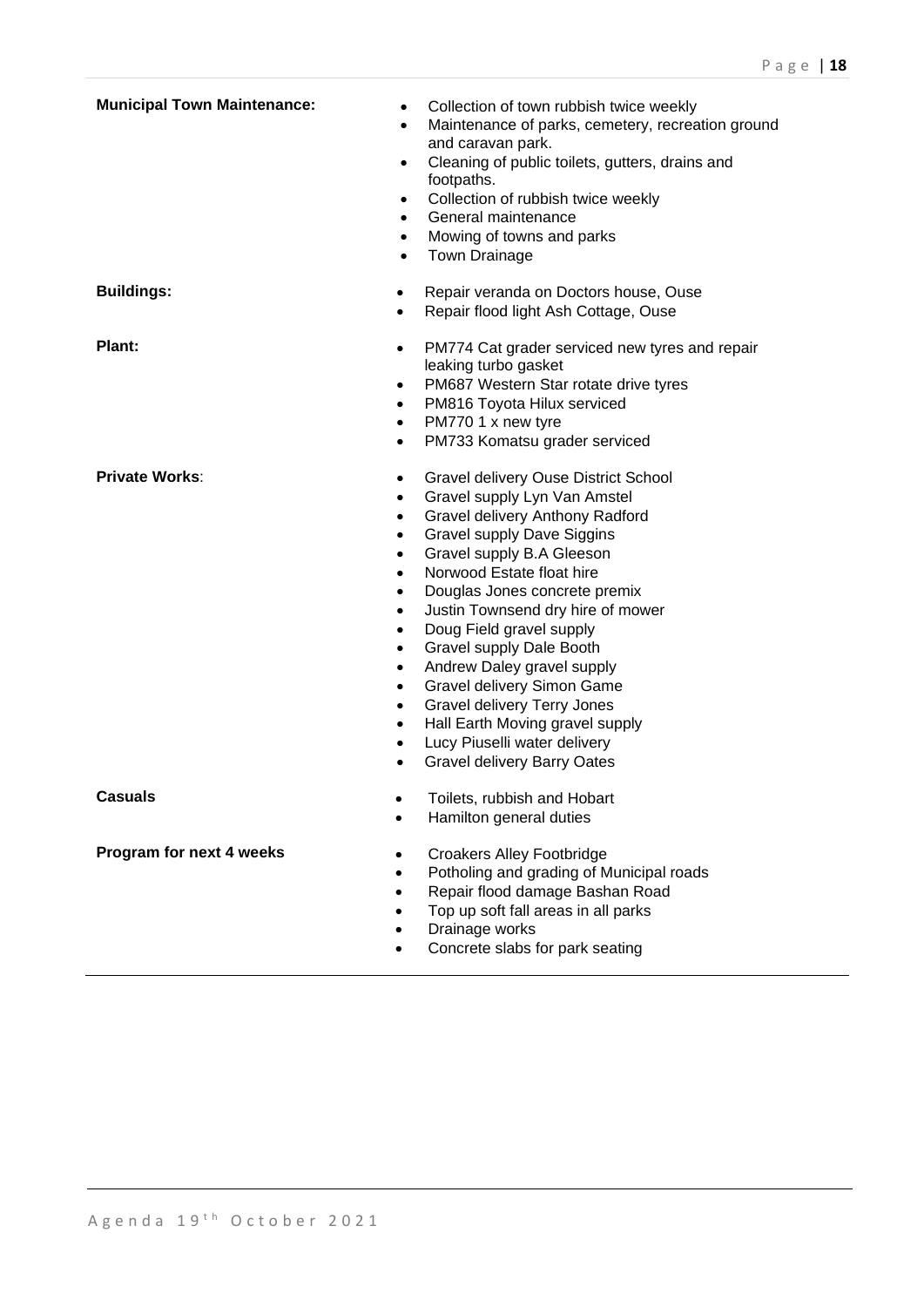# **16.1 FENTONBURY WAR MEMORIAL**

The following request has been received from Mr Stefan Frazik, Westerway Bush Watch Co-ordinator.

*"First of all, thank you for the work the Council has done at the Fentonbury War Memorial. It's the best it has ever* looked!

*At our last Bush Watch meeting a flagpole and flag was discussed. I have been asking the public for their response of the flag pole idea, everyone said yes to the idea, but maybe:* 

*1. Aboriginal Flag for the First Owners of the Land.* 

*2. Tasmania Flag for being Tasmanians.* 

*3. Australian Flag for being in the Australian Defence Force.* 

*4. Someone mentioned they fought and died under the British Flag, but I pointed out the Union Jack is in the corner of the Australian Flag.* 

*Bush Watch is hoping that the Central Highlands Council would be able to help us with our request, with one or two Flag Poles and Flags, Aboriginal and Australian please."* 

#### **FOR DISCUSSION**

# **16.2 655 KOMATSU GRADER REPAIR**

As Council are aware tenders were submitted to Council for the replacement of the Hamilton 655 Komatsu Grader this financial year. An order has been placed with the successful tenderer.

The 655 Komatsu grader that will be replaced recently had a transmission problem occur, losing power in sixth and eighth gear. Komatsu were asked to investigate the fault. Komatsu found that when they removed the transmission and split the case, that the output shaft was broken, and it had picked up a bearing and ruined the case.

A secondhand transmission has been located by Komatsu in Queensland. Note this is the only secondhand transmission that could be located by Komatsu in Australia. Council staff were also unsuccessful in locating a secondhand transmission.

A quote has been received from Komatsu (please see attached) for the purchase of a secondhand transmission, labor to install the transmission and includes the labor in time spent to date. The quote is for \$22,654.00 ex GST. Komatsu have also advised that the secondhand transmission has not been pulled down and inspected so this quote includes labor allowance for inspection. It does not however include the cost of any subsequent parts that may be required upon inspection. Note that the secondhand transmission has come from a working grader and in that case should be fine.

I don't believe that the grader will be worth too much to Council in its current condition. It is difficult to even suggest a price. I think that Council should repair the grader and sell it at auction with a reserve price to hopefully gain the cost of the repair.

#### **RECOMMENDATION:**

#### **Moved:** Clr **Seconded:** Clr

**THAT** Council allocates \$30,000 to have Komatsu repair the grader and then sell by auction with a reserve price.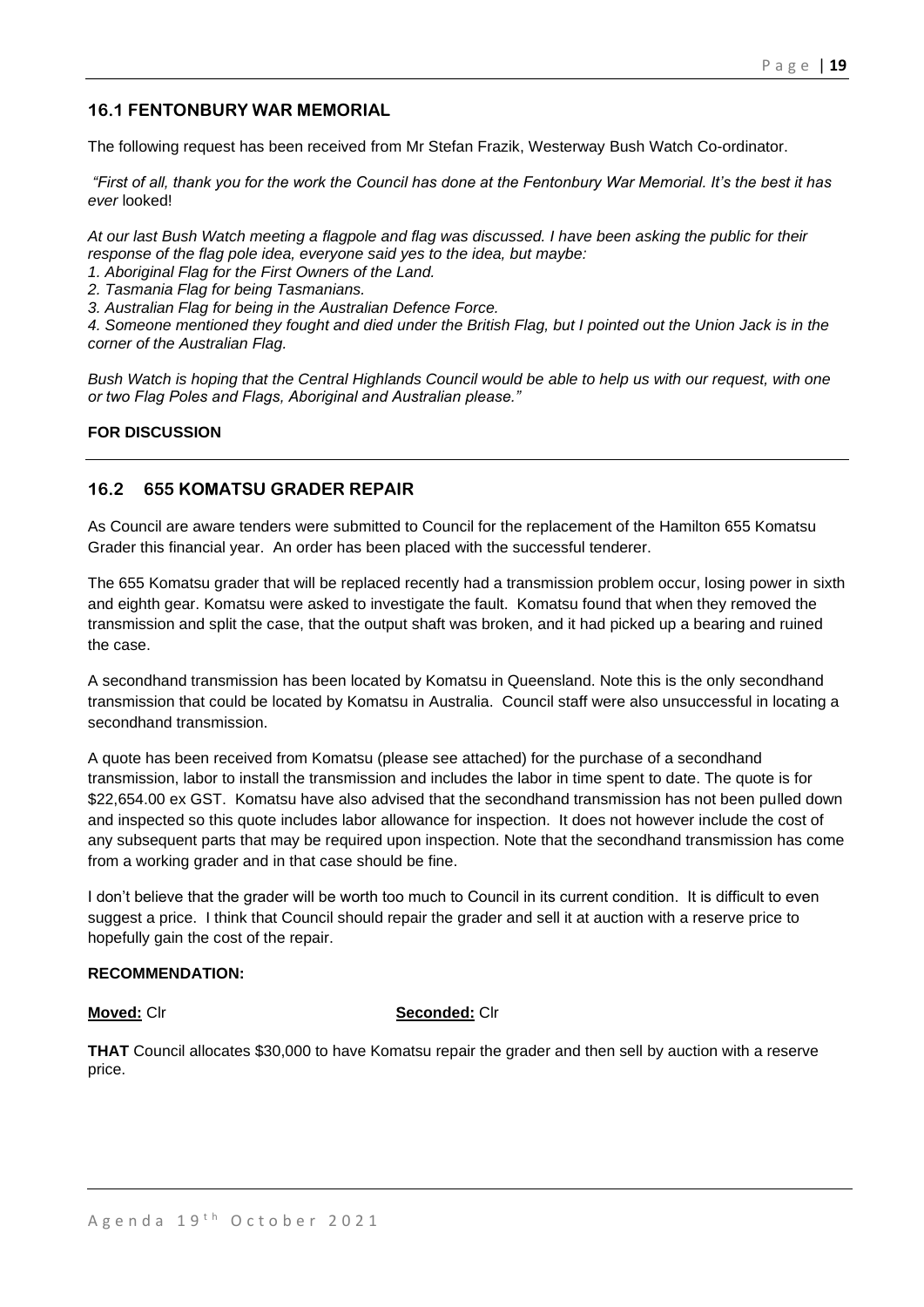# **16.3 2021 ELECTION COMMITMENT: ELECTRONIC SCOREBOARD BOTHWELL FOOTBALL CLUB**

There was a 2021 election commitment of \$30,000 granted to the Bothwell Football Club for an electronic scoreboard.

Considering that the Bothwell Recreation Ground is a council owned asset the Tasmanian Government believe it may be better for Council to enter the grant deed and receive the funds to purchase the scoreboard.

An ordinary Bothwell Football Club meeting was held on the 30/09/2021 and a motion was moved from the club for Council to accept the grant.

The Works Manager has received three quotes for the purchase and installation of an electronic scoreboard.

#### **Prices are as follows**

| Electronic Signage Australia (video scoreboard) | \$43,895,00 |
|-------------------------------------------------|-------------|
| AusSport (Video Scoreboard)                     | \$66,928,00 |
| AusSport (No Video capability)                  | \$42,255.00 |

The electronic scoreboard from Electronic Signage Australia is supported by both the Bothwell Football Club and Bothwell Cricket Club.

- The board is 3m X 2m and inside a steel frame that is 4m X 2m. The scoreboard is 2m above the ground.
- Installation comes with engineering certification for footings and steel structure.
- Laptop and sender box for scoreboard control and wireless connectivity up to 1km
- Training provided
- Full video scoreboard, can display club logos and sponsor **logs**
- Traditional football and cricket scoreboard capability
- Player and team profiles and statistics
- Celebration graphics
- **T**raining and education

The video scoreboard means it can also be used to show movies, do live streaming and show television, providing communities with the opportunity to use the scoreboard other than just on match days.

#### **RECOMMENDATION:**

#### **Moved:** Clr **Seconded:** Clr

**THAT** Council:

1. accepts the grant deed from the election commitment

2. Allocate an extra \$13,895.00 for the purchase of the electronic scoreboard from Electronic Signage Australia**.**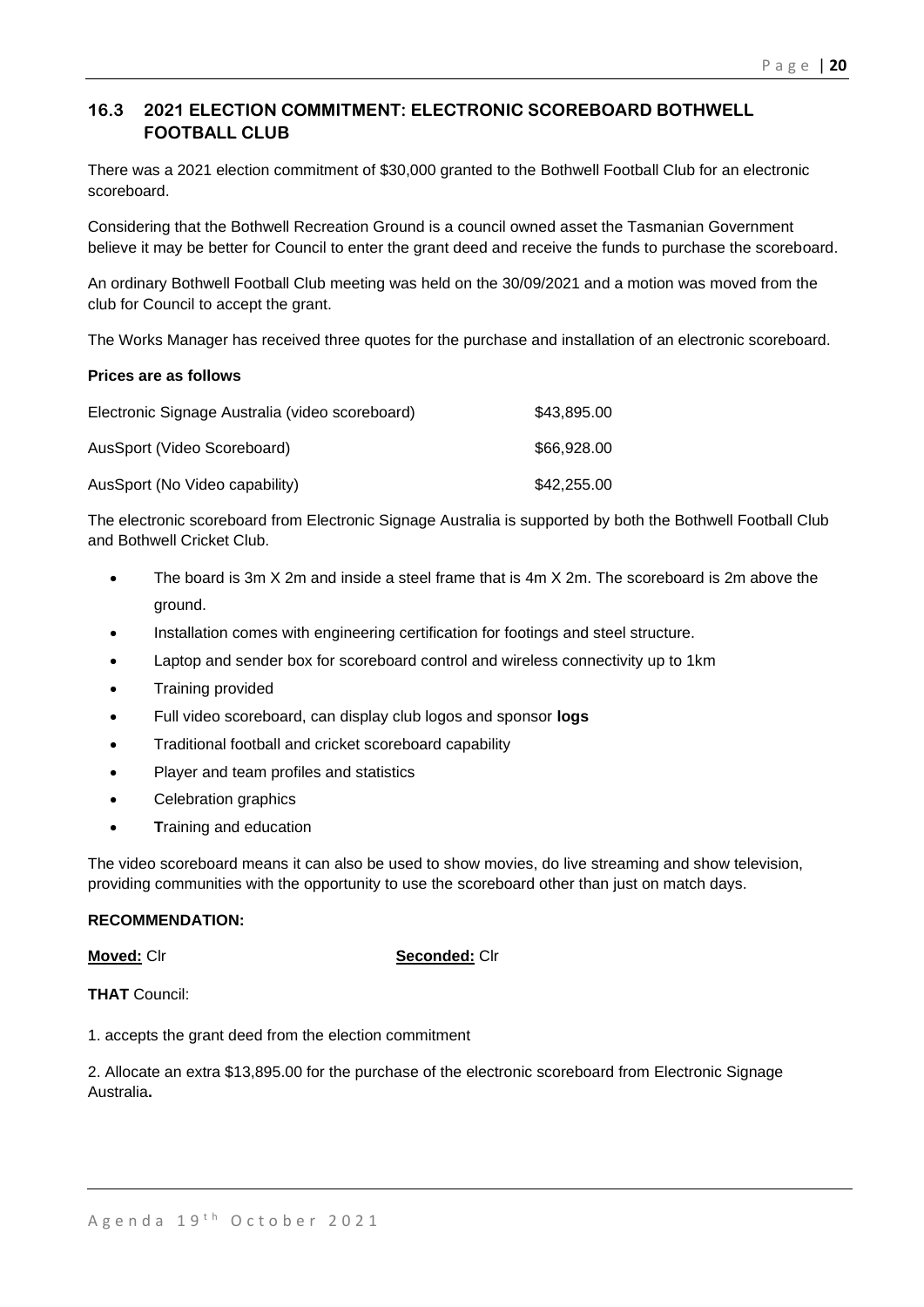# **17.0 ADMINISTRATION**

# **17.1 REMISSIONS UNDER DELEGATION**

The following rate remission has been granted by the General manager under delegation:

| 18.28 | Penalty |
|-------|---------|
| 18.93 | Penalty |
| 21.17 | Penalty |
| 8.58  | Penalty |
| 26.82 | Penalty |
| 28.60 | Penalty |
| 18.60 | Penalty |
| 13.23 | Penalty |
|       |         |

#### **RECOMMENDATION:**

**Moved:** Clr **Seconded:** Clr

**THAT** the remissions under delegation be noted.

# **17.2 ANNUAL REPORT 2020-2021**

Under Section 72 of the Local Government Act 1993 Council must prepare an Annual Report. The Annual Report has been prepared and is submitted to Council for adoption.

Council's Annual General Meeting will be held at Bothwell on Tuesday 7<sup>th</sup> December at 8.45am.

#### **RECOMMENDATION:**

**Moved:** Clr **Seconded:** Clr

**THAT** Council adopt the 2020-2021 Annual report as presented.

# **17.3 LEASE INDEPENDENT LIVING UNITS OUSE**

A new three-year lease for the Ouse Independent Living Units has been received. The lease is the same as previous leases except Council are now required to maintain the units with the Crown responsible for major repairs and structural works.

#### **RECOMMENDATION:**

**Moved:** Clr **Seconded:** Clr

**THAT** the General Manager be authorised to sign and seal the Ouse Independent Living Units Lease.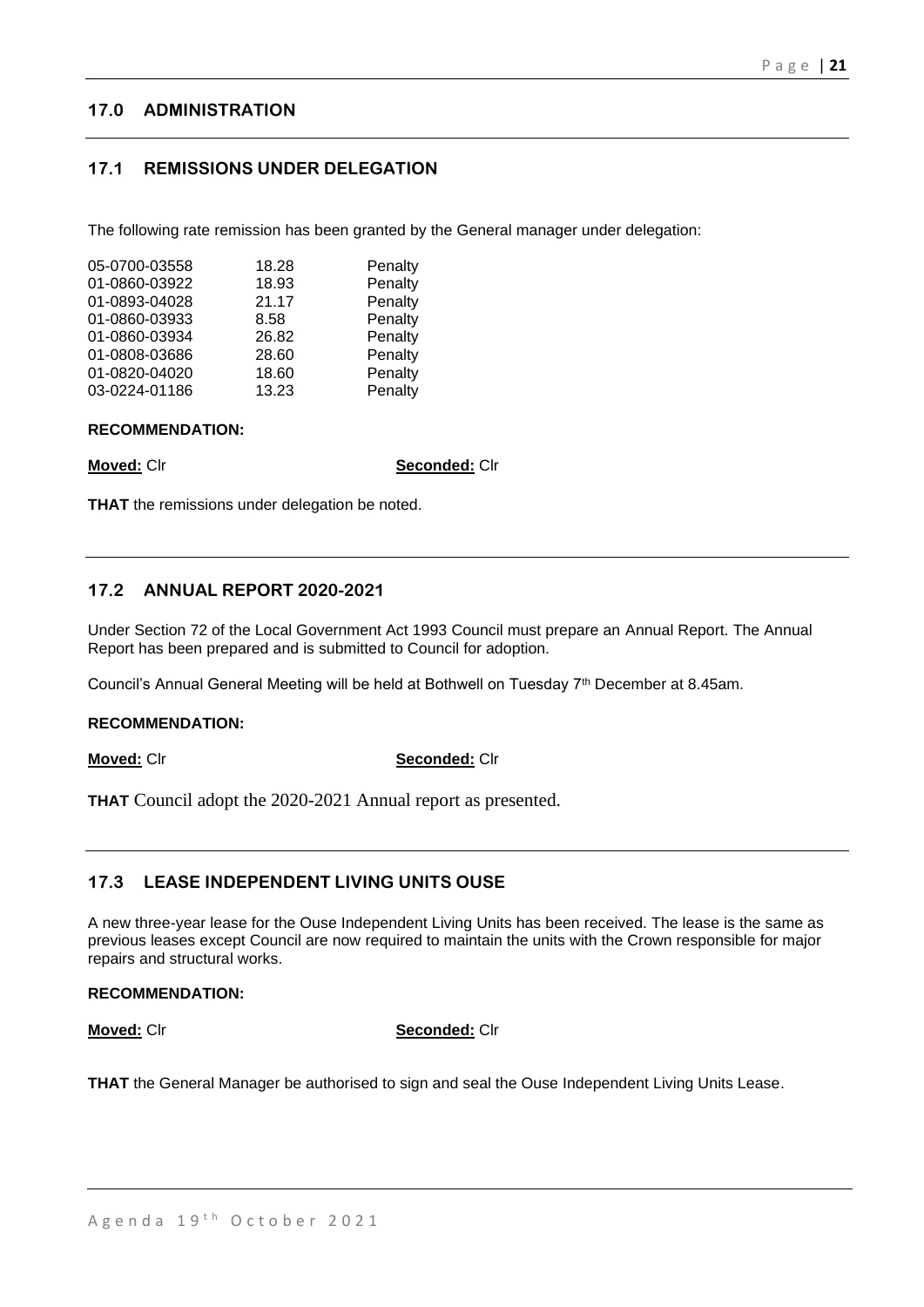# **17.4 COMMUNITY GRANT APPLICATION - OUSE COMMUNITY COUNTRY CLUB**

The Ouse Community Country Club has applied for a community grant to cover their rates for 2021/2022 due to Covid-19.

Property Number 01-0810-03938 (Bowls Green & Club House)

General Rate: \$816.57, Garbage Rate:\$501.00, Fire Levy Rate: \$46.69 - Total Rates: \$1364.26

Property Number 01-0805-03937 (Golf Course & Sheds)

General Rate: \$830.65, Garbage Rate:\$162.00, Fire Levy Rate: \$48.25, Total Rates: \$1040.90

#### **RECOMMENDATION:**

**Moved:** Clr **Seconded:** Clr

- 1. **THAT** Council grant a remission of \$408.29 being 50% of the general rate on Property No 01-0810- 03938 and
- 2. **THAT** Council grant a remission of \$415.32 being 50% of the general rate on Property No 01-0805- 03937.

# **17.5 2021 AUSSIE BACKYARD BIRD COUNT**

Correspondence has been received from Joanna Feely the National Engagement Coordinator for BirdLife Australia regarding the 2021 Aussie Backyard Bird Count.

BirdLife Australia is currently gearing up for the 2021 event and would love to have the Central Highlands Council on board for another year.

Information about Council Packages are available at<https://bit.ly/ABBC2021-EL> and a copy is included in the attachments.

#### **FOR DISCUSSION**

# **17.6 CHILD CARE SERVICES BOTHWELL – PROGRESS**

At the September Council meeting Council resolved the following regarding child care services in Bothwell:

*THAT the Deputy General Manager meet with Julia Batchelor the previous operator of the Bothwell Family Day Care Centre and the Manager of the Brighton Family Day Care Centre as a matter of urgency and report to the next meeting of Council on the prospects of the service being reinstated at Bothwell.*

The Deputy General Manager has contacted the Brighton Day Care Centre and the Owner / Operator Mrs Paula Stone is currently away and not available to meet with the General Manager and Deputy General Manager until Thursday the 4<sup>th</sup> November 2021.

#### **FOR INFORMATION**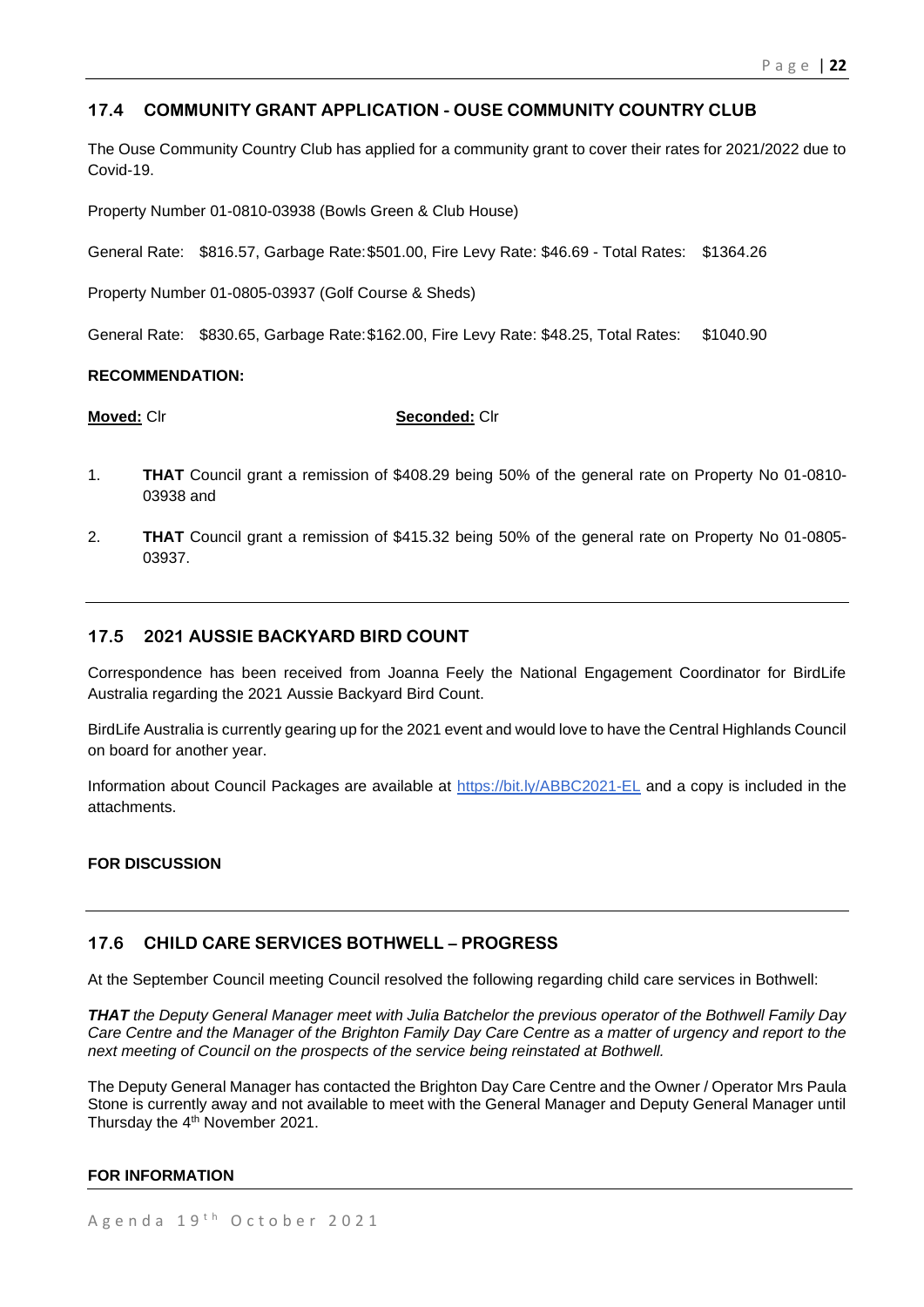# **17.7 DISABILITY SPORTS AUSTRALIA, NATIONAL REFERRAL HUB PARTNERSHIP**

Mr Murray Elbourn the CEO for Disability Sports Australia has written to the Mayor about the launch of their newest initiative, the National Referral Hub which allows all Australian Councils to partner with Disability Sports Australia to achieve the following goals within LGA communities relating to social inclusion, physical and mental wellbeing for all Australians with a physical, sensory and intellectual disability.

Attached is a flyer around National Referral Hub which is supported by Sport Australia, National healthcare bodies and NDIS agencies.

Overview of LGA partnership benefits (\$495 per year):

- Disability Sports Australia to consult with community and recreation LGA team for Council's Disability Inclusion Action Plan (DIAP) – This includes multiple webinars, learning sessions with LGA staff from Paralympic legends including Louise Sauvage OAM. Ryley Batt and others.
- Access to Activate Inclusion Sports Days for LGA schools and students with disabilities, this is the largest National inclusion school program in Australia.
- Full preferred provider status listing on the National Referral Hub with full logo, disability specific activity offerings in your LGA, web and social links.
- Local Community Sporting Clubs receive a 50% discount to the Sport Australia endorsed Disability Sports Australia Adaption and Inclusion Community Sports Club certification course.
- Greater community consultation across disability with Health, Education, Community, Sport and NDIS Disability specific agencies to the LGA.
- 2 Free conference tickets to the 2022 Disability Sports Australia national convention.

Mr Elbourn states "*there is currently a gap in the collaboration loop for councils, related to people with disabilities being active members of communities. Leverage the Disability Sports Australia staff's expertise in closing this gap and providing equality of opportunity for residents coming out of Covid-19. This will be a crucial time for your staff and residents, partner with Disability Sports Australia to create a more inclusive and collaborative LGA. Please go to the link to become a partner today or contact myself for more information*."

#### **FOR DISCUSSION**

# **17.8 RECREATIONAL FISHING AND CAMPING FACILIITIES PROGRAM SECOND ROUND GRANT PROGRAM**

The Minister for Local Government and Planning, the Hon Roger Jaensch MP has written to the Mayor regarding the Recreational Fishing and Camping Facilities Program, Second Round Grant Program.

The Hon Roger Jaensch MP is inviting Council to apply for the second round of the Recreational Fishing and Camping Facilities Program, which will provide a further \$800,000 in grants to support Tasmanian councils to deliver new or renewed camping, fishing and boating infrastructure for the benefit of Tasmanians and visitors. The program is funded by the Australian Government and administered by the Tasmanian Government.

The second Program round is seeking to fund fewer, larger, and more impactful proposals, compared to the first expressions of interest round, and will be undertaken through a competitive grants process.

The provision by councils of new or renewed boat ramps; marine rescue facilities; toilet blocks; fish cleaning stations; camping facilities; or other infrastructure or facilities directly associated with recreational fishing, boating or camping.

All of Tasmania's 29 councils are eligible to apply for the Program.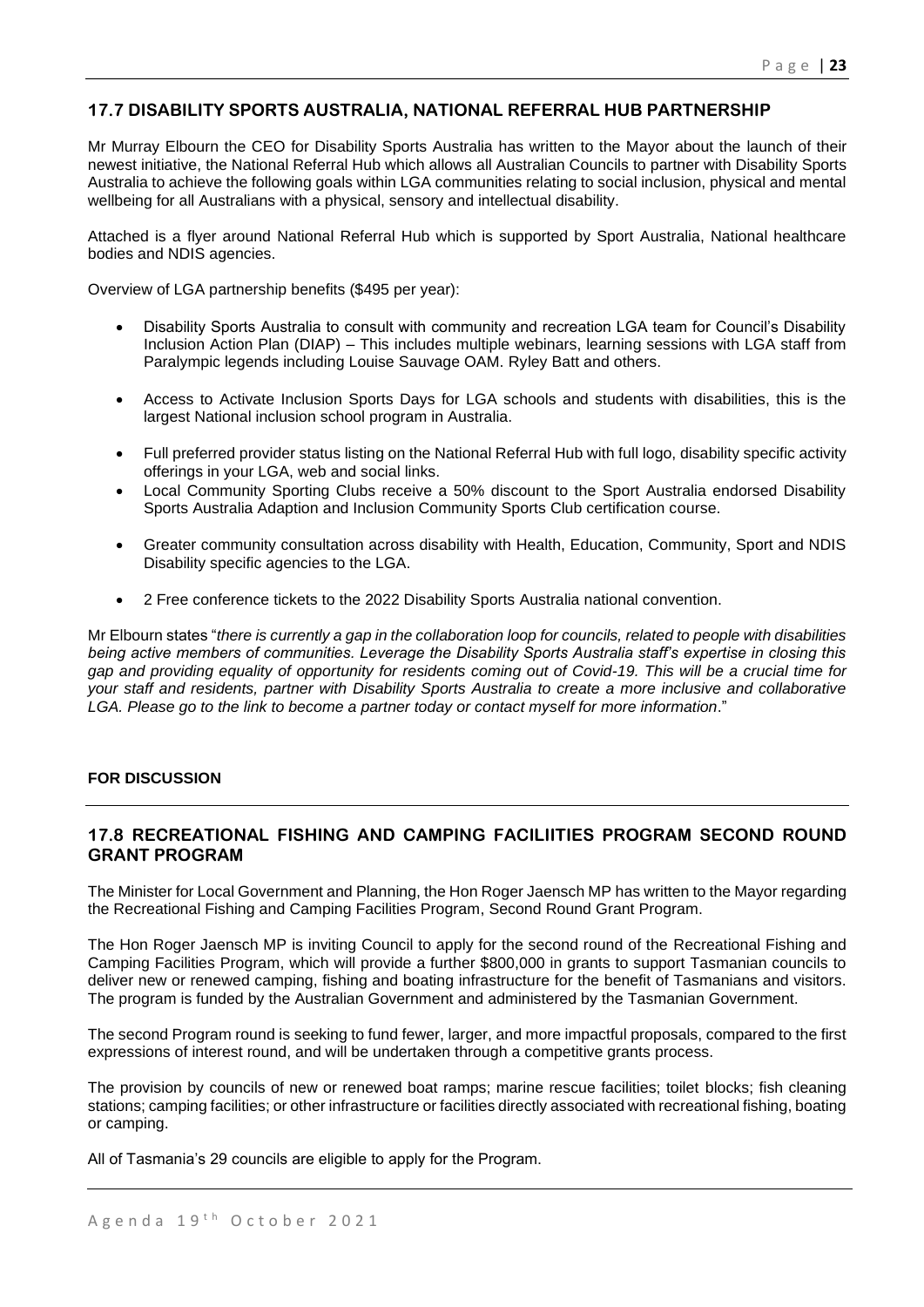Councils may each make one application to the Program for a single project (which may encompass multiple sites).

The project/s must be the construction or improvement of:

- boat ramps;
- marine rescue facilities;
- toilet blocks:
- fish cleaning stations;
- camping facilities; or
- other infrastructure or facilities directly associated with recreational fishing, boating or camping.

Projects must be for public use.

Projects must result in new or renewed infrastructure (ie minor asset maintenance cannot be funded under the Program).

Projects must be constructed on/over council land or leased/licenced Crown Land, with evidence of landowner support provided with the application.

Projects must predominantly benefit persons undertaking recreational fishing, boating, or camping.

Projects must be delivered by 31 August 2023.

Projects must be consistent with the applicant council's Strategic Plan and asset management plans.

Applications received for projects inconsistent with Department of Primary Industries, Parks, Water and Environment or Marine and Safety Tasmania infrastructure planning will be deemed ineligible.

#### **Selection process and criteria**

It is intended that the second round of the Program will fund fewer, larger, and more impactful proposals than the previous expressions of interest round. Funds will be implemented through a competitive grant making process.

Submitted projects will be evaluated on the basis of:

- Evidence of estimated usage of proposed new or renewed recreational fishing, boating or camping infrastructure (quantitative) and expected public benefit (qualitative) (50%);
- Evidence of council capacity to deliver the infrastructure within 18 months of funding receipt (30%);
- Financial co-contributions to proposed projects, if any (20%);

If proposed projects are ranked equally per these criteria, consideration may be given to regional spread and achieving a mix of fishing-, boating-, and camping-related projects in the funded proposals.

Funding up to approximately \$800,000 in total is available in the second round of the Program.

Grants of between \$50,000 and \$200,000 are available to individual councils.

Applications must include an estimation of the cost of the works for each project (with the funding request equal to or less than the estimated cost of the works).

In recommending a quantum of funding, the selection panel will have regard to enabling the delivery of the project and the co-funding proposed, if any.

Partial funding may be offered.

#### **Funding conditions**

Successful applicants will be required to enter into a grant agreement, which will outline funding conditions. Major conditions include that: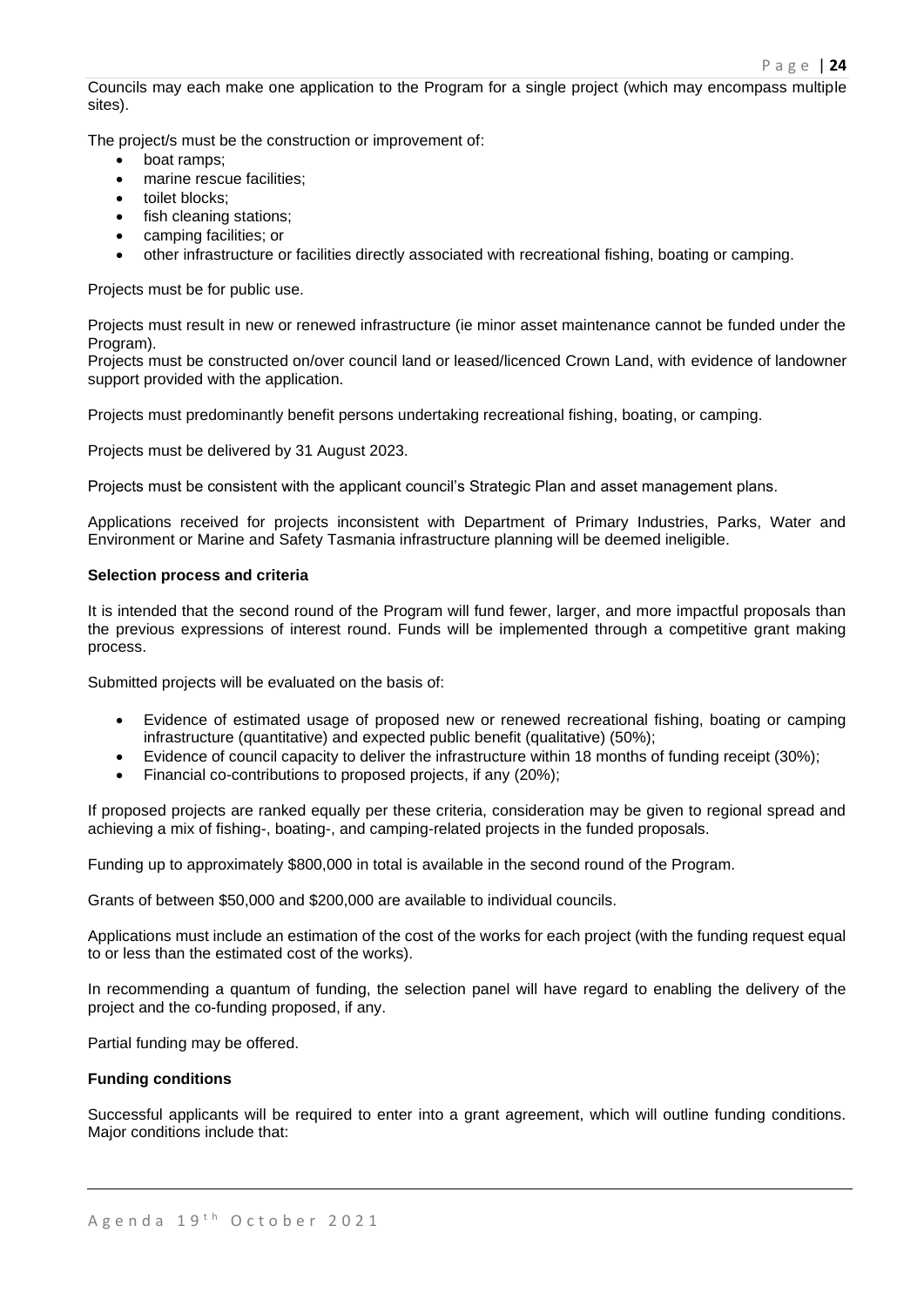- All funding must only be used for the projects outlined in the application and included in the subsequent grant agreement. Any changes to the purposes of the funding must be approved by the Department of Premier and Cabinet in writing;
- A financial acquittal of the grant must be provided to the Department of Premier and Cabinet;
- The General Manager must attest to the completion of the works for which funding was provided, and provide the Certificate of Completion, where applicable;
- Underspent funds may be required to be returned to the Department of Premier and Cabinet;
- Recipients must consult the Local Government Division prior to any announcements, events, or distribution of promotional material related to funded projects. As Program funds are provided by the Australian Government, the Department of Premier and Cabinet will confirm arrangements.
- Acknowledgement of the Tasmanian Government and the Australian Government will be required;
- Councils must ensure that their project or activities will be undertaken by appropriately qualified and experienced people who have appropriate insurance cover, where needed;
- Councils must ensure compliance with all relevant legislative, planning, building, and environmental requirements;
- Projects must be delivered by 31 August 2023.

Applications open on 7 October 2021 must be received by 5pm on 19 November 2021. No late applications will be accepted.

#### **RECOMMENDATION:**

#### **Moved:** Clr **Seconded:** Clr

**THAT** the Deputy General Manager and the Manager Development and Environmental Services apply for a grant under the Recreational Camping and Fishing Facilities Program Second Round to undertake the renewal of the toilet block at Dunrobin Park, Lot 100 Ellendale Road, Ouse Title References: 178925/100 which is used as a day use picnic area and boat lunching facility at the northern end of Lake Meadowbank on the Ellendale Road, Ouse.

# **17.9 ROTARY CLUB OF HOBART FUNDING SUPPORT 2021 ANNUAL MAGIC SHOW**

The General Manager has received an email from the Rotary Club of Hobart seeking Council support towards the annual Magic Shows.

Rotary Club of Hobart are proud to announce this will be their 30th year of the annual magic show and 2020 saw a fantastic live and online streamed show all thanks to the wonderful generosity of Southern Tasmanian business community.

As COVID-19 continues to pose a risk to the community, the event will be subject to the prevailing COVID regulations at the time, which includes a COVID safety plan for all that attend. Should conditions affect the staging of the performance of the live event, a specially filmed production of the show will be streamed to all ticket recipients.

This year, with Council's help, the Rotary Club of Hobart is aiming to get as many disabled and disadvantaged young and adult Tasmanians, their carers and families involved.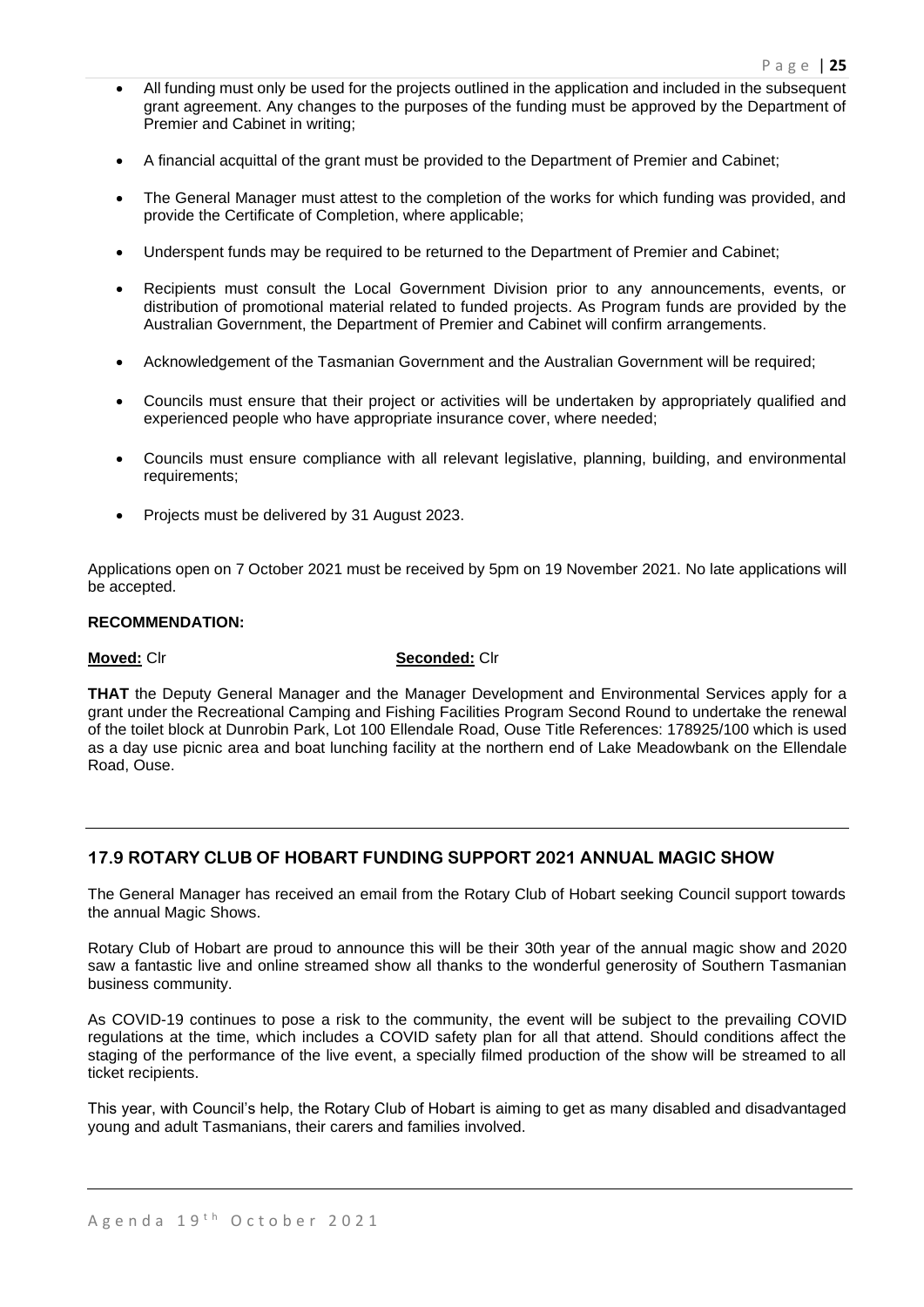Council's support in the place has enabled many thousands of disabled and disadvantaged Tasmanians and their families to enjoy the annual 'magic' of the show. At the same time, Council's support has helped the Rotary Club of Hobart raise valuable funds, all of which are spent in local and national communities.

Funds raised last in 2020 went towards the Rotary club's support of Rotary's End Polio Program, Save the Dignity, AMWU Women's Forum, Bicycle Network Tasmania, Home retreats, West Moonah Community Centre, Rostrum, RHH playground and the Food Plant Solutions program.

This year the club will support similar programs benefitting local, national, and international causes.

The Rotary Club of Hobart would like Council to consider donating \$120, \$240, \$300 or \$360 towards the event.

#### **FOR DISCUSSION**

#### **17.10 HAMILTON TWILIGHT MARKET AND CAROLS – 4 DECEMBER 2021**

On the 5 October 2021 the following was received from Mrs Jannie Fahey on behalf of the working group the email included the following letter and other documents that are included in the attachments:

*"Our working group have at the last meeting (1/10/2021) requested that a letter be submitted for a grant to assist us with evidence attached to ensure the best event will be organized for the local community.*

We are at present putting together raffles and organising prizes and gifts, whilst organising the actual event; *there will be some costs which will be difficult for us to fundraise for. We are looking to request a grant of \$1500 which we would leave with the council and on production of valid Tax invoices / receipts request payments. As we are a working group and are not incorporated, we feel this is our best and most transparent option.*

*Many of the activities and support are in kind from our generous community and our budget is completed but open to change given this is a new event. Forecasting can be difficult with a new event, once we have completed the event there will be clear lines for budgeting in the future and we will also next year have more time for fundraising.*

*Documents included in this correspondence:*

- ✓ *The budget to date*
- ✓ *Risk assessment and analysis*
- ✓ *A safety plan, inclusive of Covid 19*
- ✓ *The marketing plan*
- ✓ *Layout of the event*

*Again, we appreciate any assistance that is available to make this to be an annual community event that is successful and on-going into the future."*

Proposed site plan: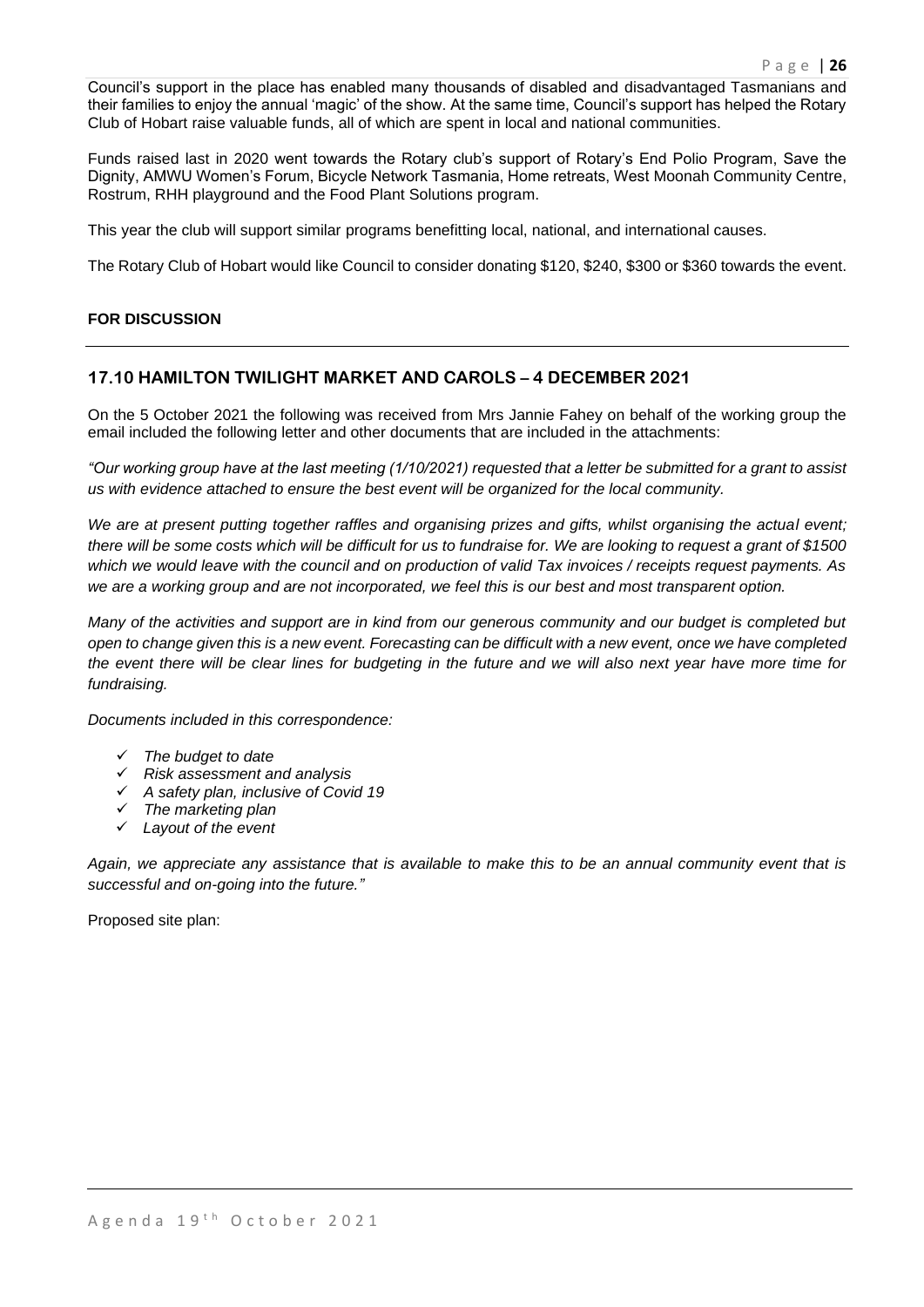

The Working Group have provided the following marketing plan for the Christmas Carols and Market in Hamilton:

#### **Summary:**

To engage the community especially in a positive and fun group experience on the 4th December 2021

#### **Target market:**

Local community and surrounds, families, and gift market stall holders

#### **Market strategy:**

Posters to be distributed to all major local centers/businesses and schools To be designed and out by late October 2021

Web marketing on council site and phone set up: Date of completion October 9th 2021 Phone complete

Local radio and other community radio stations to be informed. In early November 2021

Local paper, New Norfolk paper to be informed (maybe and editorial piece about the project). In October, November Issues of local paper.

New Norfolk Early November issue

#### **Analysis:**

To be checked fortnightly to ensure plan is followed 2nd and 4th Wednesday of the month.

This plan was approved by Working Group on the 1st October 2021.

#### **FOR DISCUSSION**